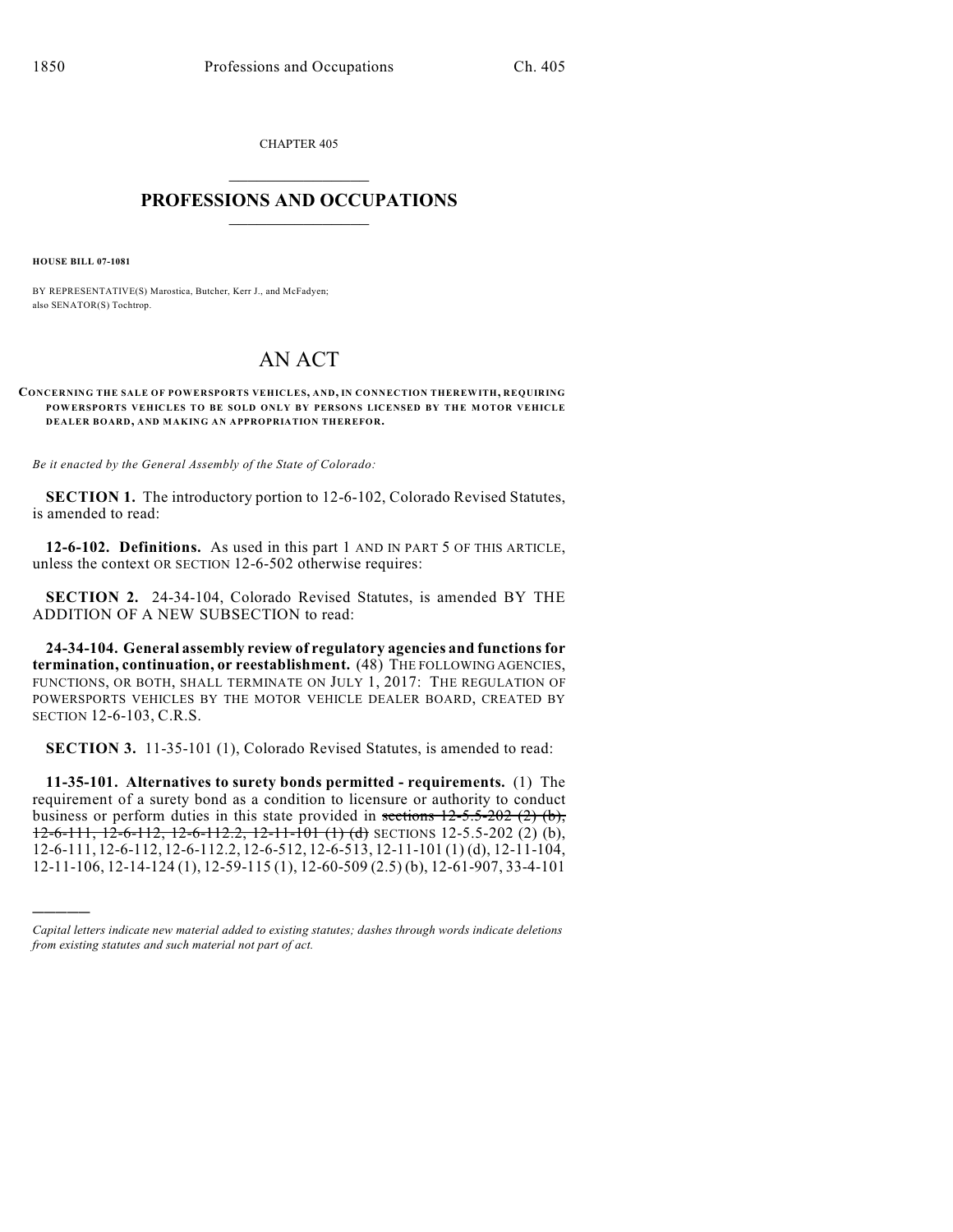(1), 33-12-104 (1), 35-33-403 (3), 35-55-104 (1), 37-91-107 (2) and (3), 38-29-119 (2), 39-21-105 (4), 39-27-104 (2) (a), (2) (b), (2) (c), (2) (d), (2) (e), (2.1) (a), (2.1) (b), (2.1) (c), (2.5) (a), and (2.5) (b), 39-28-105 (1), 42-6-115 (3), and 42-7-301 (6), C.R.S., may be satisfied by a savings account or deposit in or a certificate of deposit issued by a state or national bank doing business in this state or by a savings account or deposit in or a certificate of deposit issued by a state or federal savings and loan association doing businessin this state. Such savings account, deposit, or certificate of deposit shall be in the amount specified by statute, if any, and shall be assigned to the appropriate state agency for the use of the people of the state of Colorado. The aggregate liability of the bank or savings and loan association shall in no event exceed the amount of the deposit. For the purposes of the sections referred to in this section, "bond" includes the savings account, deposit, or certificate of deposit authorized by this section.

**SECTION 4.** Article 6 of title 12, Colorado Revised Statutes, is amended BY THE ADDITION OF A NEW PART to read:

## PART 5 POWERSPORTS VEHICLES

**12-6-501. Legislative declaration.** (1) THE GENERAL ASSEMBLY HEREBY DECLARES THAT:

(a) THE SALE AND DISTRIBUTION OF POWERSPORTS VEHICLES AFFECTS THE PUBLIC INTEREST, AND A SIGNIFICANT FACTOR OF INDUCEMENT IN MAKING A SALE OF A POWERSPORTS VEHICLE IS THE TRUST AND CONFIDENCE OF THE PURCHASER IN THE DEALER FROM WHOM THE PURCHASE IS MADE AND THE EXPECTANCY THAT THE DEALER WILL REMAIN IN BUSINESS TO PROVIDE SERVICE FOR THE VEHICLE;

(b) THE PROPER SALE AND SERVICE OF A POWERSPORTS VEHICLE ARE IMPORTANT TO CONSUMER SAFETY, AND THE MANUFACTURERS AND DISTRIBUTORS OF POWERSPORTS VEHICLES HAVE AN OBLIGATION TO THE PUBLIC NOT TO TERMINATE OR REFUSE TO CONTINUE THEIR FRANCHISE AGREEMENTS WITH RETAIL POWERSPORTS VEHICLE DEALERS UNLESS THE POWERSPORTS VEHICLE MANUFACTURER OR DISTRIBUTOR HAS FIRST ESTABLISHED GOOD CAUSE FOR TERMINATION OF ANY SUCH AGREEMENT, TO THE END THAT THERE SHALL BE NO DIMINUTION OF LOCALLY AVAILABLE SERVICE;

(c) THE LICENSING AND SUPERVISION OF POWERSPORTS VEHICLE DEALERS BY THE MOTOR VEHICLE DEALER BOARD ARE NECESSARY FOR THE PROTECTION OF CONSUMERS, AND, THEREFORE, THE SALE OF POWERSPORTS VEHICLES BY UNLICENSED DEALERS OR SALESPERSONS, OR BY LICENSED DEALERS OR SALESPERSONS WHO HAVE DEMONSTRATED UNFITNESS, SHOULD BE PREVENTED; AND

(d) CONSUMER EDUCATION CONCERNING THE RULES AND REGULATIONS OF THE POWERSPORTS VEHICLE INDUSTRY, THE CONSIDERATIONS WHEN PURCHASING A POWERSPORTS VEHICLE, AND THE ROLE, FUNCTIONS, AND ACTIONS OF THE MOTOR VEHICLE DEALER BOARD ARE NECESSARY FOR THE PROTECTION OF THE PUBLIC AND FOR MAINTAINING THE TRUST AND CONFIDENCE OF THE PUBLIC IN THE MOTOR VEHICLE DEALER BOARD.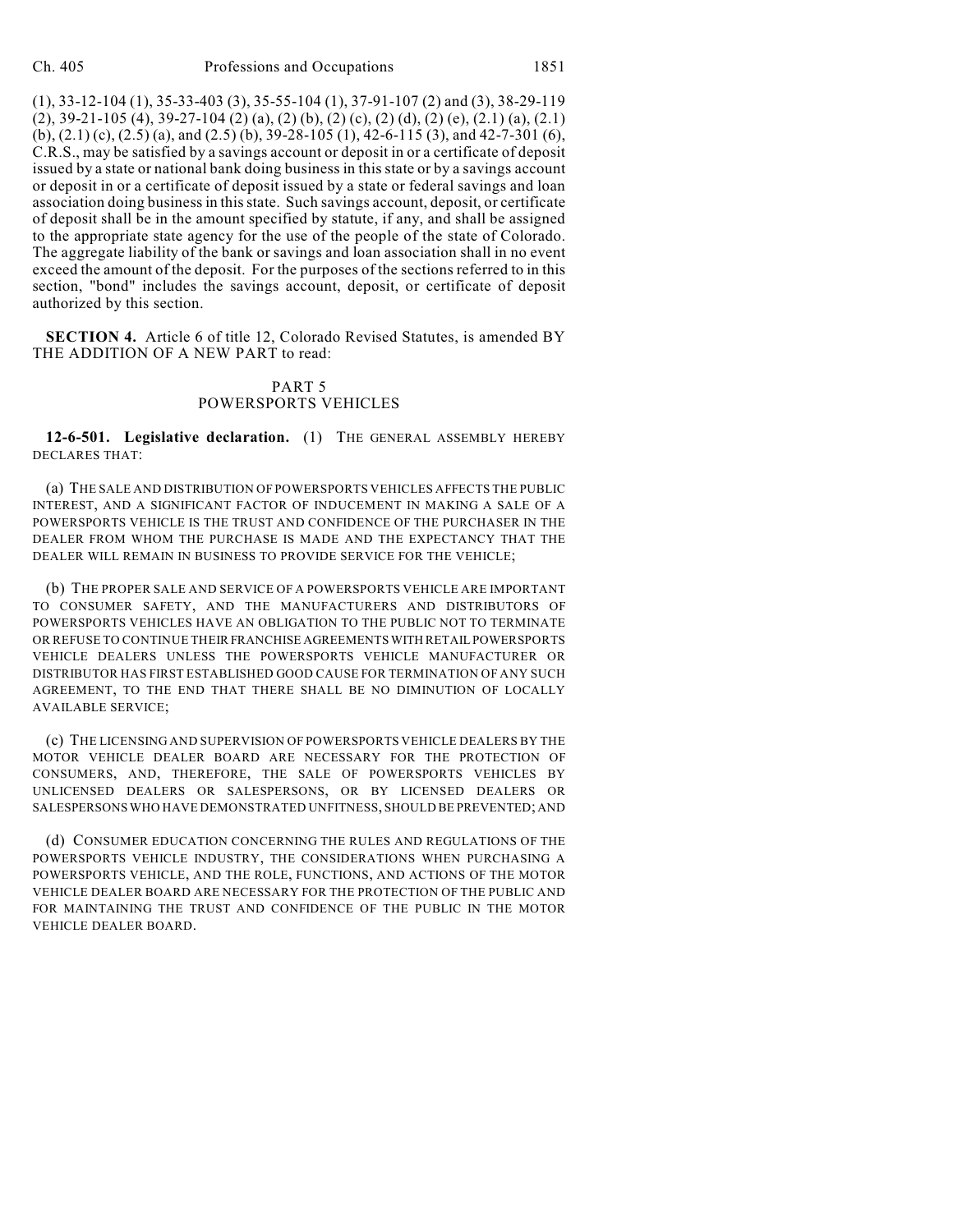**12-6-502. Definitions.** AS USED IN THIS PART 5, UNLESS THE CONTEXT OTHERWISE REQUIRES:

(1) "ANSI/SVIA-1-2001" MEANS THE AMERICAN NATIONAL STANDARDS INSTITUTE'S, OR ITS SUCCESSOR ORGANIZATION'S, PROVISIONS FOR FOUR-WHEEL ALL-TERRAIN VEHICLES, EQUIPMENT CONFIGURATION, AND PERFORMANCE REQUIREMENTS, DEVELOPED BY THE SPECIALTY VEHICLE INSTITUTE OF AMERICA, OR ITS SUCCESSOR ORGANIZATION.

(2) "BOARD" MEANS THE MOTOR VEHICLE DEALER BOARD.

(3) "CONSUMER" MEANS A PURCHASER, RENTER, OR LESSEE OF A POWERSPORTS VEHICLE THAT IS PRIMARILY USED FOR BUSINESS, PERSONAL, FAMILY, OR HOUSEHOLD PURPOSES. "CONSUMER" DOES NOT INCLUDE A PURCHASER OF POWERSPORTS VEHICLES PRIMARILY FOR RESALE.

(4) "CUSTOM TRAILER" MEANS A VEHICLE THAT IS NOT DRIVEN OR PROPELLED BY ITS OWN POWER AND IS DESIGNED TO BE ATTACHED TO, BECOME A PART OF, OR BE DRAWN BY A MOTOR VEHICLE AND THAT IS UNIQUELY DESIGNED AND MANUFACTURED FOR A SPECIFIC PURPOSE OR CUSTOMER. "CUSTOM TRAILER" DOES NOT INCLUDE MANUFACTURED HOUSING, FARM TRACTORS, AND OTHER MACHINES AND TOOLS USED IN THE PRODUCTION, HARVEST, AND CARE OF FARM PRODUCTS.

(5) "EXECUTIVE DIRECTOR" MEANS THE EXECUTIVE DIRECTOR OF THE DEPARTMENT OF REVENUE.

(6) "LINE-MAKE" MEANS A GROUP OR SERIES OF POWERSPORTS VEHICLES THAT HAVE THE SAME BRAND IDENTIFICATION OR BRAND NAME, BASED UPON THE POWERSPORTS VEHICLE MANUFACTURER'S TRADEMARK, TRADE NAME, OR LOGO.

(7) "NEW POWERSPORTS VEHICLE" MEAN A POWERSPORTS VEHICLE THAT HAS BEEN TRANSFERRED ON A MANUFACTURER'S STATEMENT OF ORIGIN AND FOR WHICH AN OWNERSHIP REGISTRATION CARD HAS BEEN SUBMITTED BY THE ORIGINAL OWNER TO THE POWERSPORTS VEHICLE MANUFACTURER.

(8) "OFF-HIGHWAY VEHICLE" MEANS ANY SELF-PROPELLED VEHICLE THAT IS DESIGNED TO TRAVEL ON WHEELS OR TRACKS IN CONTACT WITH THE GROUND, DESIGNED PRIMARILY FOR USE OFF OF THE PUBLIC HIGHWAYS, AND GENERALLY AND COMMONLY USED TO TRANSPORT PERSONS FOR RECREATIONAL PURPOSES. "OFF-HIGHWAY VEHICLE" DOES NOT INCLUDE THE FOLLOWING:

(a) MILITARY VEHICLES;

(b) GOLF CARTS;

(c) VEHICLES DESIGNED AND USED TO CARRY PERSONS WITH DISABILITIES; AND

(d) VEHICLES DESIGNED AND USED SPECIFICALLY FOR AGRICULTURAL, LOGGING, OR MINING PURPOSES.

(9) "PERSONAL WATERCRAFT" MEANS A MOTORBOAT THAT IS DESIGNED TO BE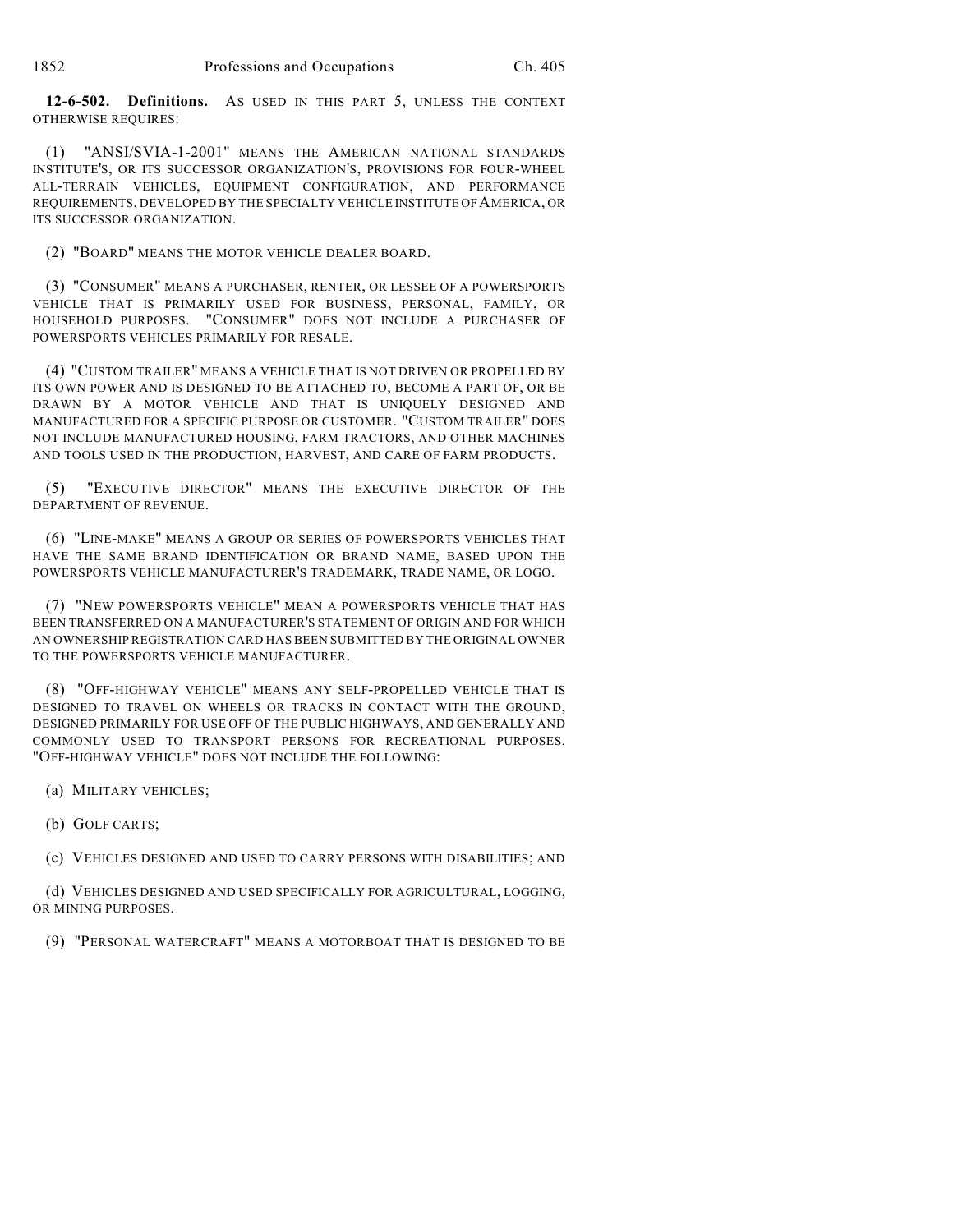OPERATED BY A PERSON SITTING, STANDING, OR KNEELING ON THE VESSEL, RATHER THAN THE CONVENTIONAL MANNER OF SITTING OR STANDING INSIDE THE VESSEL, AND THAT IS DESIGNED PRIMARILY FOR USE OFF OF THE PUBLIC HIGHWAYS, AND THAT USES EITHER OF THE FOLLOWING AS THE PRIMARY SOURCE OF MOTIVE POWER:

- (a) AN INBOARD MOTOR POWERING A WATER JET PUMP; OR
- (b) AN OUTBOARD MOTOR-DRIVEN PROPELLER.
- (10) "POWERSPORTS VEHICLE" MEANS ANY OF THE FOLLOWING:
- (a) AN OFF-HIGHWAY VEHICLE;
- (b) A PERSONAL WATERCRAFT; OR
- (c) A SNOWMOBILE.

(11) "POWERSPORTS VEHICLE DEALER" MEANS A PERSON, WHO, FOR COMMISSION OR WITH INTENT TO MAKE A PROFIT OR GAIN OF MONEY OR OTHER THING OF VALUE, SELLS, LEASES, EXCHANGES, RENTS WITH OPTION TO PURCHASE, OFFERS, OR ATTEMPTS TO NEGOTIATE A SALE, LEASE, OR EXCHANGE OF AN INTEREST IN NEW OR NEW AND USED POWERSPORTS VEHICLES OR WHO IS ENGAGED WHOLLY OR IN PART IN THE BUSINESS OF SELLING OR LEASING NEW OR NEW AND USED POWERSPORTS VEHICLES, WHETHER OR NOT THE POWERSPORTS VEHICLES ARE OWNED BY SUCH PERSON. THE SALE OR LEASE OF TEN OR MORE NEW OR NEW AND USED POWERSPORTS VEHICLES OR THE OFFERING FOR SALE OR LEASE OF MORE THAN TEN NEW OR NEW AND USED POWERSPORTS VEHICLES AT THE SAME ADDRESS OR TELEPHONE NUMBER IN ANY ONE CALENDAR YEAR SHALL BE PRIMA FACIE EVIDENCE THAT A PERSON IS ENGAGED IN THE BUSINESS OF SELLING OR LEASING NEW OR NEW AND USED POWERSPORTS VEHICLES. "POWERSPORTS VEHICLE DEALER" INCLUDES AN OWNER OF REAL PROPERTY WHO ALLOWS MORE THAN TEN NEW OR NEW AND USED POWERSPORTS VEHICLES TO BE OFFERED FOR SALE OR LEASE ON SUCH PROPERTY DURING ONE CALENDAR YEAR UNLESS SAID PROPERTY IS LEASED TO A LICENSED POWERSPORTS VEHICLE DEALER. "POWERSPORTS VEHICLE DEALER" DOES NOT INCLUDE:

(a) RECEIVERS, TRUSTEES, ADMINISTRATORS, EXECUTORS, GUARDIANS, OR OTHER PERSONS APPOINTED BY OR ACTING UNDER THE JUDGMENT OR ORDER OF ANY COURT;

(b) PUBLIC OFFICERS WHILE PERFORMING THEIR OFFICIAL DUTIES;

(c) EMPLOYEES OF PERSONS ENUMERATED IN THE DEFINITION OF "POWERSPORTS VEHICLE DEALER" WHEN ENGAGED IN THE SPECIFIC PERFORMANCE OF THEIR DUTIES AS SUCH EMPLOYEES;

(d) A WHOLESALER OR ANYONE SELLING POWERSPORTS VEHICLES SOLELY TO WHOLESALERS; OR

(e) A WHOLESALE MOTOR VEHICLE AUCTIONEER.

(12) "POWERSPORTS VEHICLE DISTRIBUTOR" MEANS A PERSON, RESIDENT, OR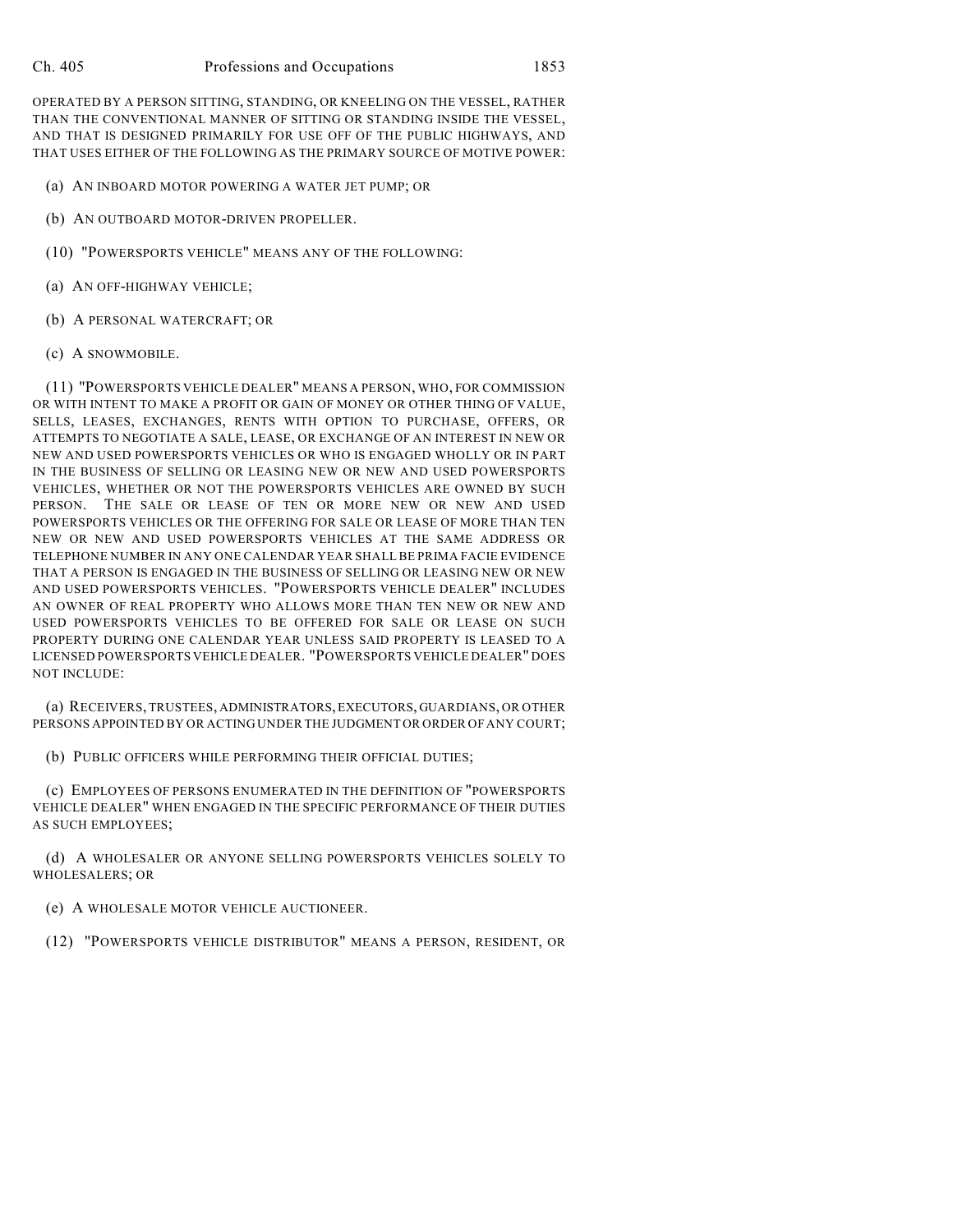NONRESIDENT, WHO, IN WHOLE OR IN PART, SELLS OR DISTRIBUTES NEW POWERSPORTS VEHICLES TO POWERSPORTS VEHICLE DEALERS OR WHO MAINTAINS POWERSPORTS VEHICLE DISTRIBUTOR REPRESENTATIVES.

(13) "POWERSPORTS VEHICLE MANUFACTURER" MEANS ANY PERSON, FIRM, ASSOCIATION, CORPORATION, TRUST, RESIDENT, OR NONRESIDENT WHO MANUFACTURES OR ASSEMBLES NEW POWERSPORTS VEHICLES.

(14) "POWERSPORTS VEHICLE MANUFACTURER REPRESENTATIVE" MEANS A REPRESENTATIVE EMPLOYED BY A PERSON WHO MANUFACTURES OR ASSEMBLES POWERSPORTS VEHICLES FOR THE PURPOSE OF MAKING OR PROMOTING THE SALE OF THE PERSON'S POWERSPORTS VEHICLES OR FOR SUPERVISING OR CONTACTING ITS DEALERS OR PROSPECTIVE DEALERS.

(15) "POWERSPORTS VEHICLE SALESPERSON" MEANS A NATURAL PERSON WHO, FOR A SALARY, COMMISSION, OR COMPENSATION OF ANY KIND, IS EMPLOYED EITHER DIRECTLY OR INDIRECTLY, REGULARLY OR OCCASIONALLY, BY A POWERSPORTS VEHICLE DEALER TO SELL, LEASE, PURCHASE, OR EXCHANGE OR TO NEGOTIATE FOR THE SALE, LEASE, PURCHASE, OR EXCHANGE OF POWERSPORTS VEHICLES.

(16) "PRINCIPAL PLACE OF BUSINESS" MEANS A SITE OR LOCATION FOR WHICH THE POWERSPORTS VEHICLE DEALER IS LICENSED SUFFICIENTLY DESIGNATED TO ADMIT OF DEFINITE DESCRIPTION, WITH SPACE THEREON OR CONTIGUOUS THERETO ADEQUATE TO PERMIT THE DISPLAY OF ONE OR MORE NEW OR USED POWERSPORTS VEHICLES, AND INCLUDING A PERMANENT ENCLOSED BUILDING OR STRUCTURE TO ACCOMMODATE THE OFFICE OF THE DEALER AND TO PROVIDE A SAFE PLACE TO KEEP THE BOOKS AND OTHER RECORDS OF THE BUSINESS OF SUCH DEALER, AT WHICH SITE OR LOCATION THE PRINCIPAL PORTION OF SUCH DEALER'S BUSINESS SHALL BE CONDUCTED AND THE BOOKS AND RECORDS THEREOF KEPT AND MAINTAINED; EXCEPT THAT A DEALER MAY KEEP ITS BOOKS AND RECORDS AT AN OFF-SITE LOCATION IN COLORADO AFTER NOTIFYING THE BOARD IN WRITING OF SUCH LOCATION AT LEAST THIRTY DAYS IN ADVANCE. MOTOR VEHICLE AND USED MOTOR VEHICLE DEALERS SHALL BE AUTHORIZED TO OFFER BOTH MOTOR VEHICLES AND POWERSPORTS VEHICLES FROM THE SAME PRINCIPAL PLACE OF BUSINESS. IN THE CASE OF MOTOR VEHICLE DEALERS, SUCH PRINCIPAL PLACE OF BUSINESS SHALL BE AT THE ADDRESS SET FORTH IN THE DEALER'S SALES AGREEMENT.

(17) "SNOWMOBILE" MEANS A SELF-PROPELLED VEHICLE PRIMARILY DESIGNED OR ALTERED FOR TRAVEL ON SNOW OR ICE WHEN SUPPORTED IN PART BY SKIS, BELTS, OR CLEATS AND DESIGNED PRIMARILY FOR USE OFF OF THE PUBLIC HIGHWAYS. "SNOWMOBILE" SHALL NOT INCLUDE MACHINERY USED STRICTLY FOR THE GROOMING OF SNOWMOBILE TRAILS OR SKI SLOPES.

(18) "USED POWERSPORTS VEHICLE" MEANS A POWERSPORTS VEHICLES THAT IS NOT A NEW POWERSPORTS VEHICLE.

(19) "USED POWERSPORTS VEHICLE DEALER" MEANS ANY PERSON WHO, FOR COMMISSION OR WITH INTENT TO MAKE A PROFIT OR GAIN OF MONEY OR OTHER THING OF VALUE, SELLS, EXCHANGES, LEASES, OR OFFERS AN INTEREST IN USED POWERSPORTS VEHICLES, OR ATTEMPTS TO NEGOTIATE A SALE, OR LEASE OF A NEW AND USED POWERSPORTS VEHICLES OR WHO IS ENGAGED WHOLLY OR IN PART IN THE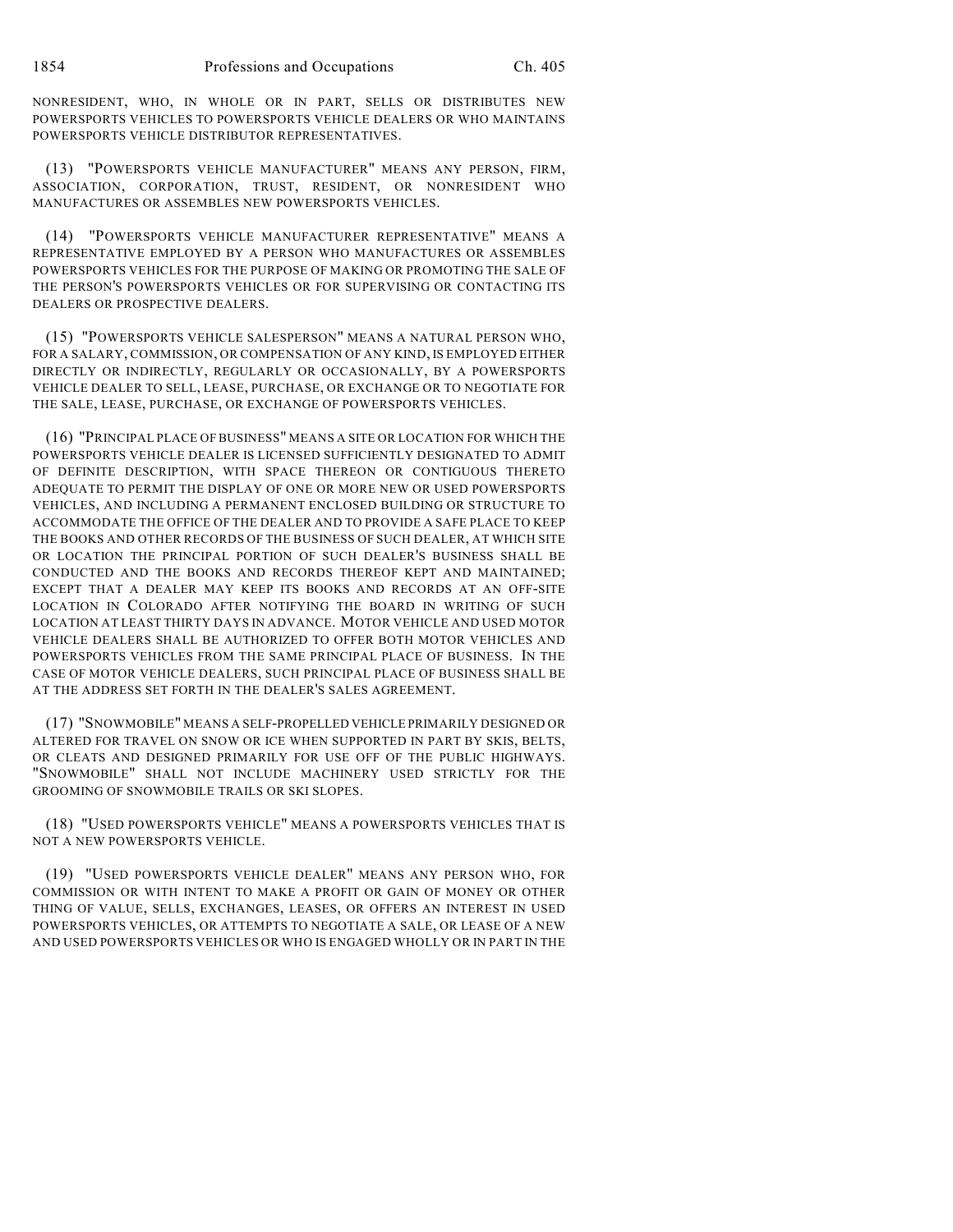#### Ch. 405 Professions and Occupations 1855

BUSINESS OF SELLING USED POWERSPORTS VEHICLES, WHETHER OR NOT SUCH USED POWERSPORTS VEHICLES ARE OWNED BY SUCH PERSON. THE SALE OF TEN OR MORE USED POWERSPORTS VEHICLES OR THE OFFERING FOR SALE OF MORE THAN TEN USED POWERSPORTS VEHICLES AT THE SAME ADDRESS OR TELEPHONE NUMBER IN ANY ONE CALENDAR YEAR SHALL BE PRIMA FACIE EVIDENCE THAT A PERSON IS ENGAGED IN THE BUSINESS OF SELLING USED POWERSPORTS VEHICLES. "USED POWERSPORTS VEHICLE DEALER" INCLUDES AN OWNER OF REAL PROPERTY WHO ALLOWS MORE THAN TEN USED POWERSPORTS VEHICLES TO BE OFFERED FOR SALE ON SUCH PROPERTY DURING ONE CALENDAR YEAR UNLESS THE PROPERTY IS LEASED TO A LICENSED USED POWERSPORTS VEHICLE DEALER. "USED POWERSPORTS VEHICLE DEALER" DOES NOT INCLUDE:

(a) RECEIVERS, TRUSTEES, ADMINISTRATORS, EXECUTORS, GUARDIANS, OR OTHER PERSONS APPOINTED BY OR ACTING UNDER THE JUDGMENT OR ORDER OF ANY COURT;

(b) PUBLIC OFFICERS WHILE PERFORMING THEIR OFFICIAL DUTIES;

(c) EMPLOYEES OF USED POWERSPORTS VEHICLE DEALERS WHEN ENGAGED IN THE SPECIFIC PERFORMANCE OF THEIR DUTIES;

(d) ANYONE SELLING POWERSPORTS VEHICLES SOLELY TO WHOLESALERS;

(e) MORTGAGEES OR SECURED PARTIES AS TO POWERSPORTS VEHICLES CONSTITUTING COLLATERAL ON A MORTGAGE OR SECURITY AGREEMENT, IF SUCH MORTGAGEES OR SECURED PARTIES SHALL NOT REALIZE FOR THEIR OWN ACCOUNT FROM SUCH SALES ANY MONEYS IN EXCESS OF THE OUTSTANDING BALANCE SECURED BY SUCH MORTGAGE OR SECURITY AGREEMENT, PLUS COSTS OF COLLECTION; OR

#### (f) A MOTOR VEHICLE AUCTIONEER.

**12-6-503. Motor vehicle dealer board.** POWERSPORTS VEHICLE DEALERS, USED POWERSPORTS VEHICLE DEALERS, POWERSPORTS MANUFACTURERS, DISTRIBUTORS, REPRESENTATIVES, AND POWERSPORTS VEHICLE SALESPERSONS SHALL BE SUBJECT TO THE JURISDICTION OF THE MOTOR VEHICLE DEALER BOARD.

**12-6-504. Board - oath - meetings - powers and duties - rules.** (1) IN ADDITION TO THE DUTIES AND POWERS OF THE BOARD UNDER SECTION 12-6-104, THE BOARD MAY:

(a) PROMULGATE, AMEND, AND REPEAL RULES REASONABLY NECESSARY TO IMPLEMENT THIS PART 5, INCLUDING, WITHOUT LIMITATION, THE ADMINISTRATION, ENFORCEMENT, ISSUANCE, AND DENIAL OF LICENSES TO POWERSPORTS VEHICLE DEALERS, POWERSPORTS VEHICLE SALESPERSONS, AND USED POWERSPORTS VEHICLE DEALERS;

(b) DELEGATE TO THE BOARD'S EXECUTIVE SECRETARY, EMPLOYED PURSUANT TO SECTION 12-6-105 (1) (b), THE AUTHORITY TO EXECUTE ALL ACTIONS WITHIN THE POWER OF THE BOARD, CARRY OUT THE DIRECTIVES OF THE BOARD, AND MAKE RECOMMENDATIONS TO THE BOARD ON ALL MATTERS WITHIN THE AUTHORITY OF THE BOARD;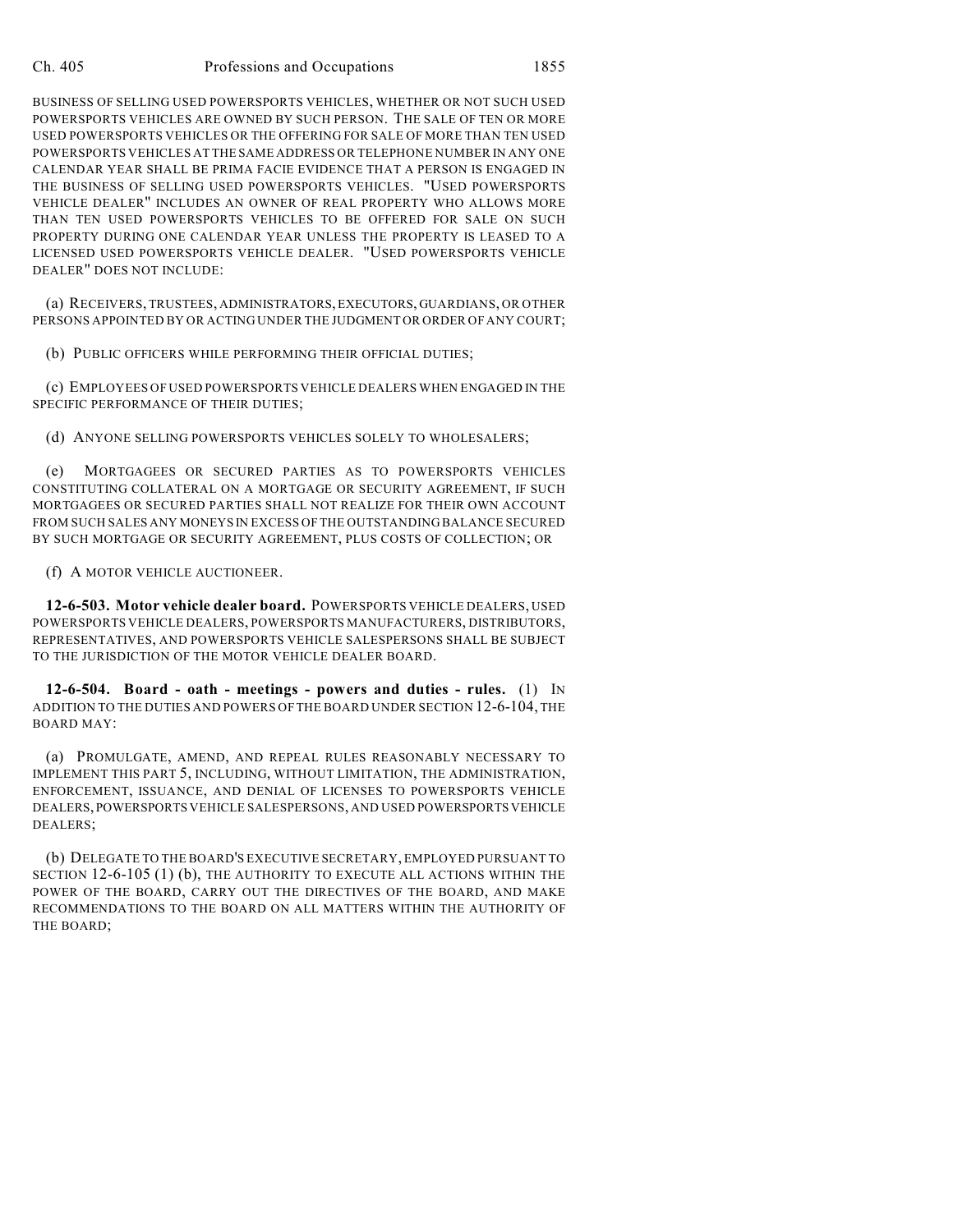(c) ISSUE THROUGH THE DEPARTMENT OF REVENUE A TEMPORARY LICENSE TO AN APPLICANT SEEKING A LICENSE ISSUED BY THE BOARD, WHICH TEMPORARY LICENSE SHALL PERMIT THE APPLICANT TO OPERATE FOR NOT MORE THAN ONE HUNDRED TWENTY DAYS, DURING WHICH TIME THE BOARD MAY COMPLETE ITS INVESTIGATION AND DETERMINATION OF ALL FACTS RELATIVE TO THE QUALIFICATIONS OF THE APPLICANT FOR SUCH LICENSE;

(d) (I) ISSUE THROUGH THE DEPARTMENT OF REVENUE AND, FOR REASONABLE CAUSE SHOWN OR UPON SATISFACTORY PROOF OF THE UNFITNESS OF THE APPLICANT UNDER THIS PART 5, TO REFUSE TO ISSUE TO ANY APPLICANT ANY LICENSE THE BOARD IS AUTHORIZED TO ISSUE BY THIS PART 5;

(II) PERMIT THE EXECUTIVE DIRECTOR TO ISSUE LICENSES PURSUANT TO RULES ADOPTED BY THE BOARD UNDER PARAGRAPH (a) OF THIS SUBSECTION (1);

(e) (I) AFTER DUE NOTICE AND A HEARING:

(A) REVIEW THE FINDINGS OF AN ADMINISTRATIVE LAW JUDGE OR HEARING OFFICER FROM A HEARING CONDUCTED PURSUANT TO THIS PART 5; OR

(B) REVOKE AND SUSPEND OR ORDER THE EXECUTIVE DIRECTOR TO ISSUE OR TO REINSTATE, ON SUCH TERMS AND CONDITIONS AND FOR SUCH PERIOD OF TIME AS THE BOARD DEEMS FAIR AND JUST, ANY LICENSE ISSUED PURSUANT TO THIS PART 5;

(II) ISSUE A LETTER OF ADMONITION FOR A MINOR VIOLATION OF THIS PART 5 THAT DOES NOT BECOME A PART OF THE LICENSEE'S RECORD WITH THE BOARD;

(III) ISSUE A LETTER OF REPRIMAND AND A NOTICE OF THE RIGHT TO REQUEST FORMAL DISCIPLINARY PROCEEDINGS, IN WRITING WITHIN TWENTY DAYS, TO A LICENSEE FOR A VIOLATION OF THIS PART 5, WHICH LETTER IS A PART OF THE LICENSEE'S RECORD WITH THE BOARD FOR A PERIOD OF TWO YEARS AFTER ISSUANCE AND MAY BE CONSIDERED IN AGGRAVATION OF ANY SUBSEQUENT VIOLATION BY THE LICENSEE; EXCEPT THAT THE LETTER SHALL BE VACATED AND A FORMAL DISCIPLINARY PROCEEDING SHALL BE INSTITUTED UPON A WRITTEN REQUEST WITHIN TWENTY DAYS AFTER THE LETTER IS ISSUED;

(f) (I) INVESTIGATE, WITH THE ASSISTANCE OF THE EXECUTIVE DIRECTOR, ON ITS OWN MOTION OR UPON A WRITTEN AND SIGNED COMPLAINT FROM ANY PERSON, A SUSPECTED OR ALLEGED VIOLATION BY A POWERSPORTS VEHICLE DEALER, USED POWERSPORTS VEHICLE DEALER, OR POWERSPORTS VEHICLE SALESPERSON OF THIS PART 5 OR A RULE PROMULGATED BY THE BOARD;

(II) ISSUE SUBPOENAS OR DELEGATE THE AUTHORITY TO ISSUE SUBPOENAS TO THE EXECUTIVE DIRECTOR;

(III) REQUIRE THE EXECUTIVE DIRECTOR TO INVESTIGATE COMPLAINTS TRANSMITTED BY THE BOARD PURSUANT TO SECTION  $12-6-505$  (1) (e) AND (1) (f);

(IV) SEEK TO RESOLVE DISPUTES BEFORE BEGINNING AN INVESTIGATION OR HEARING THROUGH ITS OWN ACTION OR BY DIRECTION OF THE EXECUTIVE DIRECTOR;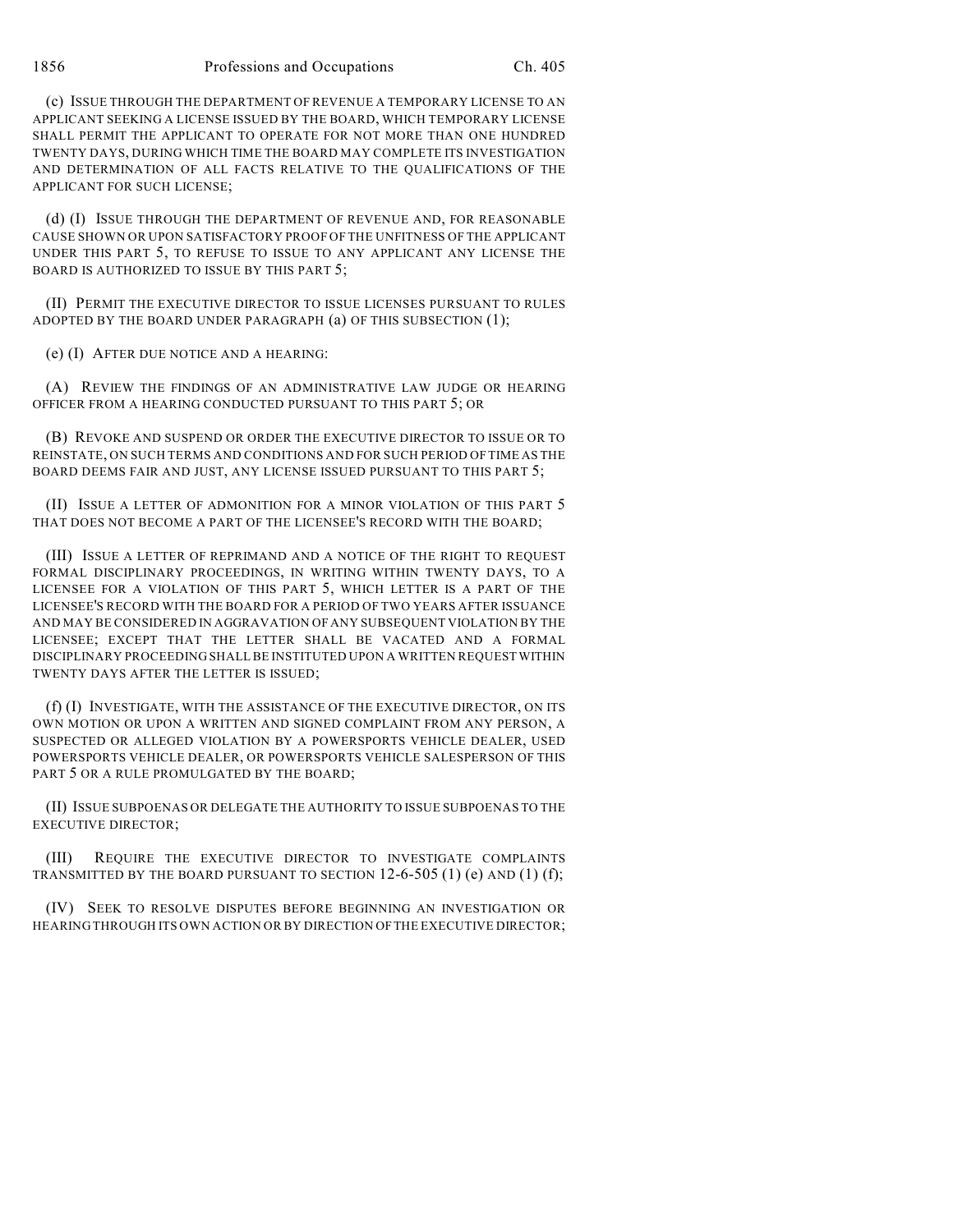(V) IF THE BOARD DETERMINES THAT THERE IS PROBABLE CAUSE TO BELIEVE A VIOLATION OF THIS ARTICLE HAS OCCURRED AFTER AN INVESTIGATION BY THE EXECUTIVE DIRECTOR, ORDER AN ADMINISTRATIVE HEARING BE HELD PURSUANT TO SECTION 24-4-105, C.R.S., OR DESIGNATE ONE OF THE BOARD'S MEMBERS AS A HEARING OFFICER TO CONDUCT A HEARING PURSUANT TO SECTION 24-4-105,C.R.S.;

(g) SUMMARILY ISSUE TO ANY PERSON WHO IS LICENSED BY THE BOARD PURSUANT TO THIS PART 5 CEASE AND DESIST ORDERS ON SUCH TERMS AND CONDITIONS AND FOR SUCH TIME AS THE BOARD DEEMS FAIR AND JUST, IF SUCH ORDERS ARE FOLLOWED BY NOTICE AND A HEARING PURSUANT TO THIS SECTION;

(h) (I) PRESCRIBE THE FORMS TO BE USED FOR APPLICATIONS FOR PERSONS LICENSED UNDER THIS PART 5;

(II) REQUIRE OF AN APPLICANT, AS A REQUISITE TO THE ISSUANCE OF A LICENSE, INFORMATION CONCERNING THE APPLICANT'S FITNESS TO BE LICENSED UNDER THIS PART 5 AS THE BOARD CONSIDERS NECESSARY;

(i) ADOPT A SEAL WITH THE WORDS "MOTOR VEHICLE DEALER BOARD" AND SUCH OTHER DEVICES AS THE BOARD MAY DESIRE ENGRAVED THEREON BY WHICH IT SHALL AUTHENTICATE THE ACTS OF ITS OFFICE;

(j) REQUIRE THAT A POWERSPORTS VEHICLE DEALER'S OR USED POWERSPORTS VEHICLE DEALER'S PRINCIPAL PLACE OF BUSINESS AND SUCH OTHER SITES OR LOCATIONS OPERATED BY THE DEALER HAVE SIGNS OR DEVICES GIVING NOTICE OF THE DEALER'S NAME, THE LOCATION AND ADDRESS OF THE DEALER'S PRINCIPAL PLACE OF BUSINESS, AND THE TYPE AND NUMBER OF LICENSE HELD BY THE DEALER, AS THE BOARD CONSIDERS NECESSARY TO NOTIFY ANY PERSON DOING BUSINESS WITH THE DEALER TO IDENTIFY SUCH DEALER, AND FOR THIS PURPOSE TO PROMULGATE RULES DETERMINING THE SIZE, SHAPE, LETTERING, AND LOCATION OF SUCH SIGNS OR DEVICES;

(k) CAUSE TO BE CONDUCTED WRITTEN EXAMINATIONS, AS PRESCRIBED BY THE BOARD, TO TEST THE COMPETENCY OF ALL FIRST-TIME APPLICANTS FOR A POWERSPORTS VEHICLE DEALER'S LICENSE, USED POWERSPORTS VEHICLE DEALER'S LICENSE, OR POWERSPORTS VEHICLE SALESPERSON'S LICENSE;

(l) PROMULGATE RULES REQUIRING OFF-HIGHWAY VEHICLES SOLD BY PERSONS LICENSED UNDER THIS PART 5 TO COMPLY WITH ANSI/SVIA-1-2001 OR A SUCCESSOR STANDARD PROMULGATED BY THE AMERICAN NATIONAL STANDARDS INSTITUTE OR ITS SUCCESSOR ORGANIZATION IF SUCH RULES DO NOT CONFLICT WITH THE ANSI STANDARDS OR SET STANDARDS MORE STRINGENT THAN THOSE SET BY ANSI.

(m) (I) PRESCRIBE FORMS TO BE USED AS A PART OF A CONTRACT FOR THE SALE OF A POWERSPORTS VEHICLE BY A POWERSPORTS VEHICLE DEALER OR POWERSPORTS VEHICLE SALESPERSON, OTHER THAN A RETAIL INSTALLMENT SALES CONTRACT SUBJECT TO THE PROVISIONS OF THE "UNIFORM CONSUMER CREDIT CODE", ARTICLES 1 TO 9 OF TITLE 5, C.R.S., THAT SHALL INCLUDE THE FOLLOWING INFORMATION IN ADDITION TO ANY OTHER DISCLOSURES OR INFORMATION REQUIRED BY STATE OR FEDERAL LAW: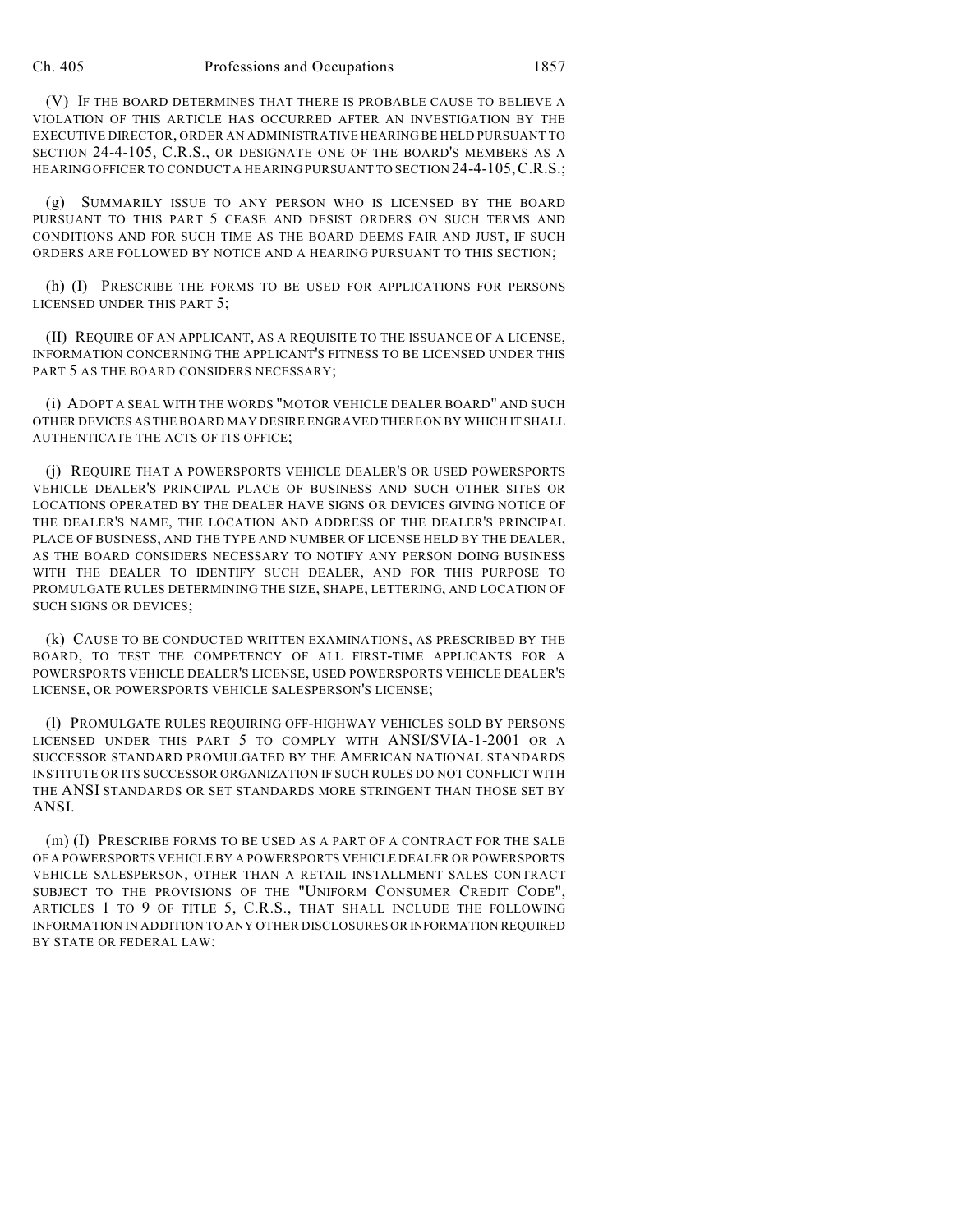(A) IN TWELVE-POINT, BOLD-FACED TYPE, OR AT LEAST THREE POINTS LARGER THAN THE SMALLEST TYPE APPEARING IN THE CONTRACT, AN INSTRUCTION THAT THE FORM IS A LEGAL INSTRUMENT AND THAT, IF THE PURCHASER OF THE POWERSPORTS VEHICLE DOES NOT UNDERSTAND THE FORM, SUCH PURCHASER SHOULD SEEK LEGAL ASSISTANCE;

(B) IN THE TYPE AND SIZE SPECIFIED IN SUB-SUBPARAGRAPH (A) OF THIS SUBPARAGRAPH (I), AN INSTRUCTION THAT ONLY THOSE TERMS IN WRITTEN FORM EMBODY THE CONTRACT FOR SALE OF A POWERSPORTS VEHICLE AND THAT ANY CONFLICTING ORAL REPRESENTATIONS MADE TO THE PURCHASER ARE VOID;

(C) IN THE TYPE AND SIZE SPECIFIED IN SUB-SUBPARAGRAPH (A) OF THIS SUBPARAGRAPH (I), A NOTICE THAT FRAUD OR MISREPRESENTATION IN THE SALE OF A POWERSPORTS VEHICLE IS PUNISHABLE UNDER THE LAWS OF THIS STATE;

(D) IN THE TYPE AND SIZE SPECIFIED IN SUB-SUBPARAGRAPH (A) OF THIS SUBPARAGRAPH (I), IF THE CONTRACT FOR THE SALE OF A POWERSPORTS VEHICLE REQUIRES A SINGLE-LUMP SUM PAYMENT OF THE PURCHASE PRICE, A CLEAR DISCLOSURE TO THE PURCHASER OF THIS FACT OR, IF THE CONTRACT IS CONTINGENT UPON THE APPROVAL OF CREDIT FINANCING FOR THE PURCHASER ARRANGED BY OR THROUGH THE POWERSPORTS VEHICLE DEALER, A STATEMENT THAT THE PURCHASER SHALL AGREE TO PURCHASE THE POWERSPORTS VEHICLE THAT IS THE SUBJECT OF THE SALE FROM THE POWERSPORTS VEHICLE DEALER AT NOT GREATER THAN A CERTAIN ANNUAL PERCENTAGE RATE OF FINANCING THAT SHALL BE AGREED UPON BY THE PARTIES AND ENTERED IN WRITING ON THE CONTRACT;

(E) EXCEPT AS OTHERWISE PROVIDED UNDER THIS PART 5, IF THE PURCHASE PRICE OF THE POWERSPORTS VEHICLE IS NOT PAID TO THE POWERSPORTS VEHICLE DEALER IN FULL AT THE TIME OF CONSUMMATION OF THE SALE AND THE VEHICLE DEALER DELIVERS AND THE PURCHASER TAKES POSSESSION OF THE VEHICLE AT SUCH TIME, A STATEMENT IN BOLD-FACED TYPE THAT, IF FINANCING CANNOT BE ARRANGED IN ACCORDANCE WITH THE CONTRACT AND THE SALE IS NOT CONSUMMATED, THE PURCHASER SHALL AGREE TO PAY A DAILY RATE FOR USE OF THE VEHICLE UNTIL FINANCING OF THE PURCHASE PRICE OF THE VEHICLE IS ARRANGED FOR THE OBLIGOR BY OR THROUGH THE AUTHORIZED POWERSPORTS VEHICLE DEALER OR UNTIL THE PURCHASE PRICE IS PAID IN FULL BY OR THROUGH THE OBLIGOR, WHICH DAILY RATE SHALL BE AGREED UPON IN WRITING ON THE CONTRACT;

(II) THE INFORMATION REQUIRED BY SUBPARAGRAPH (I) OF THIS PARAGRAPH (m) SHALL BE READ AND INITIALED BY BOTH PARTIES AT THE TIME OF THE CONSUMMATION OF THE SALE OF A POWERSPORTS VEHICLE;

(III) THE USE OF THE CONTRACT FORM REQUIRED BY SUBPARAGRAPH (I) OF THIS PARAGRAPH (m) SHALL BE MANDATORY FOR THE SALE OF A POWERSPORTS VEHICLE;

(n) AFTER FINAL ACTION IS TAKEN ON A HEARING HELD BEFORE AN ADMINISTRATIVE LAW JUDGE OR A HEARING OFFICER DESIGNATED BY THE BOARD FROM WITHIN THE BOARD'S MEMBERSHIP, REVIEW THE FINDINGS OF LAW AND FACT AND THE FAIRNESS OF ANY FINE IMPOSED AND TO UPHOLD SUCH FINE, IMPOSE AN ADMINISTRATIVE FINE UPON ITS OWN INITIATIVE THAT SHALL NOT EXCEED TEN THOUSAND DOLLARS FOR EACH SEPARATE OFFENSE BY ANY LICENSEE, OR VACATE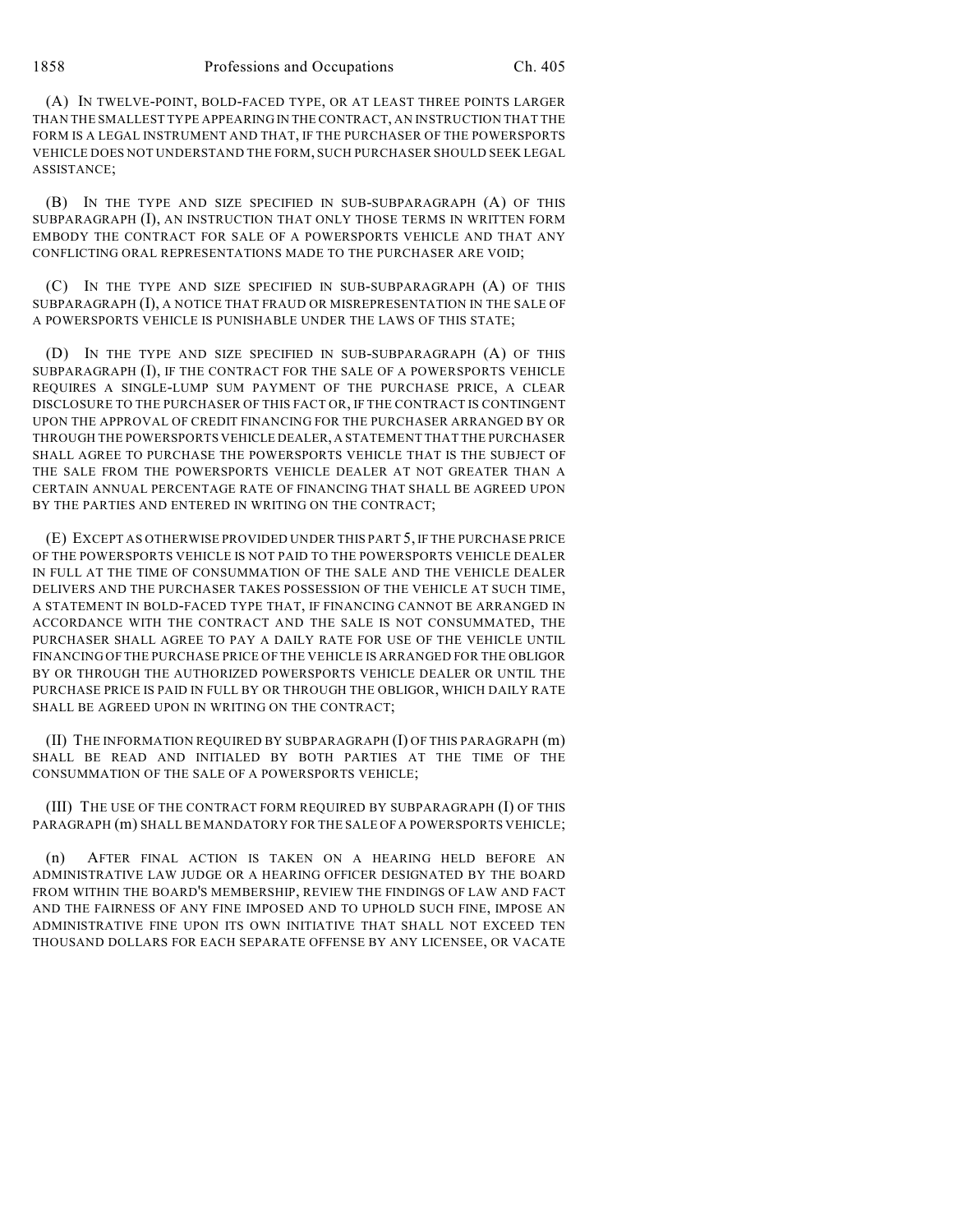THE FINE IMPOSED BY THE JUDGE OR HEARING OFFICER; EXCEPT THAT, FOR POWERSPORTS VEHICLE DEALERS WHO SELL PRIMARILY VEHICLES THAT WEIGH UNDER ONE THOUSAND FIVE HUNDRED POUNDS, THE FINE FOR EACH SEPARATE OFFENSE SHALL NOT EXCEED ONE THOUSAND DOLLARS; AND

(o) IMPOSE A FINE OF UP TO ONE THOUSAND DOLLARS PER DAY PER VIOLATION FOR ANY PERSON FOUND, AFTER NOTICE AND HEARING PURSUANT TO SECTION 24-4-105, C.R.S., TO HAVE VIOLATED THE PROVISIONS OF SECTION 12-6-523 (2).

(2) THE BOARD SHALL:

(a) ORDER AN INVESTIGATION OF ALL WRITTEN AND SIGNED COMPLAINTS;

(b) REQUIRE AN APPLICATION FOR A POWERSPORTS VEHICLE DEALER'S LICENSE OR USED POWERSPORTS VEHICLE DEALER'S LICENSE TO CONTAIN, IN ADDITION TO SUCH INFORMATION AS THE BOARD MAY REQUIRE, A STATEMENT OF THE FOLLOWING FACTS:

(I) THE NAME AND RESIDENCE ADDRESS OF THE APPLICANT AND ANY TRADE NAME UNDER WHICH THE APPLICANT INTENDS TO CONDUCT BUSINESS;

(II) IF THE APPLICANT IS A PARTNERSHIP, THE NAME AND RESIDENCE ADDRESS OF EACH MEMBER, WHETHER A LIMITED OR GENERAL PARTNER, AND THE NAME UNDER WHICH THE PARTNERSHIP BUSINESS IS TO BE CONDUCTED; AND

(III) IF THE APPLICANT IS A CORPORATION, THE NAME OF THE CORPORATION AND THE NAME AND ADDRESS OF EACH OF ITS PRINCIPAL OFFICERS AND DIRECTORS;

(IV) A COMPLETE DESCRIPTION, INCLUDING THE MUNICIPALITY, STREET, AND NUMBER, IF ANY, OF THE PRINCIPAL PLACE OF BUSINESS, AND ANY OTHER ADDITIONAL PLACES OF BUSINESS AS SHALL BE OPERATED AND MAINTAINED BY THE APPLICANT;

(V) IF THE APPLICATION IS FOR A POWERSPORTS VEHICLE DEALER'S LICENSE, THE NAMES OF THE NEW POWERSPORTS VEHICLES THAT THE APPLICANT HAS BEEN ENFRANCHISED TO SELL OR EXCHANGE AND THE NAME AND ADDRESS OF THE POWERSPORTS MANUFACTURER OR DISTRIBUTOR WHO HAS ENFRANCHISED THE APPLICANT;

(VI) THE NAME AND ADDRESS OF ANY PERSON WHO WILL ACT AS A SALESPERSON UNDER THE AUTHORITY OF THE LICENSE, IF ISSUED.

(3) THE FINDINGS OF THE BOARD UNDER SUBSECTION (1) OF THIS SECTION SHALL BE FINAL.

(4) (a) FOR THE PURPOSES OF PARAGRAPHS (e) AND (g) OF SUBSECTION (1) OF THIS SECTION, THE ADDRESS FOR THE NOTICE TO BE GIVEN UNDER SECTION 24-4-105, C.R.S., IS THE LAST-KNOWN ADDRESS FOR THE PERSON AS INDICATED IN THE STATE MOTOR VEHICLE RECORDS; THE LAST-KNOWN ADDRESS FOR THE OWNER OF THE REAL PROPERTY UPON WHICH POWERSPORTS VEHICLES ARE DISPLAYED IN VIOLATION OF SECTION 12-6-523 (2), AS INDICATED IN THE RECORDS OF THE COUNTY ASSESSOR'S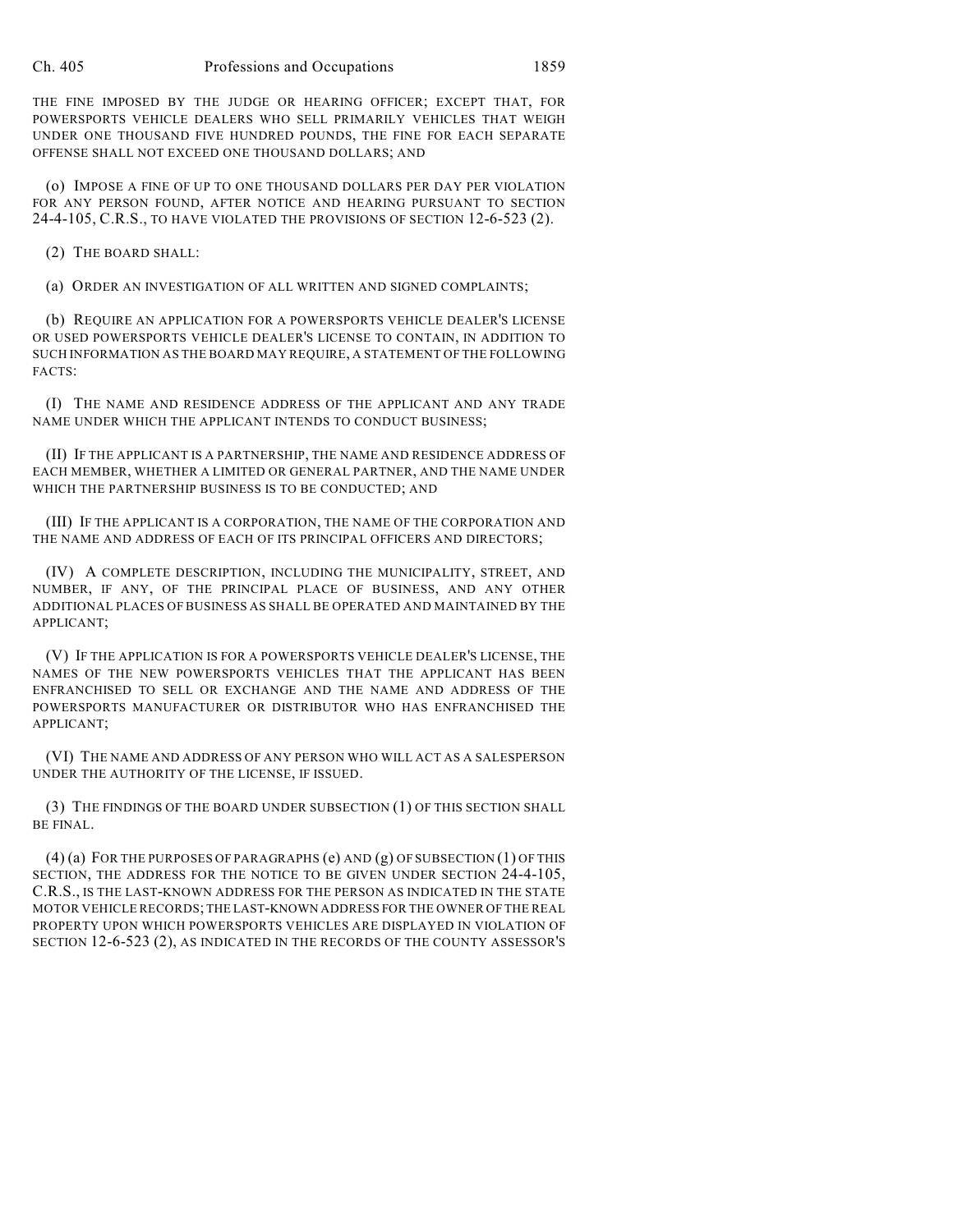OFFICE; OR ANY ADDRESS FOR SERVICE OF PROCESS IN ACCORDANCE WITH RULE 4 OF THE COLORADO RULES OF CIVIL PROCEDURE.

(b) A PERSON WHO FAILS TO PAY A FINE ORDERED BY THE BOARD FOR A VIOLATION OF SECTION 12-6-523 (2) UNDER PARAGRAPH (o) OF SUBSECTION (1) OF THIS SECTION SHALL BE SUBJECT TO ENFORCEMENT PROCEEDINGS, BY THE BOARD THROUGH THE ATTORNEY GENERAL, IN THE COUNTY OR DISTRICT COURT PURSUANT TO THE COLORADO RULES OF CIVIL PROCEDURE. FINES COLLECTED UNDER THIS SUBSECTION (4) SHALL BE DISPOSED OF PURSUANT TO SECTION 12-6-528.

(5) (a) IF A HEARING IS CONDUCTED BY AN ADMINISTRATIVE LAW JUDGE, THE MAXIMUM FINE THAT MAY BE IMPOSED IS TEN THOUSAND DOLLARS FOR EACH SEPARATE OFFENSE BY ANY PERSON LICENSED BY THE BOARD PURSUANT TO THIS PART 5; EXCEPT THAT, FOR A POWERSPORTS VEHICLE DEALER WHO SELLS PRIMARILY VEHICLES THAT WEIGH UNDER ONE THOUSAND FIVE HUNDRED POUNDS, THE FINE FOR EACH SEPARATE OFFENSE MAY NOT EXCEED ONE THOUSAND DOLLARS.

(b) (I) IF A LICENSING HEARING IS CONDUCTED BY A HEARING OFFICER, THE SANCTIONS THAT MAY BE RECOMMENDED BY THE HEARING OFFICER ARE LIMITED TO THE DENIAL OR GRANT OF AN UNRESTRICTED LICENSE OR A RESTRICTED LICENSE UNDER SUCH TERMS AS THE HEARING OFFICER DEEMS APPROPRIATE.

(II) IF A DISCIPLINARY HEARING IS CONDUCTED BY A HEARING OFFICER, THE HEARING OFFICER MAY ONLY RECOMMEND A PROBATIONARY PERIOD OF NO MORE THAN TWELVE MONTHS, A FINE OF NO MORE THAN FIVE HUNDRED DOLLARS, OR BOTH SUCH PROBATIONARY PERIOD AND FINE FOR EACH SEPARATE VIOLATION COMMITTED BY A PERSON LICENSED BY THE BOARD.

**12-6-505. Powers and duties of executive director.** (1) THE EXECUTIVE DIRECTOR IS HEREBY CHARGED WITH THE ADMINISTRATION, ENFORCEMENT, AND ISSUANCE OR DENIAL OF THE LICENSING OF POWERSPORTS VEHICLE DISTRIBUTORS, POWERSPORTS VEHICLE MANUFACTURER REPRESENTATIVES, AND POWERSPORTS VEHICLE MANUFACTURERS, AND SHALL HAVE THE FOLLOWING POWERS AND DUTIES:

(a) TO PROMULGATE, AMEND, AND REPEAL RULES REASONABLY NECESSARY TO UNDERTAKE THE FUNCTIONS THE EXECUTIVE DIRECTOR IS MANDATED TO CARRY OUT PURSUANT TO THIS PART 5 AND TO ADMINISTER THE LAWS OF THIS STATE THAT THE EXECUTIVE DIRECTOR DEEMS NECESSARY TO CARRY OUT THE DUTIES OF THE OFFICE OF THE EXECUTIVE DIRECTOR PURSUANT TO THIS PART 5;

(b) TO EMPLOY, SUBJECT TO THE LAWS OF THIS STATE AND AFTER CONSULTATION WITH THE BOARD, AN EXECUTIVE SECRETARY FOR THE BOARD, WHO SHALL BE ACCOUNTABLE TO THE BOARD AND SHALL, PURSUANT TO DELEGATION BY THE BOARD, DISCHARGE THE RESPONSIBILITIES OF THE BOARD UNDER THIS PART 5;

(c) TO EMPLOY AND ASSIGN DUTIES TO CLERKS, DEPUTIES, AND ASSISTANTS, WHICH DUTIES THE EXECUTIVE DIRECTOR CONSIDERS NECESSARY TO DISCHARGE THE DUTIES IMPOSED UPON THE EXECUTIVE DIRECTOR BY THIS PART 5;

(d) TO ISSUE AND, FOR REASONABLE CAUSE SHOWN OR UPON SATISFACTORY PROOF OFTHE UNFITNESS OFTHE APPLICANT UNDER THIS PART 5, TO REFUSE TO ISSUE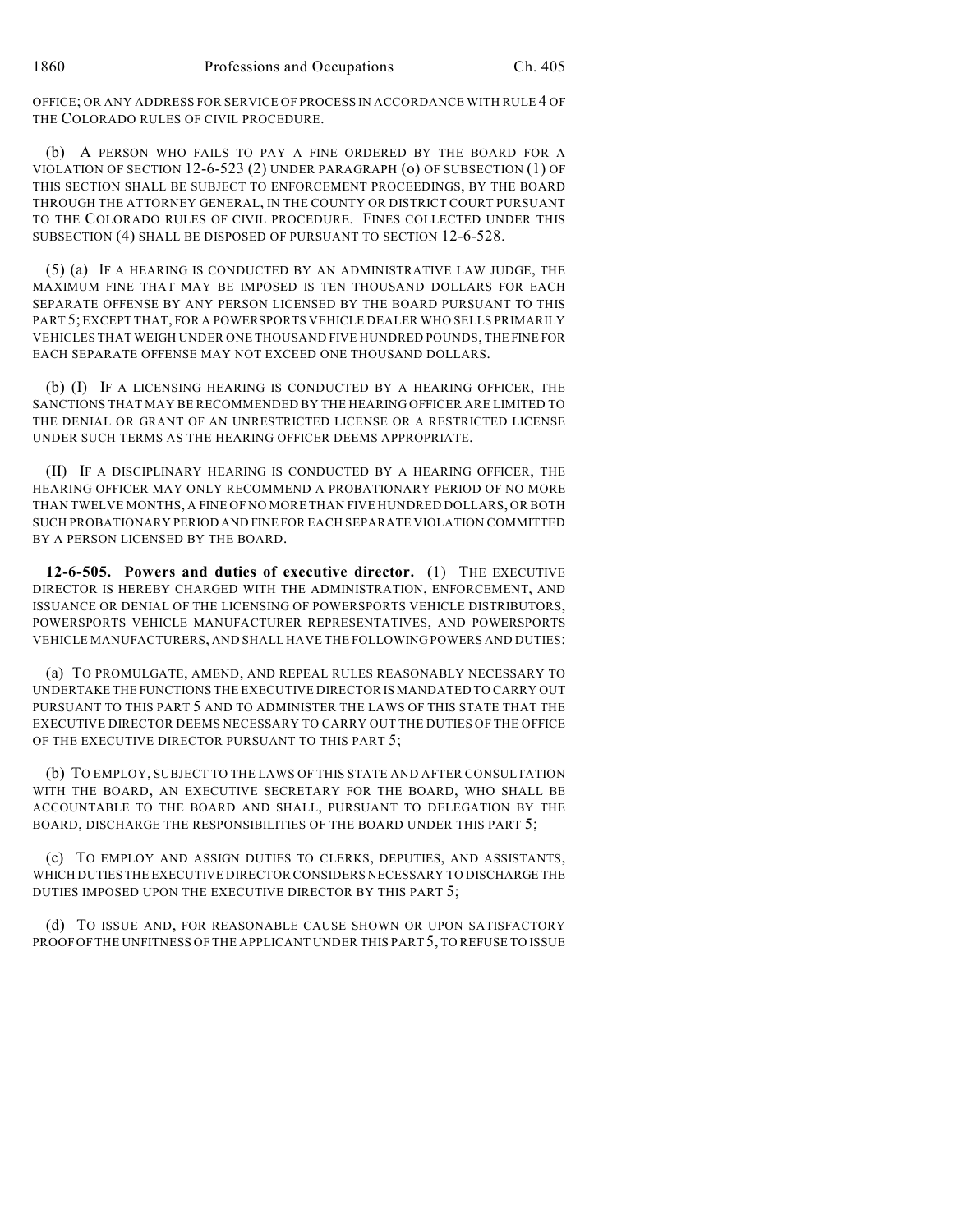TO AN APPLICANT ANY LICENSE THE EXECUTIVE DIRECTOR IS AUTHORIZED TO ISSUE BY THIS PART 5;

(e) TO INVESTIGATE, UPON THE EXECUTIVE DIRECTOR'S OWN INITIATIVE, UPON THE WRITTEN AND SIGNED COMPLAINT OF ANY PERSON, OR UPON REQUEST BY THE BOARD PURSUANT TO SECTION 12-6-504 (1) (f) (I), ANY SUSPECTED OR ALLEGED VIOLATION OF THIS PART 5, OR OF ANY RULE PROMULGATED BY THE EXECUTIVE DIRECTOR UNDER THIS SECTION, BY ANY PERSON LICENSED BY THE EXECUTIVE DIRECTOR PURSUANT TO THIS PART 5;

(f) TO DELEGATE AUTHORITY TO PERSONS FOR THE PURPOSE OF INVESTIGATING ALLEGED OR SUSPECTED VIOLATIONS OF THIS PART 5. THE INVESTIGATORS AND THEIR SUPERVISORS UTILIZED BY THE EXECUTIVE DIRECTOR, WHILE ACTUALLY ENGAGED IN PERFORMING THEIR DUTIES, SHALL HAVE THE AUTHORITY AS DELEGATED BY THE EXECUTIVE DIRECTOR:

(I) TO ISSUE SUBPOENAS, IN ACCORDANCE WITH THE PERFORMANCE OF THEIR DUTIES, TO LICENSEES WHO ARE UNDER THE JURISDICTION OF THE EXECUTIVE DIRECTOR;

(II) TO ISSUE SUMMONSES FOR VIOLATIONS OF SECTION 12-6-523 (2);

(III) TO ISSUE MISDEMEANOR SUMMONSES FOR VIOLATIONS OF SECTION 12-6-522 (1) (a); AND

(IV) TO PROCURE CRIMINAL RECORDS DURING AN INVESTIGATION.

(g) TO PRESCRIBE THE FORMS TO BE USED FOR APPLICATIONS FOR LICENSES TO BE ISSUED BY THE EXECUTIVE DIRECTOR UNDER THIS PART 5 AND TO REQUIRE OF APPLICANTS, AS A CONDITION PRECEDENT TO THE ISSUANCE OF A LICENSE, SUCH INFORMATION CONCERNING THE APPLICANT'S FITNESS TO BE LICENSED UNDER THIS PART 5 AS THE EXECUTIVE DIRECTOR CONSIDERS NECESSARY;

(h) (I) TO SUMMARILY ISSUE CEASE AND DESIST ORDERS ON SUCH TERMS AND CONDITIONS, AND FOR SUCH PERIOD OF TIME AS THE EXECUTIVE DIRECTOR DEEMS FAIR AND JUST, TO ANY PERSON WHO IS LICENSED BY THE EXECUTIVE DIRECTOR PURSUANT TO THIS PART 5 IF SUCH ORDERS ARE FOLLOWED BY NOTICE AND A HEARING PURSUANT TO SECTION 12-6-504 (4) (a);

(II) TO ISSUE CEASE AND DESIST ORDERS TO PERSONS ACTING AS POWERSPORTS VEHICLE MANUFACTURERS WITHOUT THE POWERSPORTS VEHICLE MANUFACTURER'S LICENSE REQUIRED BY THIS PART 5; AND

(III) TO IMPOSE A FINE, NOT TO EXCEED ONE THOUSAND DOLLARS PER DAY, FOR EACH VIOLATION OF SECTION 12-6-523 (1), AFTER A NOTICE AND HEARING SUBJECT TO SECTION 24-4-105, C.R.S.

(2) IF A PERSON FAILS TO COMPLY WITH A CEASE AND DESIST ORDER ISSUED PURSUANT TO THIS SECTION, THE EXECUTIVE DIRECTOR MAY BRING A SUIT FOR INJUNCTION TO PREVENT ANY FURTHER VIOLATION OF SUCH ORDER. IN ANY SUCH SUIT, THE FINAL PROCEEDINGS OF THE EXECUTIVE DIRECTOR, BASED UPON EVIDENCE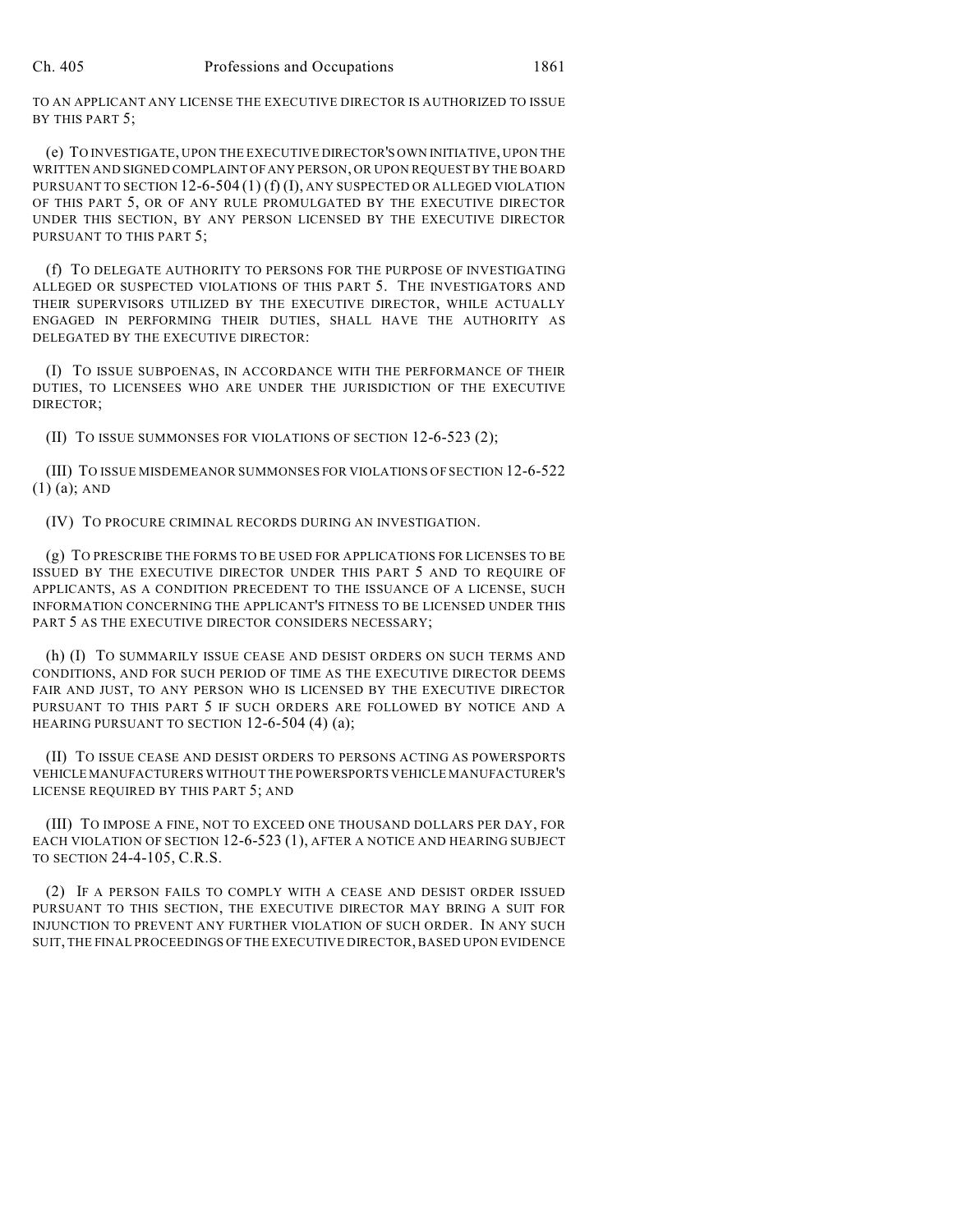IN RECORD, SHALL BE PRIMA FACIE EVIDENCE OF THE FACTS FOUND THEREIN.

**12-6-506. Records as evidence.** COPIES OF ALL RECORDS AND PAPERS IN THE OFFICE OF THE BOARD OR THE EXECUTIVE DIRECTOR, DULY AUTHENTICATED UNDER THE HAND AND SEAL OF THE BOARD OR EXECUTIVE DIRECTOR, SHALL BE RECEIVED IN EVIDENCE IN ALL CASES EQUALLY AND WITH LIKE EFFECT AS THE ORIGINAL.

**12-6-507. Attorney general to advise and represent.** (1) THE ATTORNEY GENERAL SHALL REPRESENT THE BOARD AND EXECUTIVE DIRECTOR AND SHALL GIVE OPINIONS ON QUESTIONS OF LAW RELATING TO THE INTERPRETATION OF THIS PART 5 OR ARISING OUT OF THE ADMINISTRATION THEREOF AND SHALL APPEAR FOR AND IN BEHALF OF THE BOARD AND EXECUTIVE DIRECTOR IN ALL ACTIONS BROUGHT BY OR AGAINST THEM, WHETHER UNDER THE PROVISIONS OF THIS PART 5 OR OTHERWISE.

(2) THE BOARD MAY REQUEST THE ATTORNEY GENERAL TO MAKE CIVIL INVESTIGATIONS AND ENFORCE RULES AND REGULATIONS OF THE BOARD IN CASES OF CIVIL VIOLATIONS AND TO BRING AND DEFEND CIVIL SUITS AND PROCEEDINGS FOR ANY OF THE PURPOSES NECESSARY AND PROPER FOR CARRYING OUT THE FUNCTIONS OF THE BOARD.

**12-6-508. Classes of licenses.** (1) LICENSES ISSUED UNDER THE PROVISIONS OF THIS PART 5 SHALL BE OF THE FOLLOWING CLASSES:

(a) A POWERSPORTS VEHICLE DEALER'S LICENSE SHALL PERMIT THE LICENSEE TO ENGAGE IN THE BUSINESS OF SELLING, EXCHANGING, LEASING, OR OFFERING NEW AND USED POWERSPORTS VEHICLES, WHICH LICENSE SHALL NOT PERMIT MORE THAN TWO PERSONS NAMED THEREIN AS OWNERS OF THE BUSINESS OF THE LICENSEE TO ACT AS POWERSPORTS VEHICLE SALESPERSONS.

(b) A USED POWERSPORTS VEHICLE DEALER'S LICENSE SHALL PERMIT THE LICENSEE TO ENGAGE IN THE BUSINESS OF SELLING, EXCHANGING, LEASING, OR OFFERING USED POWERSPORTS VEHICLES ONLY. SUCH LICENSE SHALL ALSO PERMIT A LICENSEE TO NEGOTIATE FOR A CONSUMER THE SALE, EXCHANGE, OR LEASE OF USED AND NEW POWERSPORTS VEHICLES NOT OWNED BY THE LICENSEE. PRIOR TO COMPLETION OF A SALE, EXCHANGE, OR LEASE OF A POWERSPORTS VEHICLE NOT OWNED BY THE LICENSEE, THE LICENSEE SHALL DISCLOSE IN WRITING TO THE CONSUMER WHETHER THE LICENSEE WILL RECEIVE COMPENSATION FROM THE CONSUMER OR THE OWNER OF THE POWERSPORTS VEHICLE AS A RESULT OF SUCH TRANSACTION. IF THE LICENSEE RECEIVES COMPENSATION FROM THE OWNER OF THE POWERSPORTS VEHICLE AS A RESULT OF THE TRANSACTION, THE LICENSEE SHALL INCLUDE IN THE WRITTEN DISCLOSURE THE NAME OF SUCH OWNER FROM WHOM THE LICENSEE WILL RECEIVE COMPENSATION. THIS LICENSE SHALL NOT PERMIT MORE THAN TWO PERSONS NAMED THEREIN WHO SHALL BE OWNERS OF THE BUSINESS OF THE LICENSEE TO ACT AS POWERSPORTS VEHICLE SALESPERSONS.

(c) A POWERSPORTS VEHICLE SALESPERSON'S LICENSE SHALL PERMIT THE LICENSEE TO ENGAGE IN THE ACTIVITIES OF A POWERSPORTS VEHICLE SALESPERSON.

(d) A POWERSPORTS VEHICLE MANUFACTURER'S OR DISTRIBUTOR'S LICENSE SHALL PERMIT THE LICENSEE TO ENGAGE IN THE ACTIVITIES OF A POWERSPORTS MANUFACTURER OR DISTRIBUTOR;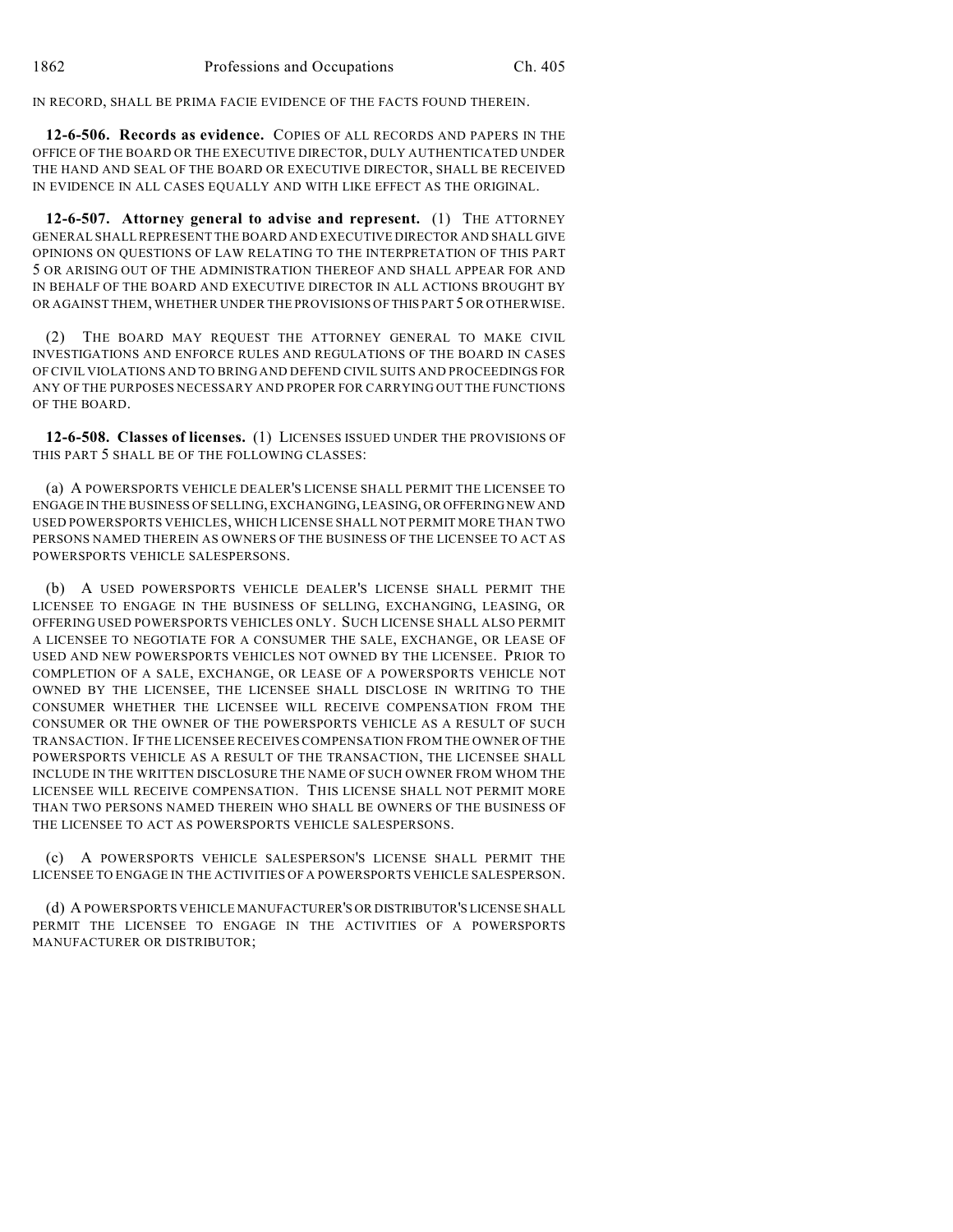(e) A POWERSPORTS VEHICLE MANUFACTURER REPRESENTATIVE'S LICENSE SHALL PERMIT THE LICENSEE TO ENGAGE IN THE ACTIVITIES OF A POWERSPORTS VEHICLE MANUFACTURER REPRESENTATIVE.

(2) (a) A PERSON WHO IS LICENSED AS A MOTOR VEHICLE SALESPERSON PURSUANT TO PART 1 OF THIS ARTICLE SHALL BE DEEMED TO BE LICENSED AS A POWERSPORTS VEHICLE SALESPERSON UNDER THIS PART 5.

(b) A PERSON WHO IS LICENSED AS A MOTOR VEHICLE MANUFACTURER OR DISTRIBUTOR PURSUANT TO PART 1 OF THIS ARTICLE SHALL BE DEEMED TO BE LICENSED AS A POWERSPORTS VEHICLE MANUFACTURER OR DISTRIBUTOR UNDER THIS PART 5.

(c) A PERSON WHO IS LICENSED AS A MOTOR VEHICLE MANUFACTURER PURSUANT TO PART 1 OF THIS ARTICLE SHALL BE DEEMED TO BE LICENSED AS A POWERSPORTS VEHICLE MANUFACTURER UNDER THIS PART 5.

**12-6-509. Temporary powersports vehicle dealer license.** (1) IF A LICENSED POWERSPORTS VEHICLE DEALER HAS ENTERED INTO A WRITTEN AGREEMENT TO SELL A DEALERSHIP TO A PURCHASER AND THE PURCHASER HAS BEEN AWARDED A NEW FRANCHISE, THE BOARD MAY ISSUE A TEMPORARY POWERSPORTS VEHICLE DEALER'S LICENSE TO SUCH PURCHASER OR PROSPECTIVE PURCHASER. THE EXECUTIVE DIRECTOR SHALL ISSUE THE TEMPORARY LICENSE ONLY AFTER THE BOARD HAS RECEIVED THE APPLICATIONS FOR BOTH A TEMPORARY POWERSPORTS VEHICLE DEALER'S LICENSE AND A POWERSPORTS VEHICLE DEALER'S LICENSE, THE APPROPRIATE APPLICATION FEE FOR THE POWERSPORTS VEHICLE DEALER'S APPLICATION, EVIDENCE OF A PASSING SCORE OF THE WRITTEN EXAMINATION DESCRIBED IN SECTION 12-6-515, AND EVIDENCE THAT THE FRANCHISE HAS BEEN AWARDED TO THE APPLICANT BY THE POWERSPORTS VEHICLE MANUFACTURER. A TEMPORARY POWERSPORTS VEHICLE DEALER'S LICENSE SHALL AUTHORIZE THE LICENSEE TO ACT AS A POWERSPORTS VEHICLE DEALER AND SUBJECT THE LICENSEE TO THIS ARTICLE AND TO ALL RULES ADOPTED BY THE EXECUTIVE DIRECTOR OR THE BOARD. A TEMPORARY POWERSPORTS VEHICLE DEALER'S LICENSE SHALL BE EFFECTIVE FOR UP TO SIXTY DAYS OR UNTIL THE BOARD ACTS ON SUCH LICENSEE'S APPLICATION FOR A POWERSPORTS VEHICLE DEALER'S LICENSE, WHICHEVER IS SOONER.

(2) FOR THE PURPOSE OF ENABLING AN OUT-OF-STATE DEALER TO SELL POWERSPORTS VEHICLES ON A TEMPORARY BASIS DURING SPECIFICALLY IDENTIFIED EVENTS, THE EXECUTIVE DIRECTOR MAY ISSUE, UPON DIRECTION BY THE BOARD, A TEMPORARY POWERSPORTS VEHICLE DEALER'S LICENSE THAT SHALL BE EFFECTIVE FOR THIRTY DAYS. THE TEMPORARY LICENSE SHALL SUBJECT THE LICENSEE TO COMPLIANCE WITH RULES ADOPTED BY THE EXECUTIVE DIRECTOR OR THE BOARD.

**12-6-510. Display, form, custody, and use of licenses.** THE BOARD AND THE EXECUTIVE DIRECTOR SHALL PRESCRIBE THE FORM OF THE LICENSE TO BE ISSUED BY THE EXECUTIVE DIRECTOR, AND EACH LICENSE SHALL HAVE IMPRINTED THEREON THE SEAL OF THEIR OFFICES. THE LICENSE OF EACH POWERSPORTS VEHICLE SALESPERSON SHALL BE MAILED TO THE BUSINESS ADDRESS WHERE THE SALESPERSON IS LICENSED AND SHALL BE KEPT BY THE SALESPERSON AT SUCH SALESPERSON'S PLACE OF EMPLOYMENT FOR INSPECTION BY EMPLOYERS,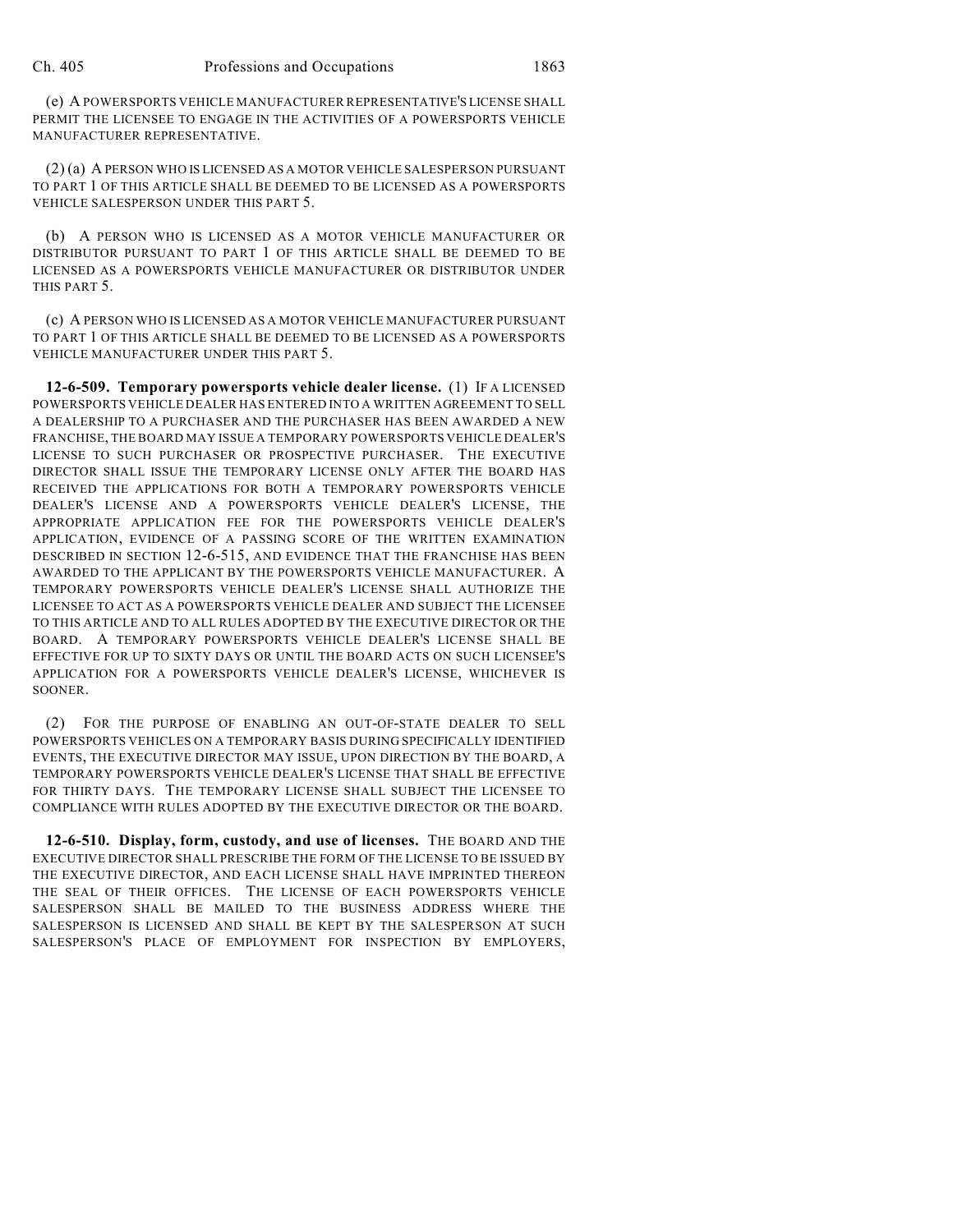CONSUMERS, THE EXECUTIVE DIRECTOR, OR THE BOARD. A POWERSPORTS VEHICLE DEALER SHALL DISPLAY CONSPICUOUSLY THE PERSON'S LICENSE IN THE PERSON'S PLACE OF BUSINESS. EACH LICENSE ISSUED PURSUANT TO THIS PART 5 IS SEPARATE AND DISTINCT. IT SHALL BE A VIOLATION OF THIS PART 5 FOR A PERSON TO EXERCISE ANY OF THE PRIVILEGES GRANTED UNDER A LICENSE THAT SUCH PERSON DOES NOT HOLD, OR FOR A LICENSEE TO KNOWINGLY ALLOW SUCH AN EXERCISE OF PRIVILEGES.

**12-6-511. Fees - disposition - expenses - expiration of licenses.** (1) THE FEE ESTABLISHED PURSUANT TO SUBSECTION (5) OF THIS SECTION SHALL BE COLLECTED WITH EACH APPLICATION FOR EACH OF THE FOLLOWING:

(a) (I) POWERSPORTS VEHICLE DEALER'S LICENSE OR USED POWERSPORTS VEHICLE DEALER'S LICENSE;

(II) POWERSPORTS VEHICLE DEALER'S OR USED POWERSPORTS VEHICLE DEALER'S LICENSE FOR EACH PLACE OF BUSINESS IN ADDITION TO THE PRINCIPAL PLACE OF BUSINESS;

(III) RENEWAL OR REISSUE OF POWERSPORTS VEHICLE DEALER'S LICENSE OR USED DEALER'S LICENSE AFTER CHANGE IN LOCATION OR LAPSE IN PRINCIPAL PLACE OF BUSINESS;

(b) POWERSPORTS MANUFACTURER'S LICENSE;

(c) POWERSPORTS DISTRIBUTOR'S LICENSE;

(d) POWERSPORTS MANUFACTURER REPRESENTATIVE'S LICENSE;

(e) POWERSPORTS VEHICLE SALESPERSON'S LICENSE INCLUDING, WITHOUT LIMITATION, REISSUING A LICENSE.

(2) FEES SHALL BE PAID TO THE STATE TREASURER WHO SHALL CREDIT THE SAME TO THE AUTO VEHICLE DEALERS LICENSE FUND.

(3) IF AN APPLICATION FOR A POWERSPORTS VEHICLE DEALER'S, USED POWERSPORTS VEHICLE DEALER'S OR POWERSPORTS SALESPERSON'S LICENSE IS WITHDRAWN BY THE APPLICANT PRIOR TO ISSUANCE OF THE LICENSE, ONE-HALF OF THE LICENSE FEE SHALL BE REFUNDED.

(4) (a) LICENSES ISSUED UNDER THIS PART 5, IF NOT SUSPENDED OR REVOKED, SHALL BE VALID UNTIL ONE YEAR FOLLOWING THE MONTH OF ISSUANCE THEREOF AND SHALL THEN EXPIRE; EXCEPT THAT ANY LICENSE ISSUED UNDER THIS PART 5 SHALL EXPIRE UPON THE VOLUNTARY SURRENDER THEREOF OR UPON THE ABANDONMENT OF THE LICENSEE'S PLACE OF BUSINESS FOR A PERIOD OF MORE THAN THIRTY DAYS.

(b) THIRTY DAYS PRIOR TO THE EXPIRATION OF A LICENSE, THE EXECUTIVE DIRECTOR SHALL MAIL TO THE LICENSEE'S BUSINESS ADDRESS OF RECORD A NOTICE STATING WHEN THE PERSON'S LICENSE IS DUE TO EXPIRE AND THE FEE NECESSARY TO RENEW SUCH LICENSE. FOR A POWERSPORTS VEHICLE SALESPERSON OR POWERSPORTS VEHICLE MANUFACTURER REPRESENTATIVE, THE NOTICE SHALL BE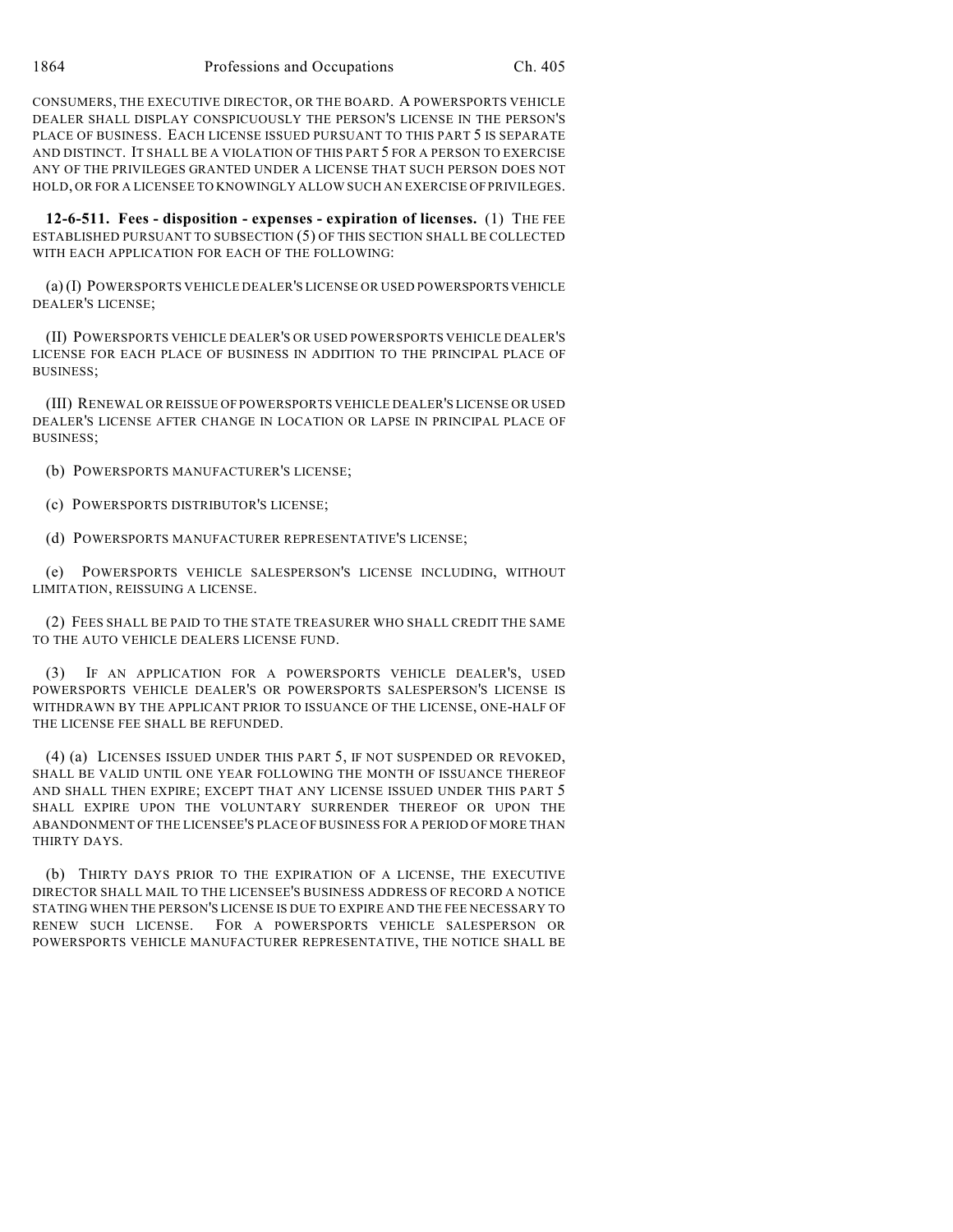MAILED TO THE ADDRESS OF THE POWERSPORTS VEHICLE DEALER, USED POWERSPORTS VEHICLE DEALER, OR POWERSPORTS VEHICLE MANUFACTURER WHERE PERSON IS LICENSED.

(c) UPON THE EXPIRATION OF A LICENSE, UNLESS SUSPENDED OR REVOKED, IT MAY BE RENEWED UPON THE PAYMENT OF THE APPLICATION FEES SPECIFIED IN THIS SECTION AND RENEWAL SHALL BE MADE FROM YEAR TO YEAR AS A MATTER OF RIGHT; EXCEPT THAT, IF A POWERSPORTS VEHICLE DEALER VOLUNTARILY SURRENDERS ITS LICENSE OR ABANDONS ITS PLACE OF BUSINESS FOR A PERIOD OF MORE THAN THIRTY DAYS, THE LICENSEE IS REQUIRED TO FILE A NEW APPLICATION TO RENEW ITS LICENSE.

(d) NOTWITHSTANDING PARAGRAPH (a) OF THIS SUBSECTION (4), A PERSON HAS A THIRTY-DAY GRACE PERIOD AFTER THE LICENSE EXPIRES IN WHICH THE LICENSE MAY BE RENEWED PURSUANT TO PARAGRAPH (c) OF THIS SUBSECTION (4), SO LONG AS THE PERSON HAS A BOND IN FULL FORCE AND EFFECT THAT COMPLIES WITH THE APPLICABLE BONDING REQUIREMENTS OF SECTION 12-6-512 OR 12-6-513 DURING THE THIRTY-DAY PERIOD. A PERSON APPLYING DURING THE THIRTY-DAY GRACE PERIOD SHALL PAY A LATE FEE ESTABLISHED PURSUANT TO SUBSECTION (5) OF THIS SECTION.

(5) (a) THE BOARD SHALL PROPOSE, AS PART OF ITS ANNUAL BUDGET REQUEST, AN ADJUSTMENT IN THE AMOUNT OF EACH FEE THAT THE BOARD IS AUTHORIZED BY LAW TO COLLECT. THE BUDGET REQUEST AND THE ADJUSTED FEES FOR THE BOARD SHALL REFLECT DIRECT AND INDIRECT COSTS.

(b) BASED UPON ANY APPROPRIATION MADE AND SUBJECT TO THE APPROVAL OF THE EXECUTIVE DIRECTOR, THE BOARD SHALL ADJUST THE FEES COLLECTED BY THE EXECUTIVE DIRECTOR SO THAT THE REVENUE GENERATED FROM FEES COVERS THE DIRECT AND INDIRECT COSTS OF ADMINISTERING THIS PART 5. SUCH FEES SHALL REMAIN IN EFFECT FOR THE FISCAL YEAR FOR WHICH THE APPROPRIATION IS MADE.

(c) IN ANY YEAR, IF MONEYS APPROPRIATED BY THE GENERAL ASSEMBLY TO THE BOARD FOR ITS ACTIVITIES FOR THE PRIOR FISCAL YEAR ARE UNEXPENDED, THE MONEYS SHALL BE MADE A PART OF THE APPROPRIATION TO THE BOARD FOR THE NEXT FISCAL YEAR, AND THE AMOUNT SHALL NOT BE RAISED FROM FEES COLLECTED BY THE BOARD OR THE EXECUTIVE DIRECTOR. IF A SUPPLEMENTAL APPROPRIATION IS MADE BY THE GENERAL ASSEMBLY TO THE BOARD FOR ITS ACTIVITIES, THE FEES OF THE BOARD AND THE EXECUTIVE DIRECTOR, WHEN ADJUSTED FOR THE FISCAL YEAR NEXT FOLLOWING THAT IN WHICH THE SUPPLEMENTAL APPROPRIATION WAS MADE, SHALL BE ADJUSTED BY AN ADDITIONAL AMOUNT THAT IS SUFFICIENT TO COMPENSATE FOR SUCH SUPPLEMENTAL APPROPRIATION. MONEYS APPROPRIATED TO THE BOARD IN THE ANNUAL GENERAL APPROPRIATION BILL SHALL BE FROM THE FUND PROVIDED IN SECTION 12-6-123.

**12-6-512. Bond of licensee.** (1) A POWERSPORTS VEHICLE DEALER'S LICENSE OR USED POWERSPORTS VEHICLE DEALER'S LICENSE SHALL NOT BE ISSUED TO ANY APPLICANT UNLESS THE APPLICANT PROCURES AND FILES WITH THE BOARD EVIDENCE OF A SAVINGS ACCOUNT, DEPOSIT, OR CERTIFICATE OF DEPOSIT MEETING THE REQUIREMENTS OF SECTION 11-35-101, C.R.S., OR A GOOD AND SUFFICIENT BOND WITH CORPORATE SURETY THEREON DULY LICENSED TO DO BUSINESS WITHIN THE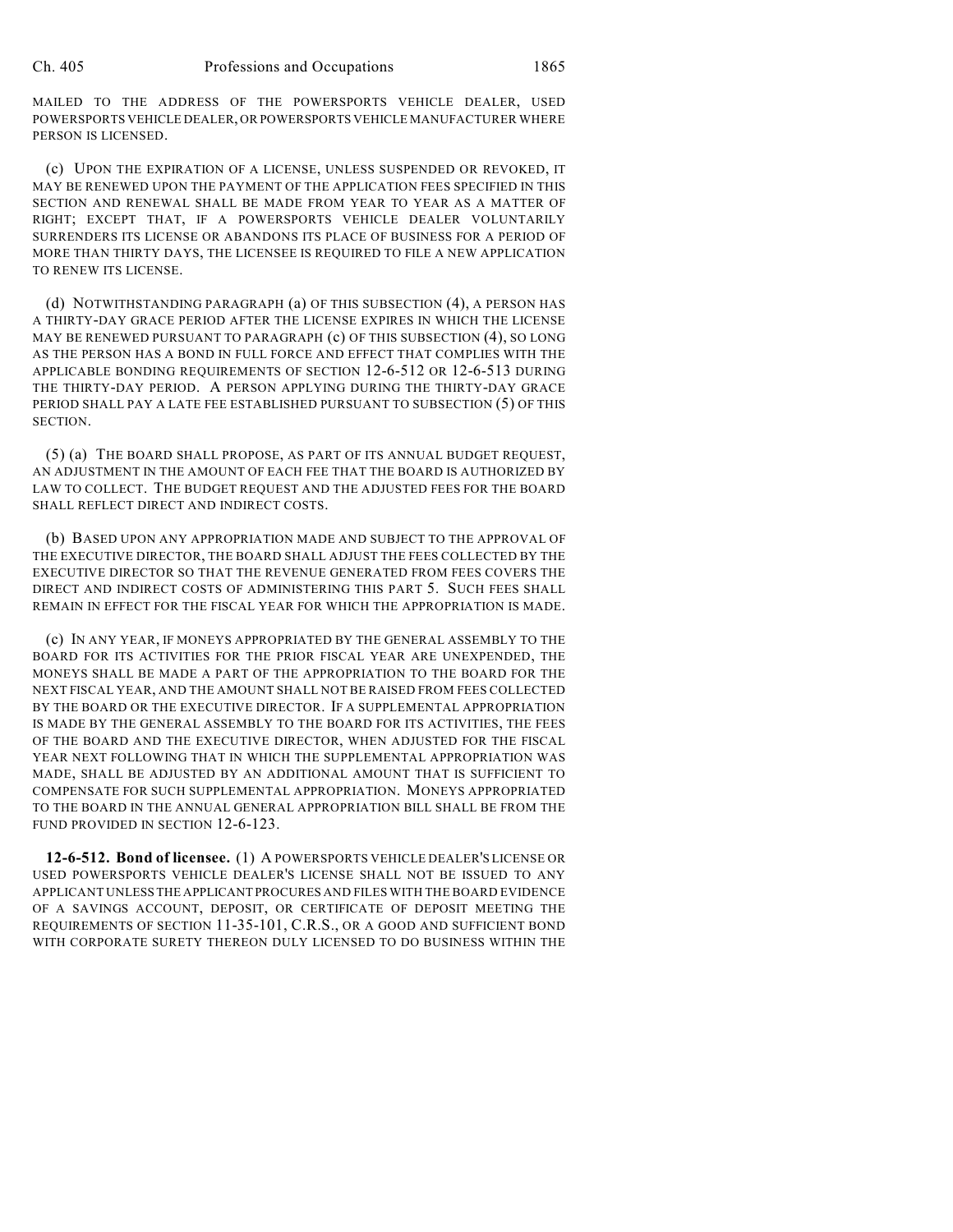STATE, APPROVED AS TO FORM BY THE ATTORNEY GENERAL, AND CONDITIONED THAT THE APPLICANT SHALL NOT MAKE ANY FRAUDULENT REPRESENTATION OR VIOLATE ANY OF THE PROVISIONS OF THIS PART 5 OR ANY RULE PROMULGATED BY THE BOARD UNDER THIS PART 5. A POWERSPORTS VEHICLE DEALER OR USED POWERSPORTS VEHICLE DEALER SHALL NOT BE REQUIRED TO FURNISH AN ADDITIONAL BOND, SAVINGS ACCOUNT, DEPOSIT, OR CERTIFICATE OF DEPOSIT UNDER THIS SECTION IF SUCH DEALER FURNISHES A BOND, SAVINGS ACCOUNT, DEPOSIT, OR CERTIFICATE OF DEPOSIT UNDER SECTION 12-6-111.

(2) (a) THE PURPOSE OF THE BOND PROCURED BY THE APPLICANT PURSUANT TO SUBSECTION (1) OF THIS SECTION AND SECTION 12-6-513 IS TO PROVIDE FOR THE REIMBURSEMENT FOR ANY LOSS OR DAMAGE SUFFERED BY ANY RETAIL CONSUMER CAUSED BY VIOLATION OF THIS PART 5 BY A POWERSPORTS VEHICLE DEALER OR USED POWERSPORTS VEHICLE DEALER. FOR A WHOLESALE TRANSACTION, THE BOND IS AVAILABLE TO EACH PARTY TO THE TRANSACTION; EXCEPT THAT, IF A RETAIL CONSUMER IS INVOLVED, SUCH CONSUMER SHALL HAVE PRIORITY TO RECOVER FROM THE BOND. THE AMOUNT OF THE BOND SHALL BE FIFTY THOUSAND DOLLARS FOR EACH POWERSPORTS VEHICLE DEALER APPLICANT AND USED POWERSPORTS VEHICLE DEALER APPLICANT. THE AGGREGATE LIABILITY OF THE SURETY FOR ALL TRANSACTIONS SHALL NOT EXCEED THE AMOUNT OF THE BOND, REGARDLESS OF THE NUMBER OF CLAIMS OR CLAIMANTS.

(b) NO CORPORATE SURETY SHALL BE REQUIRED TO MAKE A PAYMENT TO ANY PERSON MAKING A CLAIM UNDER SUCH BOND UNTIL A FINAL DETERMINATION OF FRAUD OR FRAUDULENT REPRESENTATION HAS BEEN MADE BY THE BOARD OR BY A COURT OF COMPETENT JURISDICTION.

(3) BONDS REQUIRED PURSUANT TO THIS SECTION SHALL BE RENEWED ANNUALLY WHEN THE BONDHOLDER'S LICENSE IS RENEWED. BONDS MAY BE RENEWED THROUGH A CONTINUATION CERTIFICATE ISSUED BY THE SURETY.

(4) NOTHING IN THIS PART 5 SHALL INTERFERE WITH THE AUTHORITY OF THE COURTS TO ADMINISTER AND CONDUCT AN INTERPLEADER ACTION FOR CLAIMS AGAINST A LICENSEE'S BOND.

**12-6-513. Powersports vehicle salesperson's bond.** (1) A POWERSPORTS VEHICLE SALESPERSON'S LICENSE SHALL NOT BE ISSUED UNLESS THE APPLICANT HAS PROCURED AND FILED WITH THE BOARD EVIDENCE OF A SAVINGS ACCOUNT, DEPOSIT, OR CERTIFICATE OF DEPOSIT MEETING THE REQUIREMENTS OF SECTION 11-35-101, C.R.S., OR A GOOD AND SUFFICIENT BOND IN THE AMOUNT OF FIFTEEN THOUSAND DOLLARS WITH CORPORATE SURETY THEREON DULY LICENSED TO DO BUSINESS WITHIN THE STATE, APPROVED AS TO FORM BY THE ATTORNEY GENERAL AND CONDITIONED THAT THE APPLICANT SHALL PERFORM IN GOOD FAITH AS A POWERSPORTS VEHICLE SALESPERSON WITHOUT FRAUD OR FRAUDULENT REPRESENTATION AND WITHOUT VIOLATING THIS PART 5 OR ANY RULE PROMULGATED BY THE BOARD UNDER THIS PART 5. THE BOARD SHALL IMPLEMENT BY JANUARY 1, 2008, A PSYCHOMETRICALLY VALID AND RELIABLE SALESPERSON EXAM THAT MEASURES THE MINIMUM LEVEL OF COMPETENCE NECESSARY TO PRACTICE. A POWERSPORTS VEHICLE SALESPERSON SHALL NOT BE REQUIRED TO FURNISH AN ADDITIONAL BOND, SAVINGS ACCOUNT, DEPOSIT, OR CERTIFICATE OF DEPOSIT UNDER THIS SECTION IF SUCH SALESPERSON FURNISHES A BOND, SAVINGS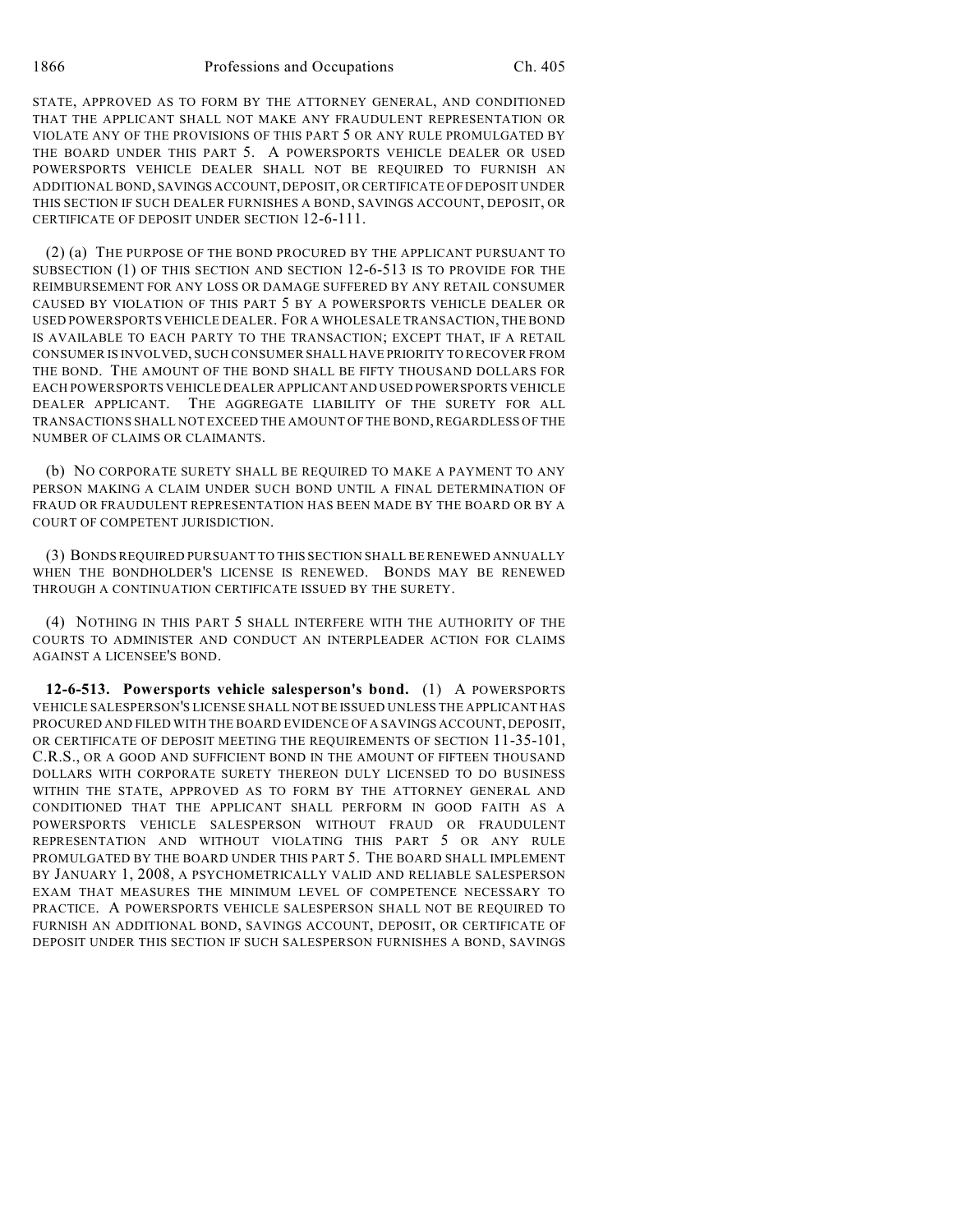ACCOUNT, DEPOSIT, OR CERTIFICATE OF DEPOSIT UNDER SECTION 12-6-112.

(2) NO CORPORATE SURETY SHALL BE REQUIRED TO MAKE A PAYMENT TO ANY PERSON CLAIMING UNDER SUCH BOND UNTIL A FINAL DETERMINATION OF FRAUD OR FRAUDULENT REPRESENTATION HAS BEEN MADE BY THE BOARD OR BY A COURT OF COMPETENT JURISDICTION.

(3) BONDS REQUIRED UNDER THIS SECTION SHALL BE RENEWED ANNUALLY WHEN THE BONDHOLDER'S LICENSE IS RENEWED. BONDS MAY BE RENEWED THROUGH A CONTINUATION CERTIFICATE ISSUED BY THE SURETY.

**12-6-514. Notice of claims honored against bond.** (1) A CORPORATE SURETY THAT HAS PROVIDED A BOND TO A LICENSEE PURSUANT TO SECTION 12-6-512 OR 12-6-513 SHALL PROVIDE NOTICE TO THE BOARD AND EXECUTIVE DIRECTOR OF ANY CLAIM THAT IS HONORED AGAINST THE BOND. THE NOTICE SHALL BE PROVIDED TO THE BOARD AND EXECUTIVE DIRECTOR WITHIN THIRTY DAYS AFTER A CLAIM IS HONORED.

(2) A NOTICE PROVIDED BY A CORPORATE SURETY PURSUANT TO SUBSECTION (1) OF THIS SECTION SHALL BE IN THE FORM REQUIRED BY THE EXECUTIVE DIRECTOR, SUBJECT TO APPROVAL BY THE BOARD, AND SHALL INCLUDE, WITHOUT LIMITATION, THE NAME OF THE LICENSEE, THE NAME AND ADDRESS OF THE CLAIMANT, THE AMOUNT OF THE HONORED CLAIM, AND THE NATURE OF THE CLAIM AGAINST THE LICENSEE.

**12-6-515. Testing licensees.** ALL PERSONS APPLYING FOR A POWERSPORTS VEHICLE DEALER'S, USED POWERSPORTS VEHICLE DEALER'S OR POWERSPORTS VEHICLE SALESPERSON'S LICENSE UNDER THIS PART 5 SHALL BE EXAMINED FOR THEIR KNOWLEDGE OF THE POWERSPORTS VEHICLE LAWS OF THE STATE OF COLORADO AND THE RULES PROMULGATED PURSUANT TO THIS PART 5. IF THE APPLICANT IS A CORPORATION, THE MANAGING OFFICER SHALL TAKE THE EXAMINATION, AND, IF THE APPLICANT IS A PARTNERSHIP, ALL THE GENERAL PARTNERS SHALL TAKE SUCH EXAMINATION. NO LICENSE SHALL BE ISSUED EXCEPT UPON SUCCESSFUL PASSING OF THE EXAMINATION. THIS SECTION SHALL NOT APPLY TO A MOTOR VEHICLE DEALER, USED MOTOR VEHICLE DEALER, OR MOTOR VEHICLE SALESPERSON LICENSED PURSUANT TO PART 1 OF THIS ARTICLE.

**12-6-516. Filing of written warranties.** A LICENSED POWERSPORTS VEHICLE MANUFACTURER SHALL FILE WITH THE EXECUTIVE DIRECTOR ALL WRITTEN WARRANTIES AND CHANGES IN WRITTEN WARRANTIES THE MANUFACTURER MAKES ON POWERSPORTS VEHICLE OR PARTS THEREOF. A LICENSED POWERSPORTS VEHICLE MANUFACTURER SHALL FILE WITH THE EXECUTIVE DIRECTOR A COPY OF THE DELIVERY AND PREPARATION OBLIGATIONS OF A POWERSPORTS VEHICLE MANUFACTURER'S DEALER, AND THESE WARRANTIES AND OBLIGATIONS SHALL CONSTITUTE THE POWERSPORTS VEHICLE DEALER'S ONLY RESPONSIBILITY FOR PRODUCT LIABILITY AS BETWEEN THE POWERSPORTS VEHICLE DEALER AND THE POWERSPORTS VEHICLE MANUFACTURER. ANY MECHANICAL, BODY, OR PARTS DEFECTS ARISING FROM AN EXPRESS OR IMPLIED WARRANTIES OF THE POWERSPORTS VEHICLE MANUFACTURER SHALL CONSTITUTE THE POWERSPORTS VEHICLE MANUFACTURER'S PRODUCT OR WARRANTY LIABILITY, AND THE POWERSPORTS VEHICLE MANUFACTURER SHALL REASONABLY COMPENSATE ANY AUTHORIZED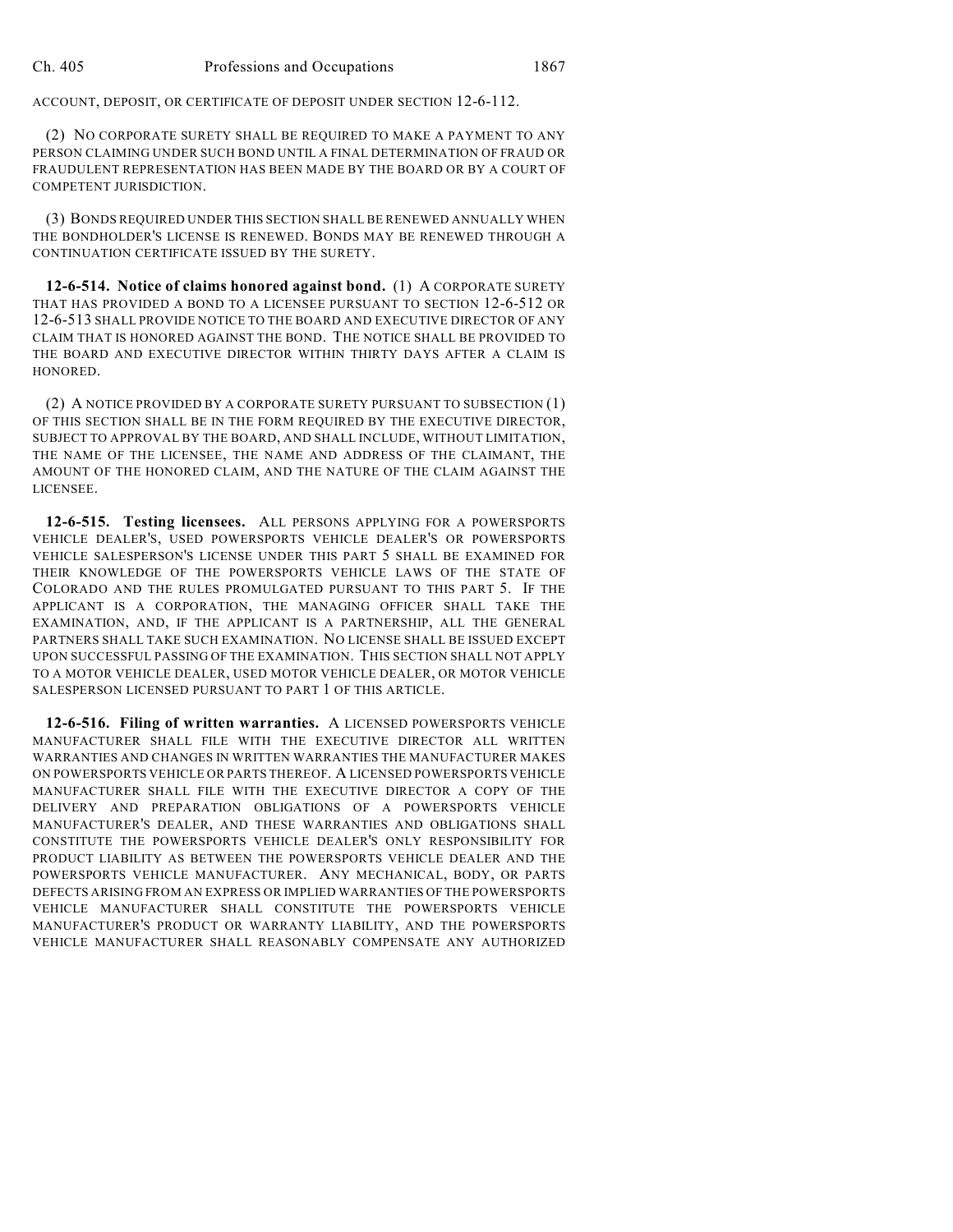POWERSPORTS VEHICLE DEALER WHO PERFORMS WORK TO RECTIFY A POWERSPORTS VEHICLE MANUFACTURER'S PRODUCT OR WARRANTY DEFECTS.

**12-6-517. Application.** (1) AN APPLICATION FOR A POWERSPORTS VEHICLE DEALER'S LICENSE, USED POWERSPORTS VEHICLE DEALER'S LICENSE, OR POWERSPORTS SALESPERSON'S LICENSE SHALL BE SUBMITTED TO THE BOARD.

(2) AN APPLICATION FOR A POWERSPORTS VEHICLE DISTRIBUTOR, POWERSPORTS VEHICLE MANUFACTURER'S REPRESENTATIVE, OR POWERSPORTS VEHICLE MANUFACTURER LICENSE SHALL BE SUBMITTED TO THE EXECUTIVE DIRECTOR.

(3) FEES FOR LICENSES SHALL BE PAID AT THE TIME OF THE FILING OF APPLICATION FOR LICENSE.

(4) PERSONS APPLYING FOR A POWERSPORTS VEHICLE DEALER'S LICENSE SHALL FILE WITH THE BOARD A CERTIFIED COPY OF A CERTIFICATE OF APPOINTMENT AS A POWERSPORTS VEHICLE DEALER FROM A POWERSPORTS VEHICLE MANUFACTURER.

(5) A PERSON APPLYING FOR A POWERSPORTS VEHICLE MANUFACTURER'S OR DISTRIBUTOR'S LICENSE SHALL FILE WITH THE EXECUTIVE DIRECTOR A CERTIFIED COPY OF A TYPICAL WRITTEN AGREEMENT WITH ALL POWERSPORTS VEHICLE DEALERS, AND ALSO EVIDENCE OF THE APPOINTMENT OF AN AGENT FOR PROCESS IN THE STATE OF COLORADO SHALL BE INCLUDED WITH THE APPLICATION.

(6) PERSONS APPLYING FOR A POWERSPORTS VEHICLE DEALER'S, USED POWERSPORTS VEHICLE DEALER'S, OR A POWERSPORTS VEHICLE SALESPERSON'S LICENSE SHALL FILE WITH THE BOARD A WRITTEN INSTRUMENT IN WHICH THE APPLICANT SHALL APPOINT THE SECRETARY OF THE BOARD AS THE AGENT OF THE APPLICANT UPON WHOM ALL PROCESS MAY BE SERVED IN ANY ACTION AGAINST THE APPLICANT ARISING OUT OF A CLAIM FOR DAMAGES SUFFERED BY A VIOLATION OF THIS PART 5, RULES PROMULGATED UNDER THIS PART 5, OR ANY CONDITION OF THE APPLICANT'S BOND.

**12-6-518. Notice of change of address or status.** (1) THE BOARD, THROUGH THE EXECUTIVE DIRECTOR, SHALL NOT ISSUE A POWERSPORTS VEHICLE DEALER'S LICENSE OR USED POWERSPORTS VEHICLE DEALER'S LICENSE TO AN APPLICANT WHO HAS NO PRINCIPAL PLACE OF BUSINESS. IF A POWERSPORTS VEHICLE DEALER OR USED POWERSPORTS VEHICLE DEALER CHANGES THE SITE OR LOCATION OF THE DEALER'S PRINCIPAL PLACE OF BUSINESS, THE DEALER SHALL IMMEDIATELY NOTIFY THE BOARD IN WRITING, AND THEREUPON, A NEW LICENSE SHALL BE GRANTED FOR THE UNEXPIRED PORTION OF THE TERM OF THE EXISTING LICENSE AT A FEE ESTABLISHED PURSUANT TO SECTION 12-6-511. IF A POWERSPORTS VEHICLE DEALER OR USED POWERSPORTS VEHICLE DEALER CEASES TO POSSESS A PRINCIPAL PLACE OF BUSINESS WHERE THE DEALER CONDUCTS THE BUSINESS FOR WHICH THE DEALER IS LICENSED, THE DEALER SHALL IMMEDIATELY NOTIFY THE BOARD IN WRITING AND, UPON DEMAND BY THE BOARD, SHALL DELIVER THE DEALER'S LICENSE, WHICH SHALL BE HELD AND RETAINED UNTIL IT APPEARS TO THE BOARD THAT THE LICENSEE POSSESSES A PRINCIPAL PLACE OF BUSINESS; WHEREUPON, THE DEALER'S LICENSE SHALL BE REISSUED. NOTHING IN THIS PART 5 SHALL BE CONSTRUED TO PREVENT A POWERSPORTS VEHICLE DEALER OR USED POWERSPORTS VEHICLE DEALER FROM CONDUCTING THE BUSINESS FOR WHICH THE DEALER IS LICENSED AT ONE OR MORE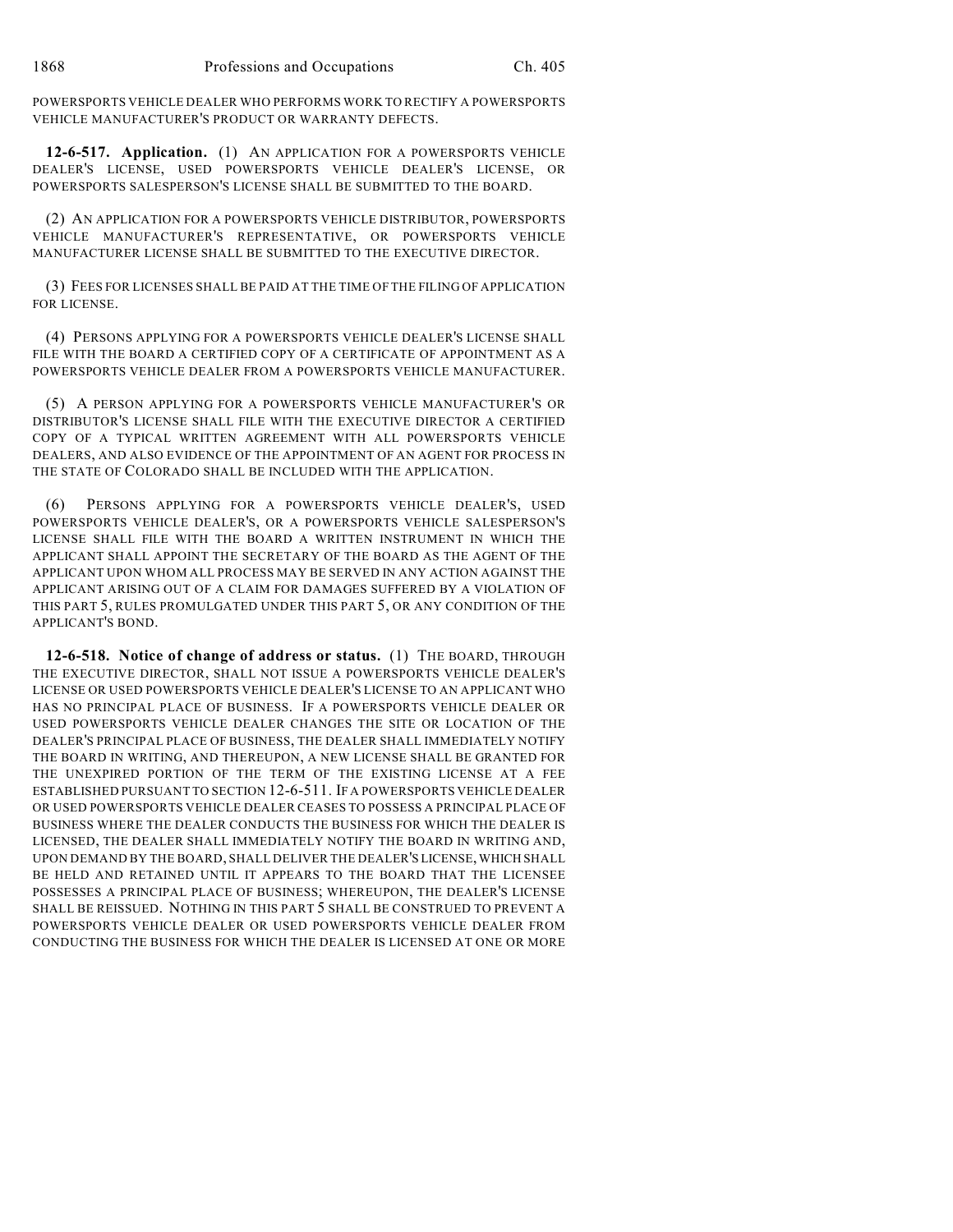SITES OR LOCATIONS NOT CONTIGUOUS TO THE DEALER'S PRINCIPAL PLACE OF BUSINESS BUT OPERATED AND MAINTAINED IN CONJUNCTION THEREWITH.

(2) SHOULD THE POWERSPORTS VEHICLE DEALER CHANGE TO A NEW LINE OF POWERSPORTS VEHICLES, ADD ANOTHER FRANCHISE FOR THE SALE OF NEW POWERSPORTS VEHICLES, OR CANCEL OR OTHERWISE LOSE A FRANCHISE FOR THE SALE OF NEW POWERSPORTS VEHICLES, THE DEALER SHALL IMMEDIATELY NOTIFY THE BOARD. IF A FRANCHISE IS CANCELED OR LOST, THE BOARD SHALL DETERMINE WHETHER THE DEALER SHOULD BE LICENSED AS A USED POWERSPORTS VEHICLE DEALER. IF SO, THE BOARD SHALL CANCEL AND THE POWERSPORTS VEHICLE DEALER SHALL DELIVER TO IT THE DEALER'S LICENSE, AND THE BOARD SHALL DIRECT THE EXECUTIVE DIRECTOR TO ISSUE TO THE DEALER A USED POWERSPORTS VEHICLE DEALER'S LICENSE. UPON THE CANCELLATION OR LOSS OF A FRANCHISE TO SELL NEW POWERSPORTS VEHICLES AND THE RELICENSING OF THE DEALER AS A USED POWERSPORTS VEHICLE DEALER, THE DEALER MAY CONTINUE IN THE BUSINESS FOR WHICH A POWERSPORTS VEHICLE DEALER IS LICENSED FOR A TIME, NOT EXCEEDING SIX MONTHS AFTER THE RELICENSING OF THE DEALER, TO ENABLE THE DEALER TO DISPOSE OF THE STOCK OF NEW POWERSPORTS VEHICLES ON HAND AT THE TIME OF THE RELICENSING, BUT NOT OTHERWISE.

(3) IF A POWERSPORTS VEHICLE SALESPERSON IS DISCHARGED, LEAVES AN EMPLOYER, OR CHANGES A PLACE OF EMPLOYMENT, THE POWERSPORTS VEHICLE DEALER WHO LAST EMPLOYED THE SALESPERSON SHALL CONFISCATE AND RETURN THE SALESPERSON'S LICENSE TO THE BOARD. UPON BEING REEMPLOYED AS A POWERSPORTS VEHICLE SALESPERSON, THE POWERSPORTS VEHICLE SALESPERSON SHALL NOTIFY THE BOARD. UPON RECEIVING THE NOTIFICATION, THE BOARD SHALL ISSUE A NEW LICENSE FOR THE UNEXPIRED PORTION OF THE RETURNED LICENSE AFTER COLLECTING A FEE SET PURSUANT TO SECTION 12-6-511 (5). IT SHALL BE UNLAWFUL FOR THE SALESPERSON TO ACT AS A POWERSPORTS VEHICLE SALESPERSON UNTIL A NEW LICENSE IS PROCURED.

**12-6-519. Principal place of business - requirements.** (1) THE BUILDING OR STRUCTURE REQUIRED TO BE LOCATED ON A PRINCIPAL PLACE OF BUSINESS SHALL HAVE ELECTRICAL SERVICE AND ADEQUATE SANITARY FACILITIES.

(2) A ROOM IN A HOTEL, ROOMING HOUSE, OR APARTMENT HOUSE BUILDING OR A PART OF ANY SINGLE OR MULTIPLE UNIT DWELLING HOUSE SHALL NOT BE USED AS A PRINCIPAL PLACE OF BUSINESS UNLESS THE ENTIRE GROUND FLOOR OF THE HOTEL, APARTMENT HOUSE, OR ROOMING HOUSE BUILDING OR THE DWELLING HOUSE IS DEVOTED PRINCIPALLY TO AND OCCUPIED FOR COMMERCIAL PURPOSES AND THE OFFICE OF THE DEALER IS LOCATED ON THE GROUND FLOOR THEREOF.

(3) NOTHING IN THIS SECTION SHALL BE CONSTRUED TO EXEMPT A POWERSPORTS VEHICLE DEALER OR USED POWERSPORTS VEHICLE DEALER FROM LOCAL ZONING ORDINANCES.

**12-6-520. Licenses - grounds for denial, suspension, or revocation.** (1) A POWERSPORTS VEHICLE MANUFACTURER'S OR DISTRIBUTOR'S LICENSE MAY BE DENIED, SUSPENDED, OR REVOKED ON THE FOLLOWING GROUNDS:

(a) MATERIAL MISSTATEMENT IN AN APPLICATION FOR A LICENSE;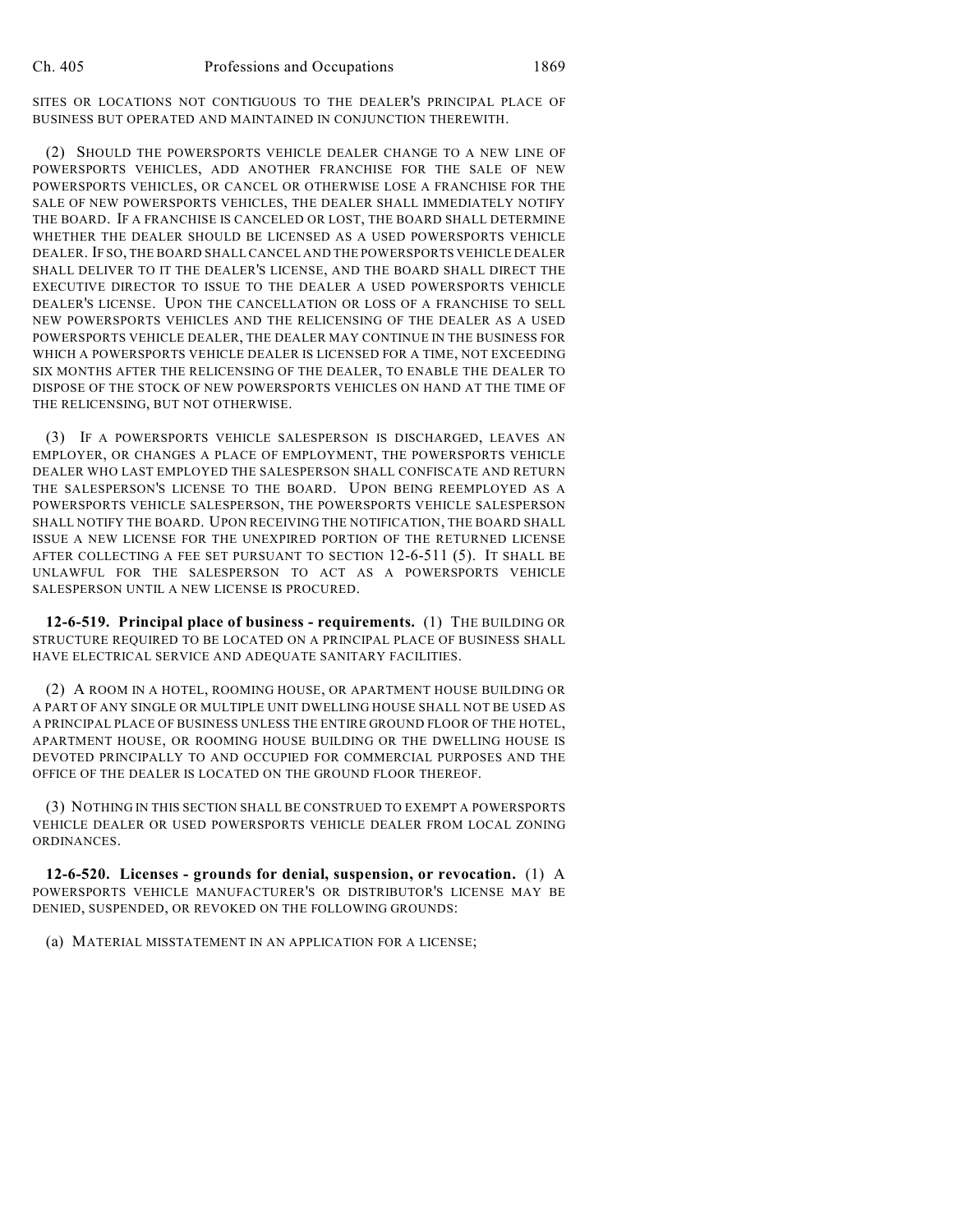(b) WILLFUL FAILURE TO COMPLY WITH THIS PART 5 OR ANY RULE PROMULGATED BY THE EXECUTIVE DIRECTOR UNDER THIS PART 5;

(c) ENGAGING, IN THE PAST OR PRESENT, IN ANY ILLEGAL BUSINESS PRACTICE.

(2) A POWERSPORTS VEHICLE MANUFACTURER REPRESENTATIVE'S LICENSE MAY BE DENIED, SUSPENDED, OR REVOKED ON THE FOLLOWING GROUNDS:

(a) MATERIAL MISSTATEMENT IN AN APPLICATION FOR A LICENSE;

(b) WILLFUL FAILURE TO COMPLY WITH THIS PART 5 OR ANY RULES PROMULGATED BY THE EXECUTIVE DIRECTOR UNDER THIS PART 5;

(c) COMMITTING ANY UNCONSCIONABLE BUSINESS PRACTICE UNDER TITLE 4, C.R.S.;

(d) HAVING COERCED OR ATTEMPTED TO COERCE A POWERSPORTS VEHICLE DEALER TO ACCEPT DELIVERY OF ANY POWERSPORTS VEHICLE, PARTS OR ACCESSORIES THEREFORE, OR ANY OTHER COMMODITIES OR SERVICES THAT HAVE NOT BEEN ORDERED BY THE DEALER;

(e) HAVING COERCED OR ATTEMPTED TO COERCE A POWERSPORTS VEHICLE DEALER TO ENTER INTO ANY AGREEMENT TO DO AN ACT UNFAIR TO THE DEALER BY THREATENING TO CAUSE THE CANCELLATION OF THE DEALER'S FRANCHISE;

(f) HAVING WITHHELD, THREATENED TO WITHHOLD, REDUCED, OR DELAYED WITHOUT JUST CAUSE AN ORDER FOR POWERSPORTS VEHICLES, PARTS OR ACCESSORIES THEREFORE, OR ANY OTHER COMMODITIES OR SERVICES THAT HAVE BEEN ORDERED BY A POWERSPORTS VEHICLE DEALER; OR

(g) ENGAGING, IN THE PAST OR PRESENT, IN ANY ILLEGAL BUSINESS PRACTICE.

(3) A POWERSPORTS VEHICLE DEALER'S LICENSE OR A USED POWERSPORTS VEHICLE DEALER'S LICENSE MAY BE DENIED, SUSPENDED, OR REVOKED ON THE FOLLOWING GROUNDS:

(a) MATERIAL MISSTATEMENT IN AN APPLICATION FOR A LICENSE;

(b) WILLFUL FAILURE TO COMPLY WITH THIS PART 5 OR ANY RULE PROMULGATED BY THE EXECUTIVE DIRECTOR UNDER THIS PART 5:

(c) HAVING BEEN CONVICTED OF OR PLED NOLO CONTENDERE TO ANY FELONY OR CRIME PURSUANT TO ARTICLE 3, 4, OR 5 OF TITLE 18, C.R.S., OR ANY LIKE CRIME PURSUANT TO FEDERAL LAW OR THE LAW OF ANOTHER STATE. A CERTIFIED COPY OF THE JUDGMENT OF CONVICTION BY A COURT OF COMPETENT JURISDICTION SHALL BE CONCLUSIVE EVIDENCE OF THE CONVICTION IN A HEARING HELD PURSUANT TO THIS ARTICLE.

(d) DEFRAUDING ANY BUYER, SELLER, POWERSPORTS VEHICLE SALESPERSON, OR FINANCIAL INSTITUTION TO THE PERSON'S DAMAGE;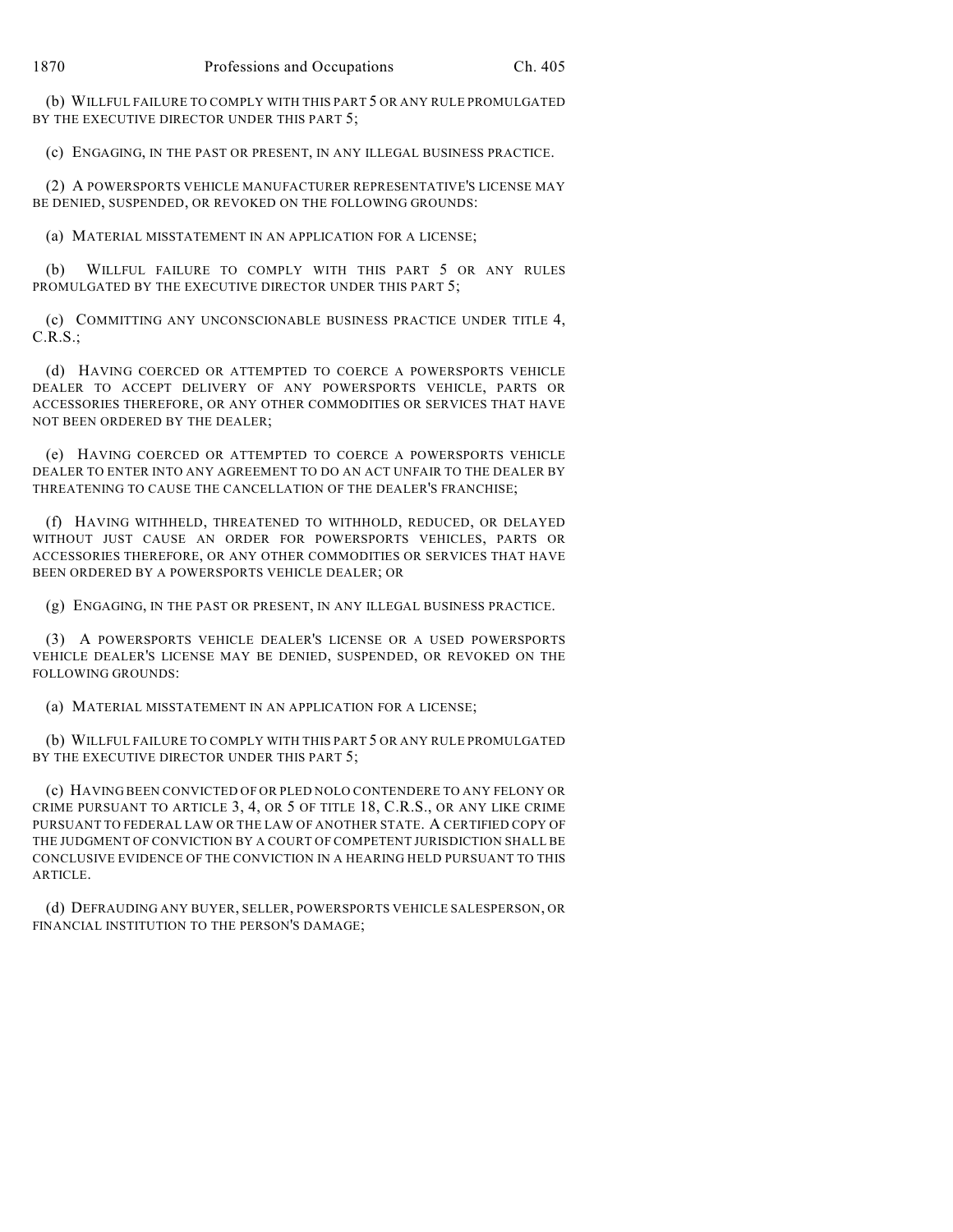(e) INTENTIONALLY OR NEGLIGENTLY FAILING TO PERFORM ANY WRITTEN AGREEMENT WITH ANY BUYER OR SELLER;

(f) FAILING OR REFUSING TO FURNISH AND KEEP IN FORCE A BOND REQUIRED UNDER THIS PART 5;

(g) MAKING A FRAUDULENT OR ILLEGAL SALE, TRANSACTION, OR REPOSSESSION;

(h) WILLFULLY MISREPRESENTING, CIRCUMVENTING, CONCEALING, OR FAILING TO DISCLOSE, THROUGH SUBTERFUGE OR DEVICE, ANY OF THE MATERIAL PARTICULARS OR THE NATURE THEREOF REQUIRED TO BE STATED OR FURNISHED TO THE BUYER;

(i) INTENTIONALLY PUBLISHING OR CIRCULATING ADVERTISING THAT IS MISLEADING OR INACCURATE IN ANY MATERIAL PARTICULAR OR THAT MISREPRESENTS A PRODUCT SOLD OR FURNISHED BY A LICENSED DEALER;

(j) KNOWINGLY PURCHASING, SELLING, OR OTHERWISE ACQUIRING OR DISPOSING OF A STOLEN POWERSPORTS VEHICLE;

(k) ENGAGING IN THE BUSINESS FOR WHICH THE DEALER IS LICENSED WITHOUT AT ALL TIMES MAINTAINING A PRINCIPAL PLACE OF BUSINESS AS REQUIRED BY THIS PART 5 DURING REASONABLE BUSINESS HOURS;

(l) ENGAGING IN THE BUSINESS THROUGH EMPLOYMENT OF AN UNLICENSED POWERSPORTS VEHICLE SALESPERSON;

(m) WILLFULLY VIOLATING ANY STATE OR FEDERAL LAW RESPECTING COMMERCE OR POWERSPORTS VEHICLES, OR ANY LAWFUL RULE RESPECTING COMMERCE OR POWERSPORTS VEHICLES PROMULGATED BY ANY LICENSING OR REGULATING AUTHORITY PERTAINING TO POWERSPORTS VEHICLES, UNDER CIRCUMSTANCES IN WHICH THE ACT CONSTITUTING THE VIOLATION DIRECTLY AND NECESSARILY INVOLVES COMMERCE OR POWERSPORTS VEHICLES;

(n) REPRESENTING OR SELLING AS A NEW AND UNUSED POWERSPORTS VEHICLE ANY POWERSPORTS VEHICLE THAT THE DEALER OR SALESPERSON KNOWS IS OTHERWISE A USED POWERSPORTS VEHICLE;

(o) COMMITTING A FRAUDULENT INSURANCE ACT PURSUANT TO SECTION 10-1-128, C.R.S.;

(p) FAILING TO GIVE NOTICE TO A PROSPECTIVE BUYER OF THE ACCEPTANCE OR REJECTION OF A POWERSPORTS VEHICLE PURCHASE ORDER AGREEMENT WITHIN A REASONABLE TIME PERIOD, AS DETERMINED BY THE BOARD, WHEN THE LICENSEE IS WORKING WITH THE PROSPECTIVE BUYER ON A FINANCE SALE OR A CONSIGNMENT SALE.

(4) THE LICENSE OF A POWERSPORTS VEHICLE SALESPERSON MAY BE DENIED, REVOKED, OR SUSPENDED ON THE FOLLOWING GROUNDS:

(a) MATERIAL MISSTATEMENT IN AN APPLICATION FOR A LICENSE;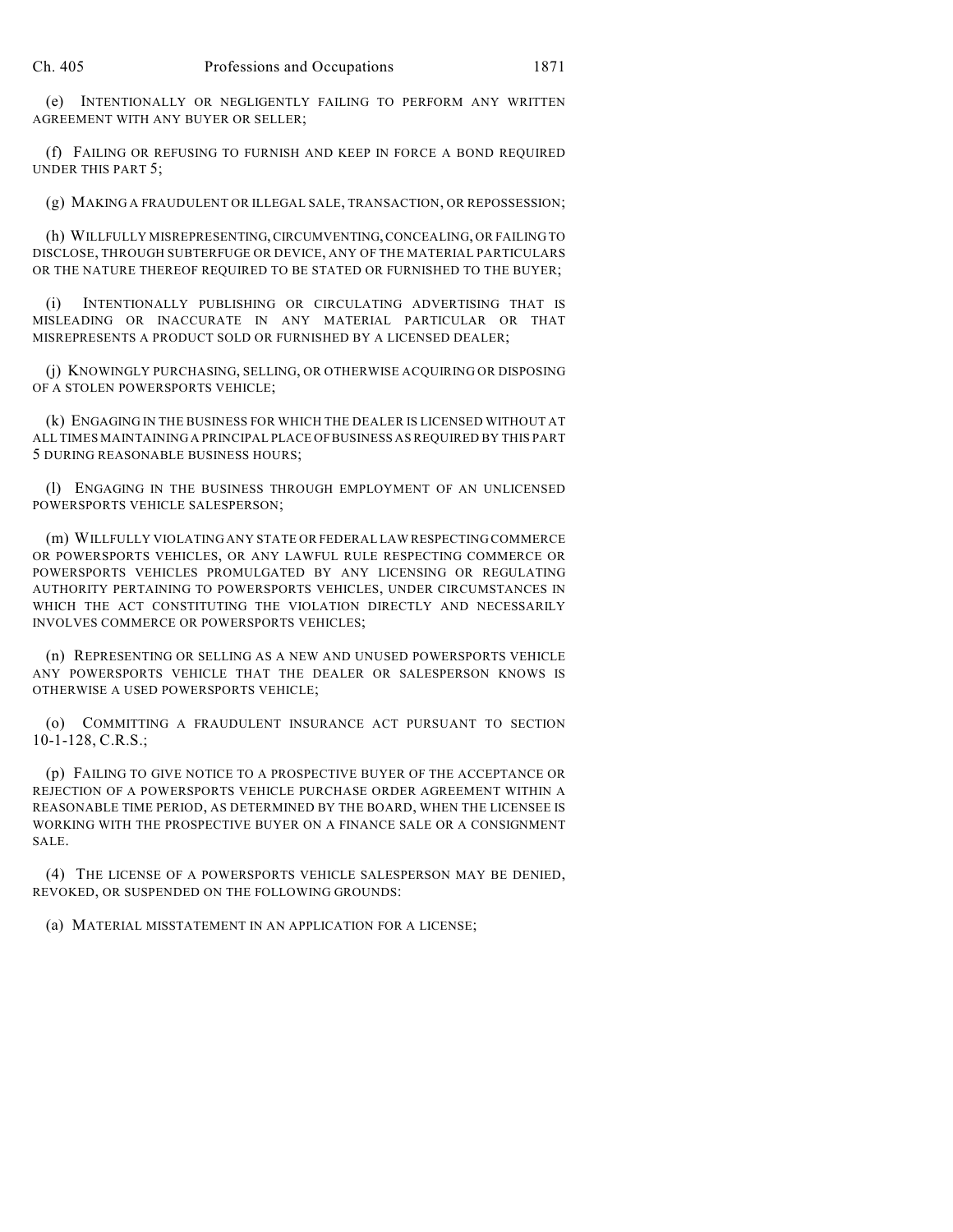(b) FAILURE TO COMPLY WITH ANY PROVISION OF THIS PART 5 OR ANY RULE PROMULGATED BY THE BOARD OR EXECUTIVE DIRECTOR UNDER THIS PART 5;

(c) TO ENGAGE IN THE BUSINESS FOR WHICH THE LICENSEE IS LICENSED WITHOUT HAVING IN FORCE AND EFFECT A GOOD AND SUFFICIENT BOND WITH CORPORATE SURETY AS PROVIDED IN THIS PART 5;

(d) TO INTENTIONALLY PUBLISH OR CIRCULATE AN ADVERTISEMENT THAT IS MISLEADING OR INACCURATE IN ANY MATERIAL PARTICULAR OR THAT MISREPRESENTS A POWERSPORTS VEHICLE PRODUCT SOLD OR ATTEMPTED TO BE SOLD BY THE SALESPERSON;

(e) HAVING INDULGED IN ANY FRAUDULENT BUSINESS PRACTICE;

(f) SELLING, OFFERING, OR ATTEMPTING TO NEGOTIATE THE SALE, EXCHANGE, OR LEASE OF POWERSPORTS VEHICLES FOR A POWERSPORTS VEHICLE DEALER OR USED POWERSPORTS VEHICLE DEALER FOR WHICH THE SALESPERSON IS NOT LICENSED; EXCEPT THAT NEGOTIATION WITH A POWERSPORTS VEHICLE DEALER OR USED POWERSPORTS VEHICLE DEALER FOR THE SALE, EXCHANGE, OR LEASE OF NEW AND USED POWERSPORTS VEHICLES, BY A SALESPERSON COMPENSATED FOR THE NEGOTIATION BY A POWERSPORTS VEHICLE DEALER OR USED POWERSPORTS VEHICLE DEALER FOR WHICH THE SALESPERSON IS LICENSED SHALL NOT BE GROUNDS FOR DENIAL, REVOCATION, OR SUSPENSION;

(g) REPRESENTING ONESELF AS A SALESPERSON FOR A POWERSPORTS VEHICLE DEALER WHEN THE SALESPERSON IS NOT SO EMPLOYED AND LICENSED;

(h) HAVING BEEN CONVICTED OF OR PLED NOLO CONTENDERE TO ANY FELONY OR ANY CRIME PURSUANT TO ARTICLE 3, 4, OR 5 OF TITLE 18,C.R.S., OR ANY LIKE CRIME PURSUANT TO FEDERAL LAW OR THE LAW OF ANOTHER STATE. A CERTIFIED COPY OF THE JUDGMENT OF CONVICTION BY A COURT OF COMPETENT JURISDICTION SHALL BE CONCLUSIVE EVIDENCE OF THE CONVICTION IN A HEARING HELD PURSUANT TO THIS ARTICLE.

(i) HAVING KNOWINGLY PURCHASED, SOLD, OR OTHERWISE ACQUIRED OR DISPOSED OF A STOLEN POWERSPORTS VEHICLE;

(j) EMPLOYING AN UNLICENSED POWERSPORTS VEHICLE SALESPERSON;

(k) DEFRAUDING ANY RETAIL BUYER TO THE PERSON'S DAMAGE;

(l) REPRESENTING OR SELLING AS A NEW AND UNUSED POWERSPORTS VEHICLE A POWERSPORTS VEHICLE THAT THE SALESPERSON KNOWS IS OTHERWISE A USED POWERSPORTS VEHICLE;

(m) WILLFULLY VIOLATING ANY STATE OR FEDERAL LAW RESPECTING COMMERCE OR POWERSPORTS VEHICLES, OR ANY LAWFUL RULE RESPECTING COMMERCE OR POWERSPORTS VEHICLES PROMULGATED BY ANY LICENSING OR REGULATING AUTHORITY PERTAINING TO POWERSPORTS VEHICLES, UNDER CIRCUMSTANCES IN WHICH THE ACT CONSTITUTING THE VIOLATION DIRECTLY AND NECESSARILY INVOLVES COMMERCE OR POWERSPORTS VEHICLES;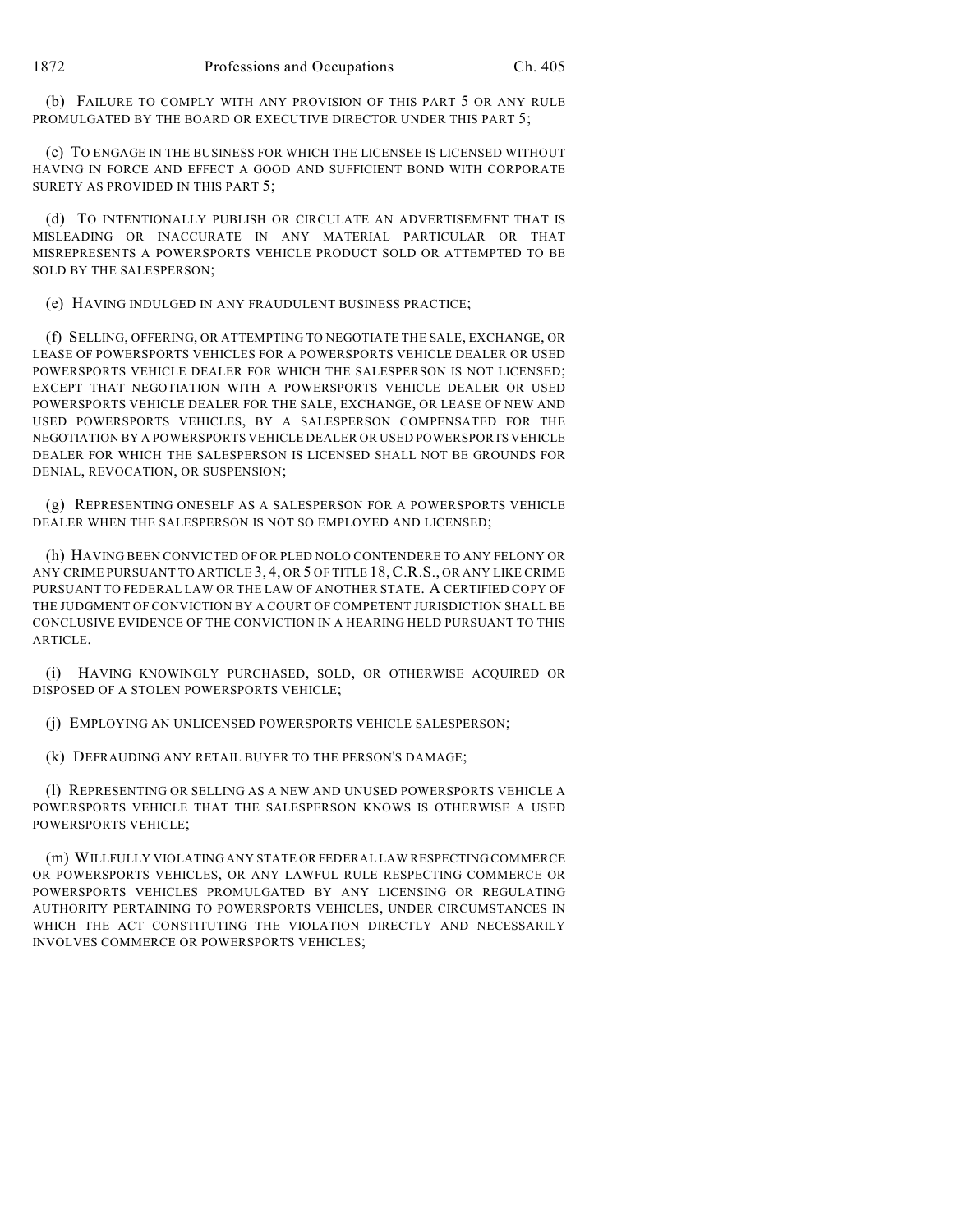#### Ch. 405 Professions and Occupations 1873

(n) IMPROPERLY WITHHOLDING, MISAPPROPRIATING, OR CONVERTING TO THE SALESPERSON'S OWN USE ANY MONEY BELONGING TO CUSTOMERS OR OTHER PERSONS, RECEIVED IN THE COURSE OF EMPLOYMENT AS A POWERSPORTS VEHICLE SALESPERSON.

(5) A LICENSE ISSUED PURSUANT TO THIS PART 5 MAY BE DENIED, REVOKED, OR SUSPENDED IF UNFITNESS OFTHE LICENSEE OR LICENSEE APPLICANT IS SHOWN IN THE FOLLOWING:

(a) THE LICENSING CHARACTER OR RECORD OF THE LICENSEE OR LICENSEE APPLICANT;

(b) THE CRIMINAL CHARACTER OR RECORD OF THE LICENSEE OR LICENSEE APPLICANT;

(c) THE FINANCIAL CHARACTER OR RECORD OF THE LICENSEE OR LICENSEE APPLICANT;

(d) A VIOLATION OF ANY LAWFUL ORDER OF THE BOARD.

(6) (a) A LICENSE ISSUED OR APPLIED FOR PURSUANT TO THIS PART 5 SHALL BE REVOKED OR DENIED IF THE LICENSEE OR APPLICANT HAS BEEN CONVICTED OF OR PLEADED NO CONTEST TO ANY OF THE FOLLOWING OFFENSES IN THIS STATE OR ANOTHER JURISDICTION DURING THE PREVIOUS TEN YEARS:

(I) A FELONY IN VIOLATION OF ARTICLE 3, 4, OR 5 OF TITLE 18, C.R.S., OR ANY SIMILAR CRIME UNDER FEDERAL LAW OR THE LAW OF ANOTHER STATE; OR

(II) A CRIME INVOLVING SALVAGE FRAUD OR THE DEFRAUDING OF A RETAIL CONSUMER IN A POWERSPORTS VEHICLE SALE OR LEASE TRANSACTION.

(b) A CERTIFIED COPY OF A JUDGMENT OF CONVICTION BY A COURT OF COMPETENT JURISDICTION OF AN OFFENSE UNDER SUBPARAGRAPH (I) OF PARAGRAPH (a) OF THIS SUBSECTION (6) IS CONCLUSIVE EVIDENCE OF THE CONVICTION IN ANY HEARING HELD PURSUANT TO THIS ARTICLE.

**12-6-521. Procedure for denial,suspension, or revocation of license - judicial review.** (1) THE DENIAL, SUSPENSION, OR REVOCATION OF LICENSES ISSUED UNDER THIS PART 5 SHALL BE IN ACCORDANCE WITH THE PROVISIONS OF SECTIONS 24-4-104 AND 24-4-105,C.R.S.; EXCEPT THAT THE DISCOVERY AVAILABLE UNDER RULE 26 (b) (2) OF THE COLORADO RULES OF CIVIL PROCEDURE IS AVAILABLE IN ANY PROCEEDING.

(2) THE BOARD SHALL APPOINT AN ADMINISTRATIVE LAW JUDGE PURSUANT TO PART 10 OF ARTICLE 30 OF TITLE 24, C.R.S., TO CONDUCT ANY HEARING CONCERNING THE LICENSING OR DISCIPLINE OF A POWERSPORTS VEHICLE DEALER, USED POWERSPORTS VEHICLE DEALER, POWERSPORTS VEHICLE MANUFACTURER, POWERSPORTS VEHICLE MANUFACTURER REPRESENTATIVE, OR POWERSPORTS VEHICLE DISTRIBUTOR; EXCEPT THAT THE BOARD MAY, UPON A UNANIMOUS VOTE OF THE MEMBERS PRESENT WHEN THE VOTE IS TAKEN, CONDUCT THE HEARING IN LIEU OF APPOINTING AN ADMINISTRATIVE LAW JUDGE.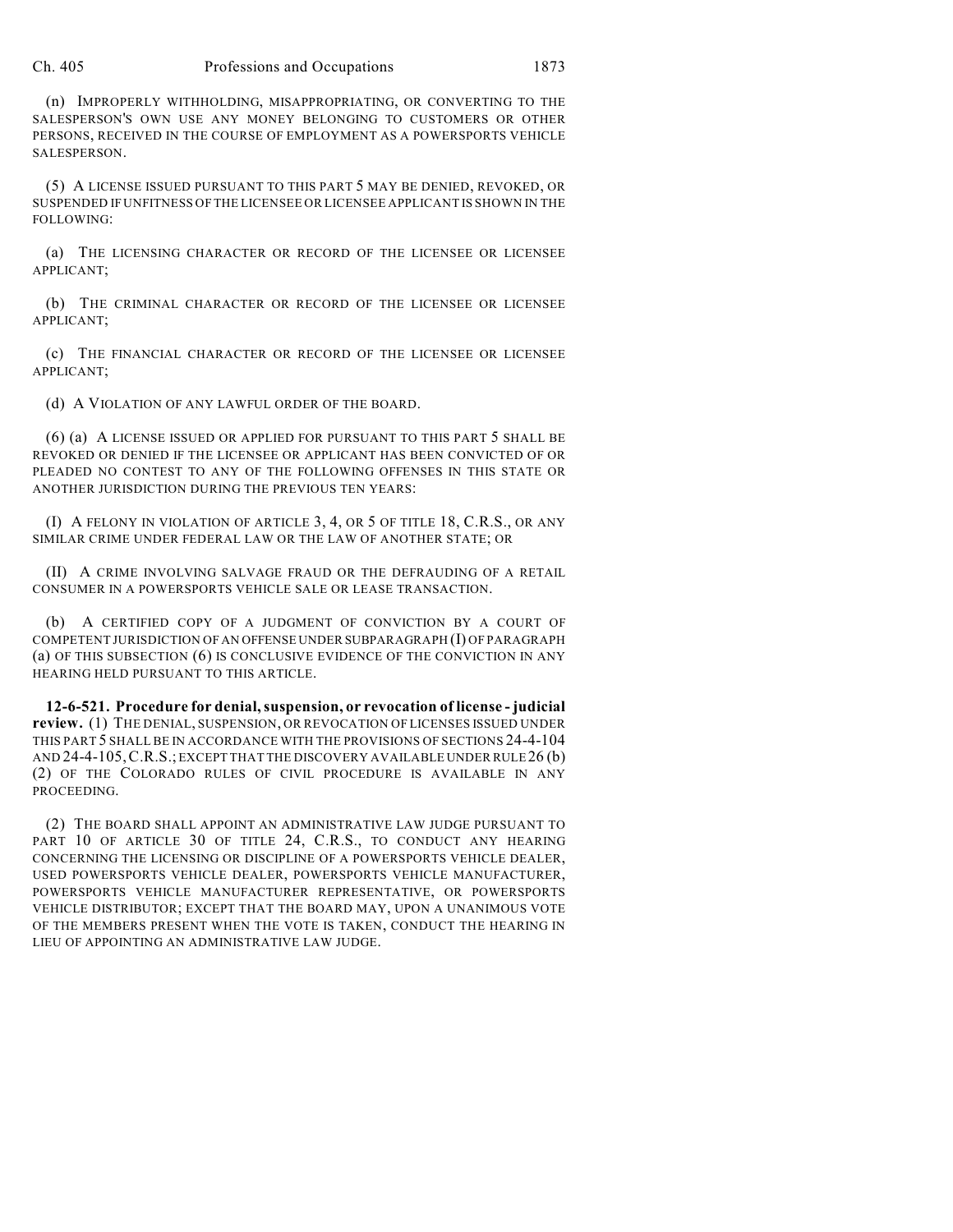(3) (a) THE BOARD SHALL ASSIGN A HEARING CONCERNING THE LICENSING OR DISCIPLINE OF A POWERSPORTS VEHICLE SALESPERSON TO THE EXECUTIVE DIRECTOR, WHO SHALL APPOINT AN OFFICER TO CONDUCT A HEARING.

(b) HEARINGS CONDUCTED BEFORE AN ADMINISTRATIVE LAW JUDGE SHALL BE IN ACCORDANCE WITH THE RULES OF PROCEDURE OF THE OFFICE OF ADMINISTRATIVE COURTS. HEARINGS CONDUCTED BEFORE AN OFFICER APPOINTED BY THE EXECUTIVE DIRECTOR SHALL BE IN ACCORDANCE WITH THE RULES OF PROCEDURE ESTABLISHED BY THE EXECUTIVE DIRECTOR.

(4) THE BOARD MAY SUMMARILY SUSPEND A LICENSEE REQUIRED TO POST A BOND UNDER THIS ARTICLE IF SUCH LICENSEE DOES NOT HAVE A BOND IN FULL FORCE AND EFFECT AS REQUIRED BY THIS ARTICLE. THE SUSPENSION SHALL BECOME EFFECTIVE UPON THE EARLIER OF THE LICENSEE RECEIVING NOTICE OF THE SUSPENSION OR WITHIN THREE DAYS AFTER THE NOTICE OF SUSPENSION IS MAILED TO A LICENSEE'S LAST KNOWN ADDRESS ON FILE WITH THE BOARD. THE NOTICE MAY BE EFFECTED BY CERTIFIED MAIL OR PERSONAL DELIVERY.

(5) THE COURT OF APPEALS SHALL HAVE INITIAL JURISDICTION TO REVIEW ALL FINAL ACTIONS AND ORDERS THAT ARE SUBJECT TO JUDICIAL REVIEW OF THE BOARD. THE PROCEEDINGS SHALL BE CONDUCTED IN ACCORDANCE WITH SECTION 24-4-106  $(11), C.R.S.$ 

**12-6-522. Sales activity following license denial, suspension, or revocation unlawful act - penalty.** (1) (a) IT SHALL BE UNLAWFUL AND A VIOLATION OF THIS PART 5 FOR ANY PERSON WHOSE POWERSPORTS VEHICLE DEALER'S, USED POWERSPORTS VEHICLE DEALER'S, OR POWERSPORTS VEHICLE SALESPERSON'S LICENSE HAS BEEN DENIED, SUSPENDED, OR REVOKED TO EXERCISE THE PRIVILEGES OF THE LICENSE THAT WAS DENIED, SUSPENDED, OR REVOKED.

(b) A VIOLATION OF PARAGRAPH (a) OF THIS SUBSECTION (1) SHALL BE PUNISHABLE IN ACCORDANCE WITH SECTION 12-6-527; EXCEPT THAT A SECOND OR SUBSEQUENT VIOLATION OF SAID PARAGRAPH (a) SHALL BE A CLASS 6 FELONY.

(c) IN ANY TRIAL FOR A VIOLATION OF PARAGRAPH (a) OF THIS SUBSECTION (1):

(I) A DULY AUTHENTICATED COPY OF THE BOARD'S ORDER OF DENIAL, SUSPENSION, OR REVOCATION SHALL CONSTITUTE PRIMA FACIE EVIDENCE OF THE DENIAL, SUSPENSION, OR REVOCATION;

(II) A DULY AUTHENTICATED INVOICE, BUYER'S ORDER, OR OTHER CUSTOMARY, WRITTEN SALES OR PURCHASE DOCUMENT OR INSTRUMENT PROVEN TO BE SIGNED BY THE DEFENDANT AND INDICATING THE DEFENDANT'S ROLE IN THE PURCHASE OR SALE OF A POWERSPORTS VEHICLE AT A RETAIL POWERSPORTS VEHICLE SALES LOCATION SHALL CONSTITUTE PRIMA FACIE EVIDENCE OF THE DEFENDANT'S EXERCISE OF A PRIVILEGE OF LICENSURE;

(III) IT SHALL BE AN AFFIRMATIVE DEFENSE THAT THE DEFENDANT BOUGHT OR SOLD A POWERSPORTS VEHICLE THAT WAS, AT ALL RELEVANT TIMES, INTENDED FOR THE DEFENDANT'S OWN USE AND NOT BOUGHT OR SOLD FOR THE PURPOSE OF PROFIT OR GAIN; AND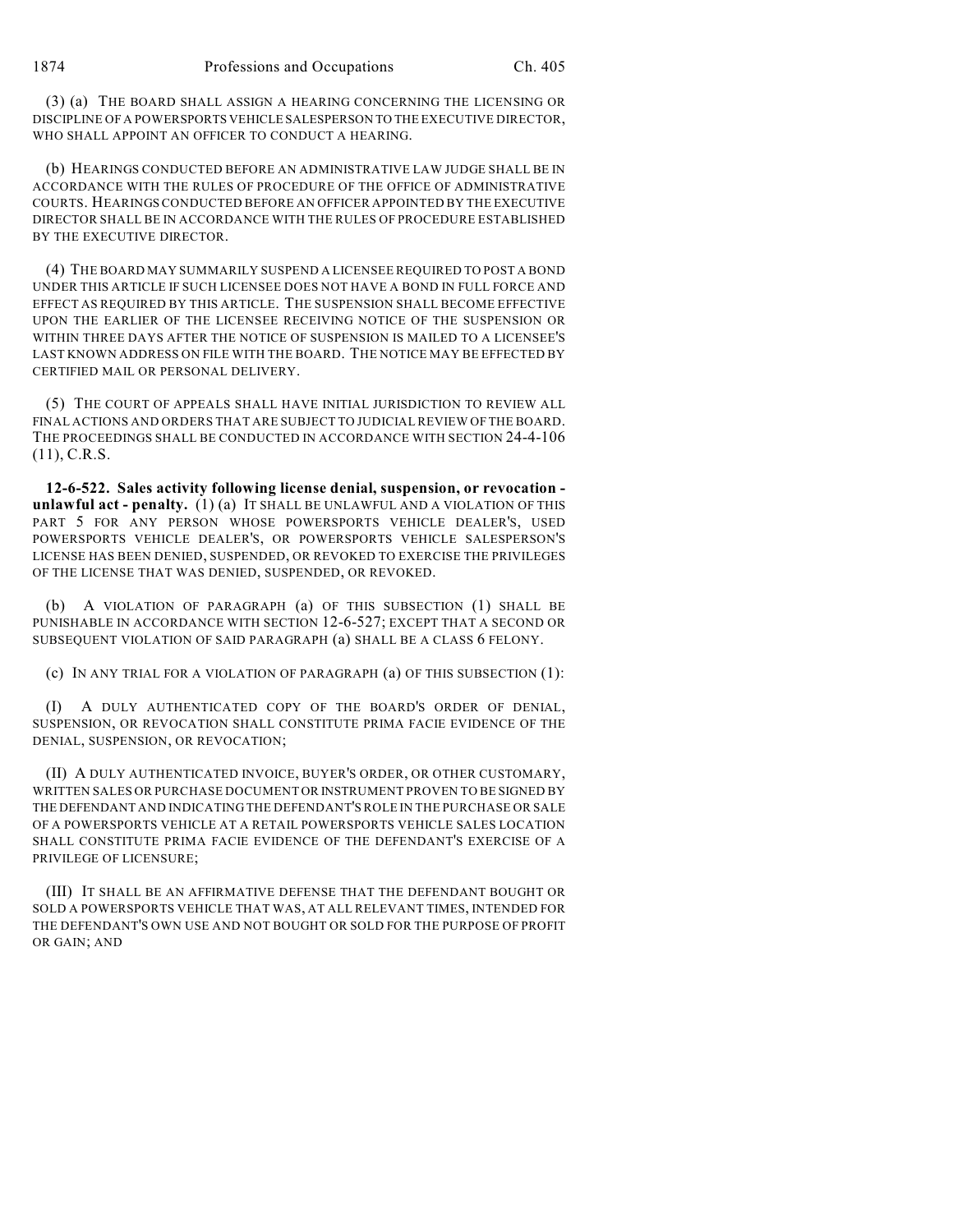(IV) THE FACT THAT THE DEFENDANT HAS A POWERSPORTS VEHICLE DEALER'S, USED POWERSPORTS VEHICLE DEALER'S, OR POWERSPORTS VEHICLE SALESPERSON'S LICENSE, OR ANOTHER LICENSE TO BUY AND SELL POWERSPORTS VEHICLES, THAT IS ISSUED BY A STATE OR JURISDICTION OTHER THAN COLORADO SHALL NOT CONSTITUTE A DEFENSE.

(2) UPON THE DEFENDANT'S CONVICTION BY ENTRY OF A PLEA OF GUILTY OR NOLO CONTENDERE OR JUDGMENT OR VERDICT OF GUILT IN CONNECTION WITH A VIOLATION OF PARAGRAPH (a) OF SUBSECTION (1) OF THIS SECTION OR OF SECTION 12-6-523 (2) OR 42-6-142 (1), C.R.S., THE COURT SHALL IMMEDIATELY GIVE THE EXECUTIVE DIRECTOR WRITTEN NOTICE OF THE CONVICTION. IN ADDITION, THE COURT SHALL FORWARD TO THE EXECUTIVE DIRECTOR COPIES OF DOCUMENTATION OF ANY CONVICTION ON A LESSER INCLUDED OFFENSE AND ANY AMENDED CHARGE, PLEA BARGAIN, DEFERRED PROSECUTION, DEFERRED SENTENCE, OR DEFERRED JUDGMENT IN CONNECTION WITH THE ORIGINAL CHARGE.

(3) UPON RECEIVING NOTICE OF A CONVICTION OR OTHER DISPOSITION PURSUANT TO SUBSECTION (2) OF THIS SECTION, THE EXECUTIVE DIRECTOR OR HIS OR HER DESIGNEE SHALL FORWARD THE NOTICE TO THE MOTOR VEHICLE DEALER BOARD, WHICH SHALL IMMEDIATELY EXAMINE ITS FILES TO DETERMINE WHETHER THE DEFENDANT'S LICENSE WAS DENIED, SUSPENDED, OR REVOKED AT THE TIME OF THE OFFENSE. IF IN FACT THE DEFENDANT'S LICENSE WAS DENIED, SUSPENDED, OR REVOKED AT THE TIME OF THE OFFENSE, THE BOARD SHALL:

(a) NOT ISSUE OR REINSTATE ANY LICENSE TO THE DEFENDANT UNTIL ONE YEAR AFTER THE TIME THE DEFENDANT WOULD OTHERWISE HAVE BEEN ELIGIBLE TO RECEIVE A NEW OR REINSTATED LICENSE; AND

(b) REVOKE OR SUSPEND ANY OTHER LICENSES HELD BY THE DEFENDANT UNTIL AT LEAST ONE YEAR AFTER THE DATE OF THE CONVICTION OR OTHER DISPOSITION.

**12-6-523. Unlawful acts.** (1) IT SHALL BE UNLAWFUL AND A VIOLATION OF THIS PART 5 FOR ANY POWERSPORTS VEHICLE MANUFACTURER, DISTRIBUTOR, OR MANUFACTURER REPRESENTATIVE:

(a) TO WILLFULLY FAIL TO CAUSE TO NOT BE PERFORMED ANY WRITTEN WARRANTIES MADE WITH RESPECT TO A POWERSPORTS VEHICLE OR PARTS THEREOF;

(b) TO COERCE OR ATTEMPT TO COERCE ANY POWERSPORTS VEHICLE DEALER TO PERFORM OR ALLOW TO BE PERFORMED AN ACT THAT COULD BE FINANCIALLY DETRIMENTAL TO THE DEALER OR THAT WOULD IMPAIR THE DEALER'S GOODWILL OR TO ENTER INTO AN AGREEMENT WITH A POWERSPORTS VEHICLE MANUFACTURER OR DISTRIBUTOR THAT WOULD BE FINANCIALLY DETRIMENTAL TO THE DEALER OR IMPAIR THE DEALER'S GOODWILL, BY THREATENING TO CANCEL OR NOT RENEW A FRANCHISE BETWEEN A POWERSPORTS VEHICLE MANUFACTURER OR DISTRIBUTOR AND THE DEALER;

(c) TO COERCE OR ATTEMPT TO COERCE ANY POWERSPORTS VEHICLE DEALER TO ACCEPT DELIVERY OF A POWERSPORTS VEHICLE, PARTS OR ACCESSORIES THEREOF, OR ANY COMMODITIES OR SERVICES THAT HAVE NOT BEEN ORDERED BY THE DEALER;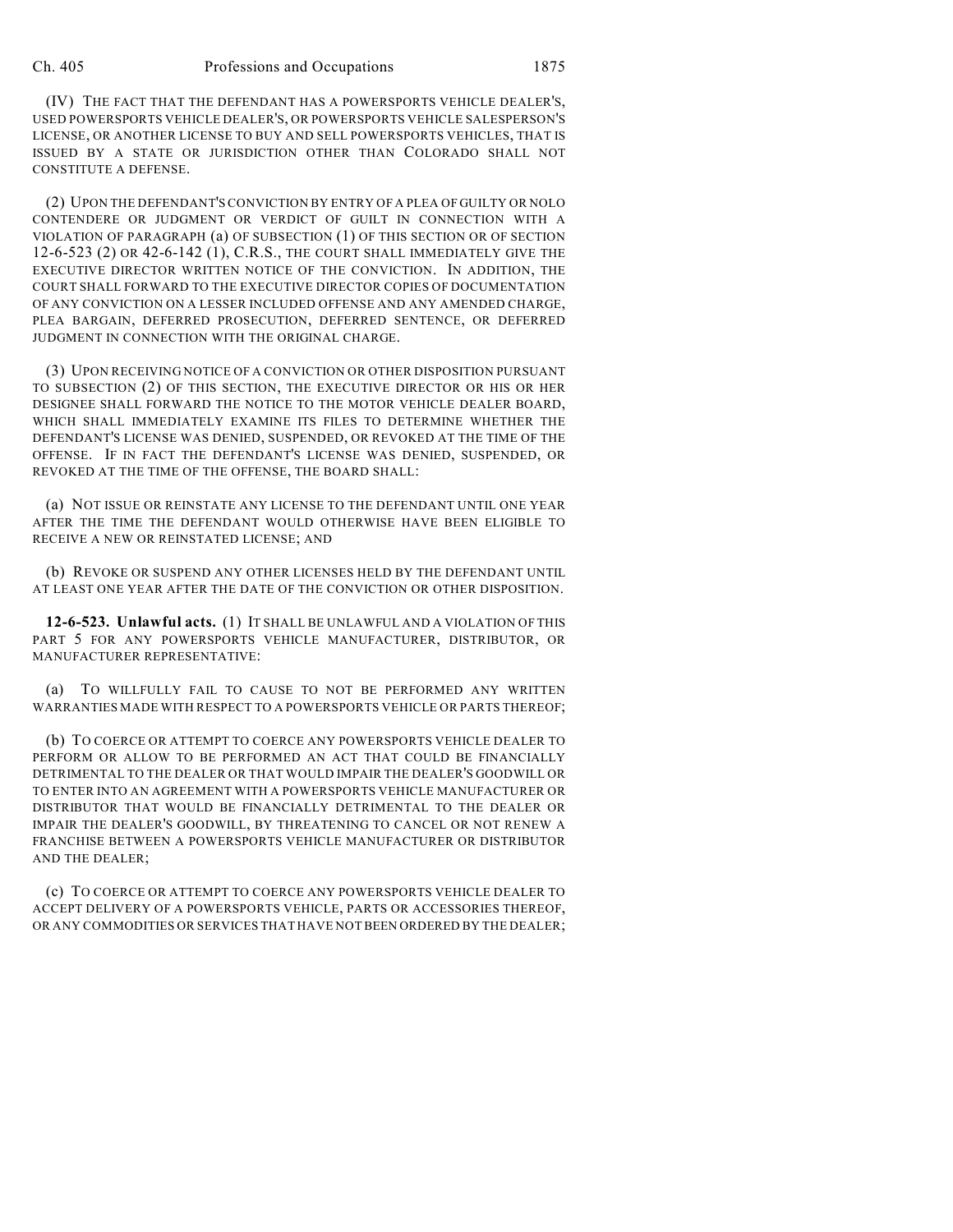1876 Professions and Occupations Ch. 405

(d) (I) TO CANCEL OR CAUSE TO BE CANCELED, DIRECTLY OR INDIRECTLY, WITHOUT JUST CAUSE, THE FRANCHISE OF A POWERSPORTS VEHICLE DEALER, AND THE NONRENEWAL OF A FRANCHISE OR SELLING AGREEMENT WITHOUT JUST CAUSE IS A VIOLATION OF THIS PARAGRAPH (d) AND SHALL CONSTITUTE AN UNFAIR CANCELLATION;

(II) AS USED IN THIS PARAGRAPH (d), "JUST CAUSE" SHALL BE DETERMINED IN THE CONTEXT OF ALL CIRCUMSTANCES SURROUNDING THE CANCELLATION OR NONRENEWAL, INCLUDING BUT NOT LIMITED TO:

(A) THE AMOUNT OF BUSINESS TRANSACTED BY THE POWERSPORTS VEHICLE DEALER;

(B) THE INVESTMENTS NECESSARILY MADE AND OBLIGATIONS INCURRED BY THE POWERSPORTS VEHICLE DEALER, INCLUDING BUT NOT LIMITED TO GOODWILL, IN THE PERFORMANCE OF ITS DUTIES UNDER THE FRANCHISE AGREEMENT, TOGETHER WITH THE DURATION AND PERMANENCY OF THE INVESTMENTS AND OBLIGATIONS;

(C) THE POTENTIAL FOR HARM TO CONSUMERS AS A RESULT OF DISRUPTION OF THE BUSINESS OF THE POWERSPORTS VEHICLE DEALER;

(D) THE POWERSPORTS VEHICLE DEALER'S FAILURE TO PROVIDE ADEQUATE SERVICE OF FACILITIES, EQUIPMENT, PARTS, AND QUALIFIED SERVICE PERSONNEL;

(E) THE POWERSPORTS VEHICLE DEALER'S FAILURE TO PERFORM WARRANTY WORK ON BEHALF OF THE POWERSPORTS VEHICLE MANUFACTURER, SUBJECT TO REIMBURSEMENT BY THE POWERSPORTS VEHICLE MANUFACTURER; AND

(F) THE POWERSPORTS VEHICLE DEALER'S FAILURE TO SUBSTANTIALLY COMPLY, IN GOOD FAITH, WITH REQUIREMENTS OF THE FRANCHISE THAT ARE DETERMINED TO BE REASONABLE AND MATERIAL.

(III) THE FOLLOWING CONDUCT BY A POWERSPORTS VEHICLE DEALER SHALL CONSTITUTE JUST CAUSE FOR TERMINATION WITHOUT CONSIDERATION OF OTHER FACTORS:

(A) CONVICTION OF, OR A PLEA OF GUILTY OR NOLO CONTENDERE TO, A FELONY;

(B) A CONTINUING PATTERN OF FRAUDULENT CONDUCT AGAINST THE POWERSPORTS VEHICLE MANUFACTURER OR CONSUMERS; OR

(C) CONTINUING FAILURE TO OPERATE FOR TEN DAYS OR LONGER.

(e) TO WITHHOLD, REDUCE, OR DELAY UNREASONABLY OR WITHOUT JUST CAUSE DELIVERY OF POWERSPORTS VEHICLES, POWERSPORTS VEHICLE PARTS AND ACCESSORIES, COMMODITIES, OR MONEYS DUE POWERSPORTS VEHICLE DEALERS FOR WARRANTY WORK DONE BY ANY POWERSPORTS VEHICLE DEALER;

(f) TO WITHHOLD, REDUCE, OR DELAY UNREASONABLY OR WITHOUT JUST CAUSE SERVICES CONTRACTED FOR BY POWERSPORTS VEHICLE DEALERS;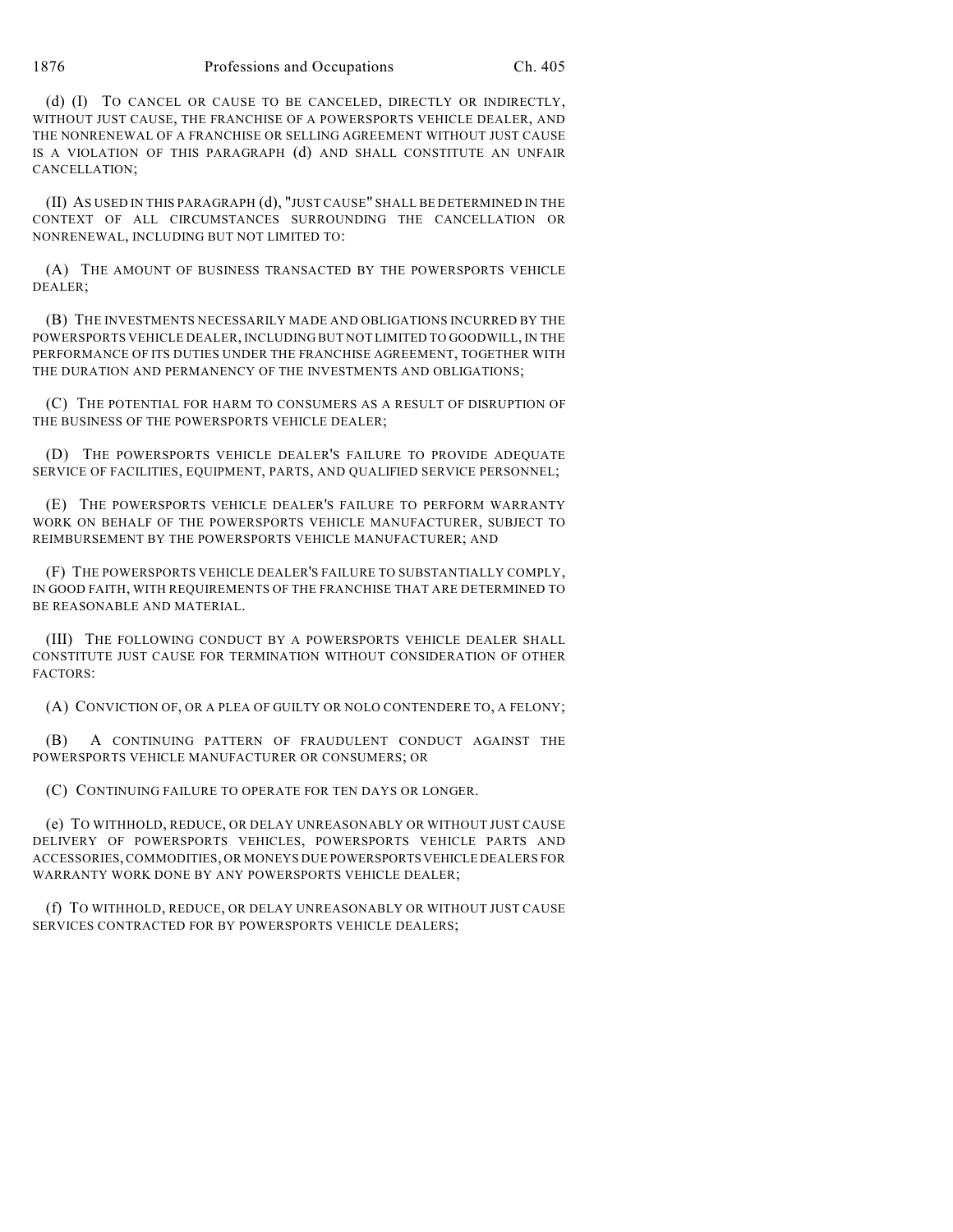(g) TO COERCE ANY POWERSPORTS VEHICLE DEALER TO PROVIDE INSTALLMENT FINANCING WITH A SPECIFIED FINANCIAL INSTITUTION;

(h) TO VIOLATE ANY DUTY IMPOSED BY, OR FAIL TO COMPLY WITH, ANY PROVISION OF SECTION 12-6-524, 12-6-525, OR 12-6-526;

(i) TO REFUSE TO APPROVE, UNREASONABLY, THE SALE OR TRANSFER OF THE OWNERSHIP OF A DEALERSHIP BY SALE OF THE BUSINESS OR BY STOCK TRANSFER OR TO REFUSE TO APPROVE, UNREASONABLY, THE CHANGE IN EXECUTIVE MANAGEMENT OF THE DEALERSHIP; EXCEPT THAT NOTHING IN THIS PART 5 SHALL AUTHORIZE THE SALE, TRANSFER, OR ASSIGNMENT OF A FRANCHISE OR A CHANGE OF THE PRINCIPAL OPERATOR WITHOUT THE APPROVAL OF THE POWERSPORTS VEHICLE MANUFACTURER OR DISTRIBUTOR;

(j) (I) TO FAIL OR REFUSE TO OFFER TO ITS SAME LINE-MAKE FRANCHISED DEALERS ALL MODELS MANUFACTURED FOR THAT LINE-MAKE EXCEPT AS A RESULT OF A STRIKE OR LABOR DIFFICULTY, LACK OF MANUFACTURING CAPACITY, SHORTAGE OF MATERIALS, FREIGHT EMBARGO, OR OTHER CAUSE OVER WHICH THE POWERSPORTS VEHICLE MANUFACTURER HAS NO CONTROL; OR

(II) TO REQUIRE A DEALER TO PAY AN UNREASONABLE FEE, PURCHASE UNREASONABLE ADVERTISING DISPLAYS OR OTHER MATERIALS, OR COMPLY WITH UNREASONABLE TRAINING OR FACILITIES REQUIREMENTS AS A PREREQUISITE TO RECEIVING ANY PARTICULAR MODEL OF THAT SAME LINE-MAKE, WHICH SHALL BE JUDGED BASED ON THE CIRCUMSTANCES OF THE INDIVIDUAL DEALER AND THE CONDITIONS OF THE MARKET SERVED BY THE DEALER;

(k) TO REQUIRE, COERCE, OR ATTEMPT TO COERCE ANY POWERSPORTS VEHICLE DEALER TO REFRAIN FROM PARTICIPATION IN THE MANAGEMENT OF, INVESTMENT IN, OR ACQUISITION OF ANOTHER LINE-MAKE OF NEW POWERSPORTS VEHICLES OR RELATED PRODUCTS; EXCEPT THAT THIS PARAGRAPH (k) SHALL NOT APPLY UNLESS THE POWERSPORTS VEHICLE DEALER:

(I) MAINTAINS A REASONABLE LINE OF CREDIT FOR EACH MAKE OR LINE OF NEW POWERSPORTS VEHICLE; AND

(II) REMAINS IN COMPLIANCE WITH REASONABLE CAPITAL STANDARDS AND REASONABLE FACILITIES REQUIREMENTS SPECIFIED BY THE POWERSPORTS VEHICLE MANUFACTURER, BUT "REASONABLE FACILITIES REQUIREMENTS" SHALL NOT INCLUDE A REQUIREMENT THAT A POWERSPORTS VEHICLE DEALER ESTABLISH OR MAINTAIN EXCLUSIVE FACILITIES, PERSONNEL, OR DISPLAY SPACE UNLESS THE REQUIREMENT IS JUSTIFIED BY REASONABLE BUSINESS CONSIDERATIONS;

(l) TO FAIL TO PAY TO A POWERSPORTS VEHICLE DEALER, WITHIN NINETY DAYS AFTER THE TERMINATION, CANCELLATION, OR NONRENEWAL OF A FRANCHISE, ALL OF THE FOLLOWING:

(I) THE DEALER COST, PLUS ANY CHARGES MADE BY THE POWERSPORTS VEHICLE MANUFACTURER FOR DISTRIBUTION, DELIVERY, AND TAXES, LESS ALL ALLOWANCES PAID OR CREDITED TO THE POWERSPORTS VEHICLE DEALER BY THE POWERSPORTS VEHICLE MANUFACTURER, OF UNUSED, UNDAMAGED, AND UNSOLD POWERSPORTS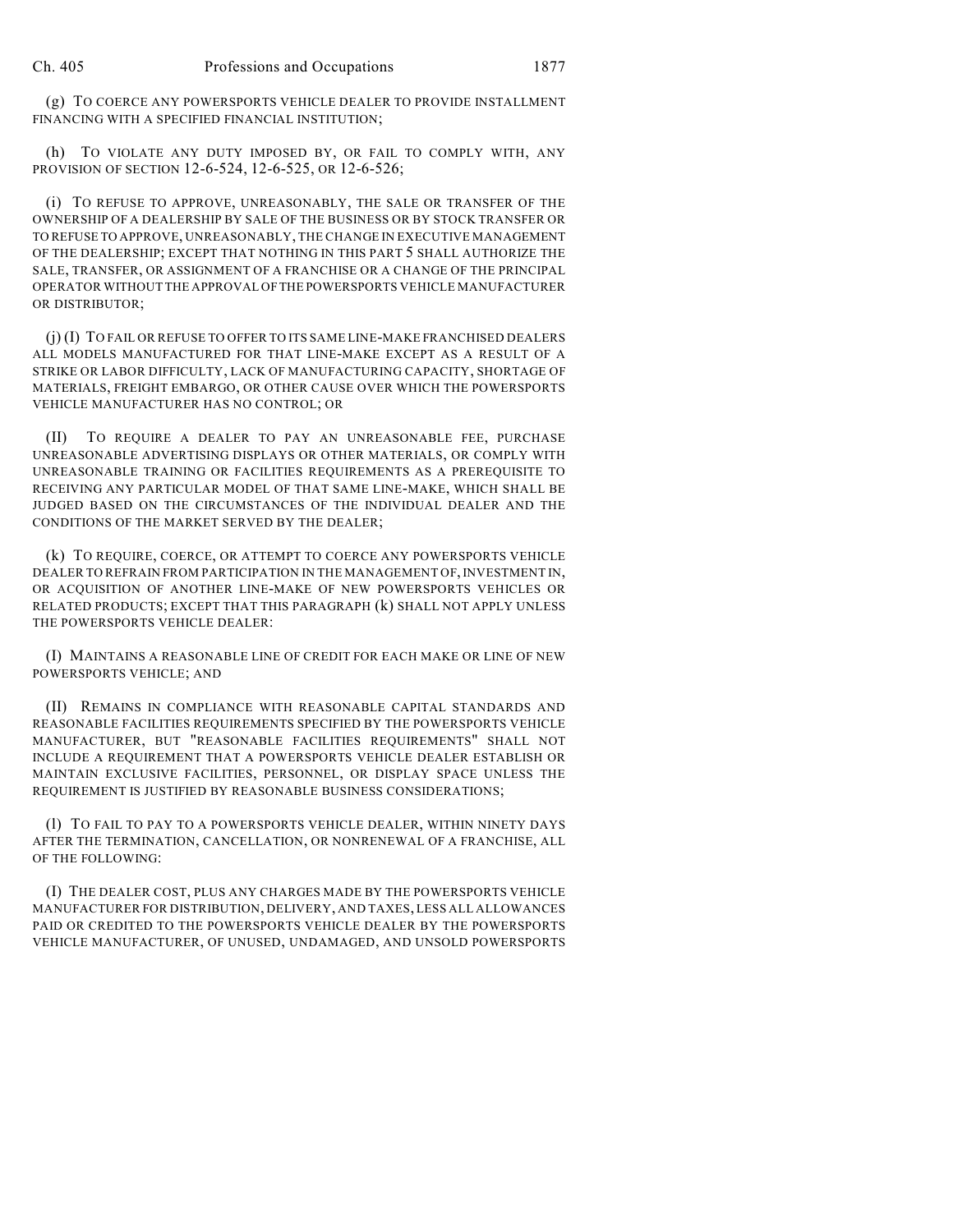VEHICLES IN THE POWERSPORTS VEHICLE DEALER'S INVENTORY THAT WERE ACQUIRED FROM THE POWERSPORTS VEHICLE MANUFACTURER OR FROM ANOTHER POWERSPORTS VEHICLE DEALER OF THE SAME LINE-MAKE WITHIN THE PREVIOUS TWELVE MONTHS;

(II) THE DEALER COST, LESS ALL ALLOWANCES PAID OR CREDITED TO THE POWERSPORTS VEHICLE DEALER BY THE POWERSPORTS VEHICLE MANUFACTURER, FOR ALL UNUSED, UNDAMAGED, AND UNSOLD SUPPLIES, PARTS, AND ACCESSORIES IN ORIGINAL PACKAGING AND LISTED IN THE POWERSPORTS VEHICLE MANUFACTURER'S CURRENT PARTS CATALOG;

(III) THE FAIR MARKET VALUE OF EACH UNDAMAGED SIGN OWNED BY THE POWERSPORTS VEHICLE DEALER AND BEARING A COMMON NAME, TRADE NAME, OR TRADEMARK OF THE POWERSPORTS VEHICLE MANUFACTURER IF ACQUISITION OF THE SIGN WAS REQUIRED BY THE POWERSPORTS VEHICLE MANUFACTURER;

(IV) THE FAIR MARKET VALUE OF ALL SPECIAL TOOLS AND EQUIPMENT THAT WERE ACQUIRED FROM THE POWERSPORTS VEHICLE MANUFACTURER OR FROM SOURCES APPROVED AND REQUIRED BY THE POWERSPORTS VEHICLE MANUFACTURER AND THAT ARE IN GOOD AND USABLE CONDITION, EXCLUDING NORMAL WEAR AND TEAR; AND

(V) THE COST OF TRANSPORTING, HANDLING, PACKING, AND LOADING THE POWERSPORTS VEHICLES, SUPPLIES, PARTS, ACCESSORIES, SIGNS, SPECIAL TOOLS, EQUIPMENT, AND FURNISHINGS DESCRIBED IN THIS PARAGRAPH (1).

(m) TO REQUIRE, COERCE, OR ATTEMPT TO COERCE A POWERSPORTS VEHICLE DEALER TO CLOSE OR CHANGE THE LOCATION OF THE POWERSPORTS VEHICLE DEALER, OR TO MAKE ANY SUBSTANTIAL ALTERATIONS TO THE DEALER PREMISES OR FACILITIES WHEN DOING SO WOULD BE UNREASONABLE OR WITHOUT WRITTEN ASSURANCE OF A SUFFICIENT SUPPLY OF POWERSPORTS VEHICLES SO AS TO JUSTIFY THE CHANGES, IN LIGHT OF THE CURRENT MARKET AND ECONOMIC CONDITIONS;

(n) TO AUTHORIZE OR PERMIT A PERSON TO PERFORM WARRANTY SERVICE REPAIRS ON POWERSPORTS VEHICLES UNLESS THE PERSON IS:

(I) A POWERSPORTS VEHICLE DEALER WITH WHOM THE POWERSPORTS VEHICLE MANUFACTURER HAS ENTERED INTO A FRANCHISE AGREEMENT FOR THE SALE AND SERVICE OF THE MANUFACTURER'S POWERSPORTS VEHICLES; OR

(II) A PERSON OR GOVERNMENT ENTITY THAT HAS PURCHASED NEW POWERSPORTS VEHICLES PURSUANT TO A POWERSPORTS VEHICLE MANUFACTURER'S FLEET DISCOUNT PROGRAM AND IS PERFORMING THE WARRANTY SERVICE REPAIRS ONLY ON VEHICLES OWNED BY THE PERSON OR ENTITY;

(o) TO REQUIRE, COERCE, OR ATTEMPT TO COERCE A POWERSPORTS VEHICLE DEALER TO PROSPECTIVELY AGREE TO A RELEASE, ASSIGNMENT, NOVATION, WAIVER, OR ESTOPPEL THAT WOULD RELIEVE ANY PERSON OF A DUTY OR LIABILITY IMPOSED UNDER THIS ARTICLE EXCEPT IN SETTLEMENT OF A BONA FIDE DISPUTE.

(2) IT IS UNLAWFUL FOR A PERSON TO ACT AS A POWERSPORTS VEHICLE DEALER,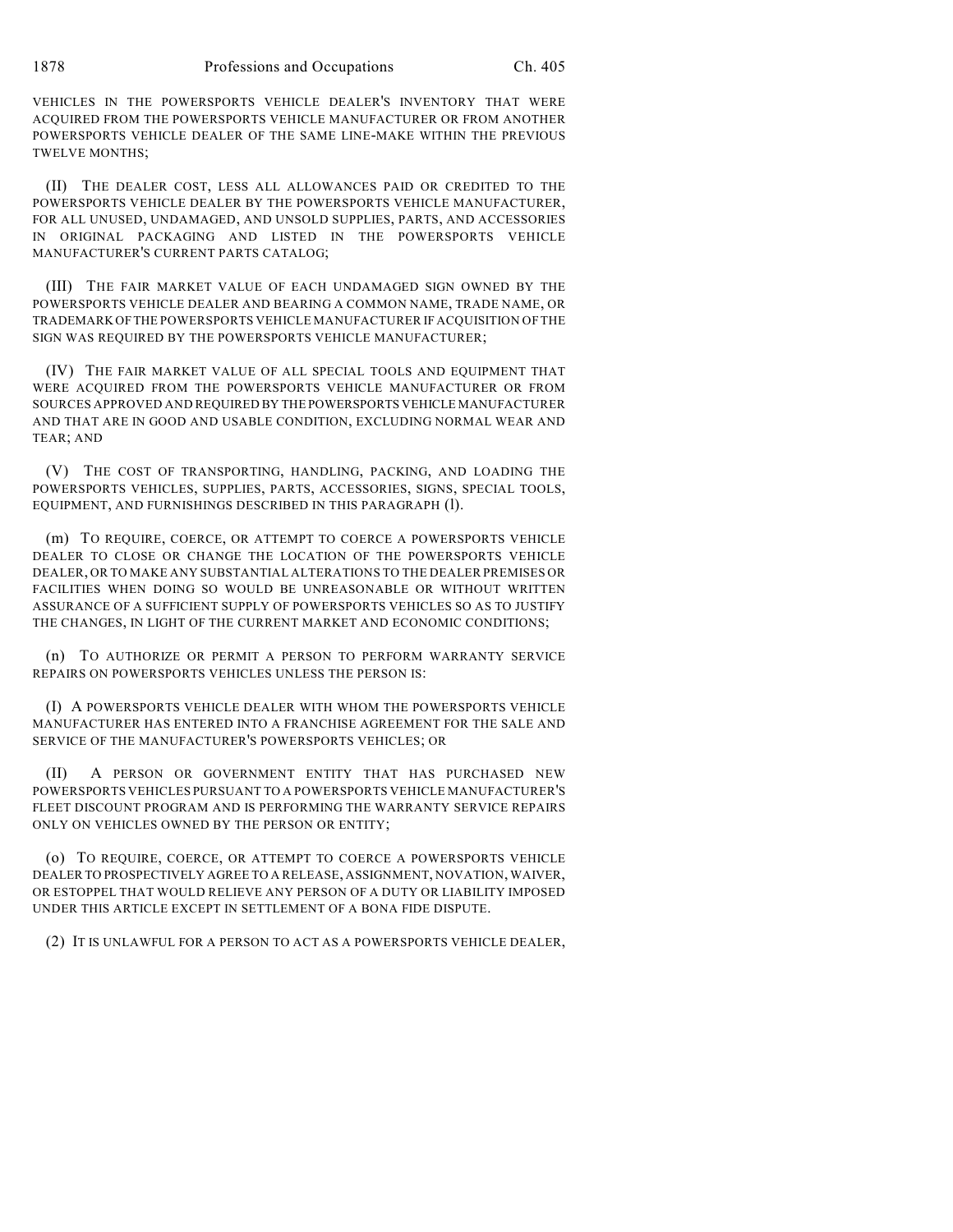USED POWERSPORTS VEHICLE DEALER, POWERSPORTS VEHICLE MANUFACTURER, POWERSPORTS VEHICLE DISTRIBUTOR, POWERSPORTS VEHICLE MANUFACTURER REPRESENTATIVE, OR POWERSPORTS VEHICLE SALESPERSON UNLESS THE PERSON HAS BEEN DULY LICENSED UNDER THE PROVISIONS OF THIS PART 5.

**12-6-524. New, reopened, or relocated dealer - notice required - grounds for refusal of dealer license - definitions - rules.** (1) NO POWERSPORTS VEHICLE MANUFACTURER SHALL ESTABLISH AN ADDITIONAL NEW POWERSPORTS VEHICLE DEALER, REOPEN A PREVIOUSLY EXISTING POWERSPORTS VEHICLE DEALER, OR RELOCATE AN EXISTING POWERSPORTS VEHICLE DEALER WITHOUT FIRST PROVIDING AT LEAST SIXTY DAYS' NOTICE TO ALL OF ITS FRANCHISED DEALERS WITHIN WHOSE RELEVANT MARKET AREA THE NEW, REOPENED, OR RELOCATED DEALER WOULD BE LOCATED. THE NOTICE SHALL STATE:

(a) THE SPECIFIC LOCATION AT WHICH THE ADDITIONAL, REOPENED, OR RELOCATED POWERSPORTS VEHICLE DEALER WILL BE ESTABLISHED;

(b) THE DATE ON OR AFTER WHICH THE POWERSPORTS VEHICLE MANUFACTURER INTENDS TO BE ENGAGED IN BUSINESS WITH THE ADDITIONAL, REOPENED, OR RELOCATED POWERSPORTS VEHICLE DEALER AT THE PROPOSED LOCATION;

(c) THE IDENTITY OF ALL POWERSPORTS VEHICLE DEALERS WHO ARE FRANCHISED TO SELL THE SAME LINE-MAKE OF VEHICLES WITH LICENSED LOCATIONS IN THE RELEVANT MARKET AREA WHERE THE ADDITIONAL, REOPENED, OR RELOCATED POWERSPORTS VEHICLE DEALER IS PROPOSED TO BE LOCATED; AND

(d) THE NAMES AND ADDRESSES OF THE DEALER AND PRINCIPAL INVESTORS IN THE PROPOSED ADDITIONAL, REOPENED, OR RELOCATED POWERSPORTS VEHICLE DEALER.

(2) SUBSECTION (1) OF THIS SECTION SHALL NOT APPLY TO:

(a) THE RELOCATION OF AN EXISTING DEALER WITHIN TWO MILES OF ITS CURRENT LOCATION; OR

(b) THE ESTABLISHMENT OF A REPLACEMENT DEALER, WITHIN TWO YEARS, EITHER AT THE FORMER LOCATION OR WITHIN TWO MILES OF THE FORMER LOCATION.

(3) AS USED IN THIS SECTION:

(a) "POWERSPORTS MANUFACTURER" MEANS A POWERSPORTS VEHICLE MANUFACTURER, DISTRIBUTOR, OR MANUFACTURER REPRESENTATIVE.

(b) "RELEVANT MARKET AREA" MEANS THE GREATER OF THE FOLLOWING:

(I) THE GEOGRAPHIC AREA OF RESPONSIBILITY DEFINED IN THE FRANCHISE AGREEMENT OF AN EXISTING DEALER; OR

(II) THE GEOGRAPHIC AREA WITHIN A RADIUS OF FIVE MILES OF ANY EXISTING DEALER OF THE SAME LINE-MAKE OF POWERSPORTS VEHICLE THAT IS LOCATED IN A COUNTY WITH A POPULATION OF MORE THAN ONE HUNDRED FIFTY THOUSAND OR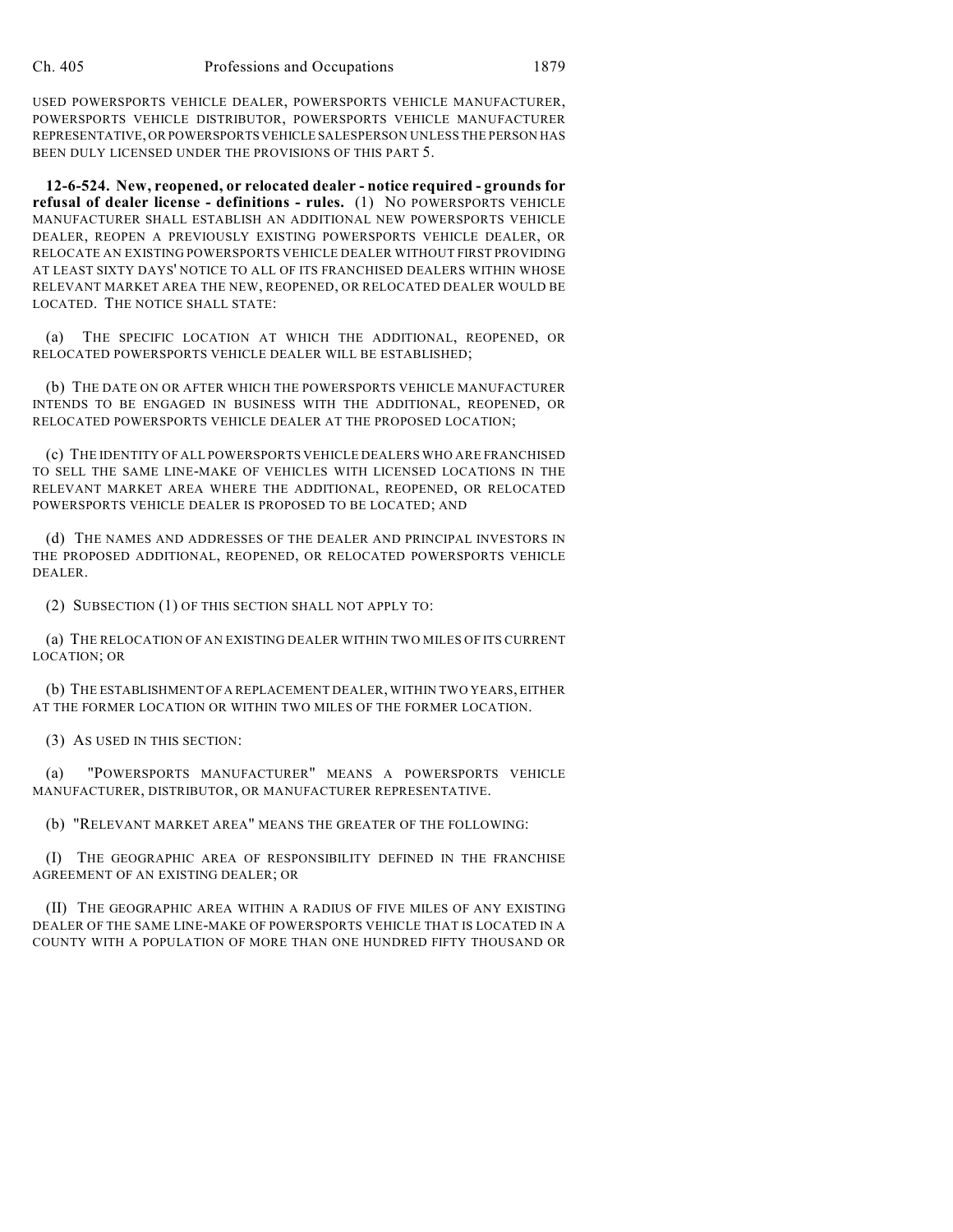WITHIN A RADIUS OF TEN MILES OF AN EXISTING DEALER OF THE SAME LINE-MAKE OF VEHICLES THAT IS LOCATED IN A COUNTY WITH A POPULATION OF ONE HUNDRED FIFTY THOUSAND OR LESS.

(4) (a) IF A LICENSEE BRINGS AN ACTION OR PROCEEDING BEFORE THE EXECUTIVE DIRECTOR OR A COURT PURSUANT TO THIS PART 5, THE POWERSPORTS VEHICLE MANUFACTURER SHALL HAVE THE BURDEN OF PROOF ON THE FOLLOWING ISSUES:

(I) THE SIZE AND PERMANENCY OF INVESTMENT AND OBLIGATIONS INCURRED BY THE EXISTING POWERSPORTS VEHICLE DEALERS OF THE SAME LINE-MAKE LOCATED IN THE RELEVANT MARKET AREA;

(II) GROWTH OR DECLINE IN POPULATION IN THE RELEVANT MARKET AREA;

(III) THE EFFECT ON THE CONSUMING PUBLIC IN THE RELEVANT MARKET AREA AND WHETHER THE OPENING OF THE PROPOSED ADDITIONAL, REOPENED, OR RELOCATED DEALER IS INJURIOUS OR BENEFICIAL TO THE PUBLIC WELFARE; AND

(IV) WHETHER THE POWERSPORTS VEHICLE DEALERS OF THE SAME LINE-MAKE IN THE RELEVANT MARKET AREA ARE PROVIDING ADEQUATE AND CONVENIENT CUSTOMER CARE FOR POWERSPORTS VEHICLES OF THE SAME LINE-MAKE IN THE RELEVANT MARKET AREA, INCLUDING BUT NOT LIMITED TO THE ADEQUACY OF SALES AND SERVICE FACILITIES, EQUIPMENT, PARTS, AND QUALIFIED SERVICE PERSONNEL.

(b) (I) IN ADDITION TO THE POWERS SPECIFIED IN SECTION 12-6-505, THE EXECUTIVE DIRECTOR HAS JURISDICTION TO RESOLVE ACTIONS OR PROCEEDINGS BROUGHT BEFORE THE EXECUTIVE DIRECTOR PURSUANT TO THIS PART 5 THAT ALLEGE A VIOLATION OF THIS PART 5 OR RULES PROMULGATED PURSUANT TO THIS PART 5. THE EXECUTIVE DIRECTOR MAY PROMULGATE RULES TO FACILITATE THE ADMINISTRATION OF THE ACTIONS OR PROCEEDINGS, INCLUDING PROVISIONS SPECIFYING PROCEDURES FOR THE EXECUTIVE DIRECTOR OR THE EXECUTIVE DIRECTOR'S DESIGNEE TO:

(A) CONDUCT AN INVESTIGATION PURSUANT TO SECTION  $12-6-505(1)$  (e) AND  $(1)$ (f) OF AN ALLEGED VIOLATION OF THIS PART 5 OR RULES PROMULGATED PURSUANT TO THIS PART 5, INCLUDING ISSUANCE OF A NOTICE OF VIOLATION;

(B) HOLD A HEARING REGARDING THE ALLEGED VIOLATION TO BE HELD PURSUANT TO SECTION 24-4-105, C.R.S.;

(C) ISSUE AN ORDER, INCLUDING A CEASE AND DESIST ORDER ISSUED PURSUANT TO SECTION 12-6-505 (1) (h) TO RESOLVE THE NOTICE OF VIOLATION; AND

(D) IMPOSE A FINE PURSUANT TO SECTION 12-6-505 (1) (h) (III).

(II) THE COURT OF APPEALS HAS INITIAL JURISDICTION TO REVIEW ALL FINAL ACTIONS AND ORDERS THAT ARE SUBJECT TO JUDICIAL REVIEW OF THE EXECUTIVE DIRECTOR MADE PURSUANT TO THIS SUBSECTION (4). THE PROCEEDINGS SHALL BE CONDUCTED IN ACCORDANCE WITH SECTION 24-4-106, C.R.S.

## **12-6-525. Independent control of dealer - definitions.** (1) EXCEPT AS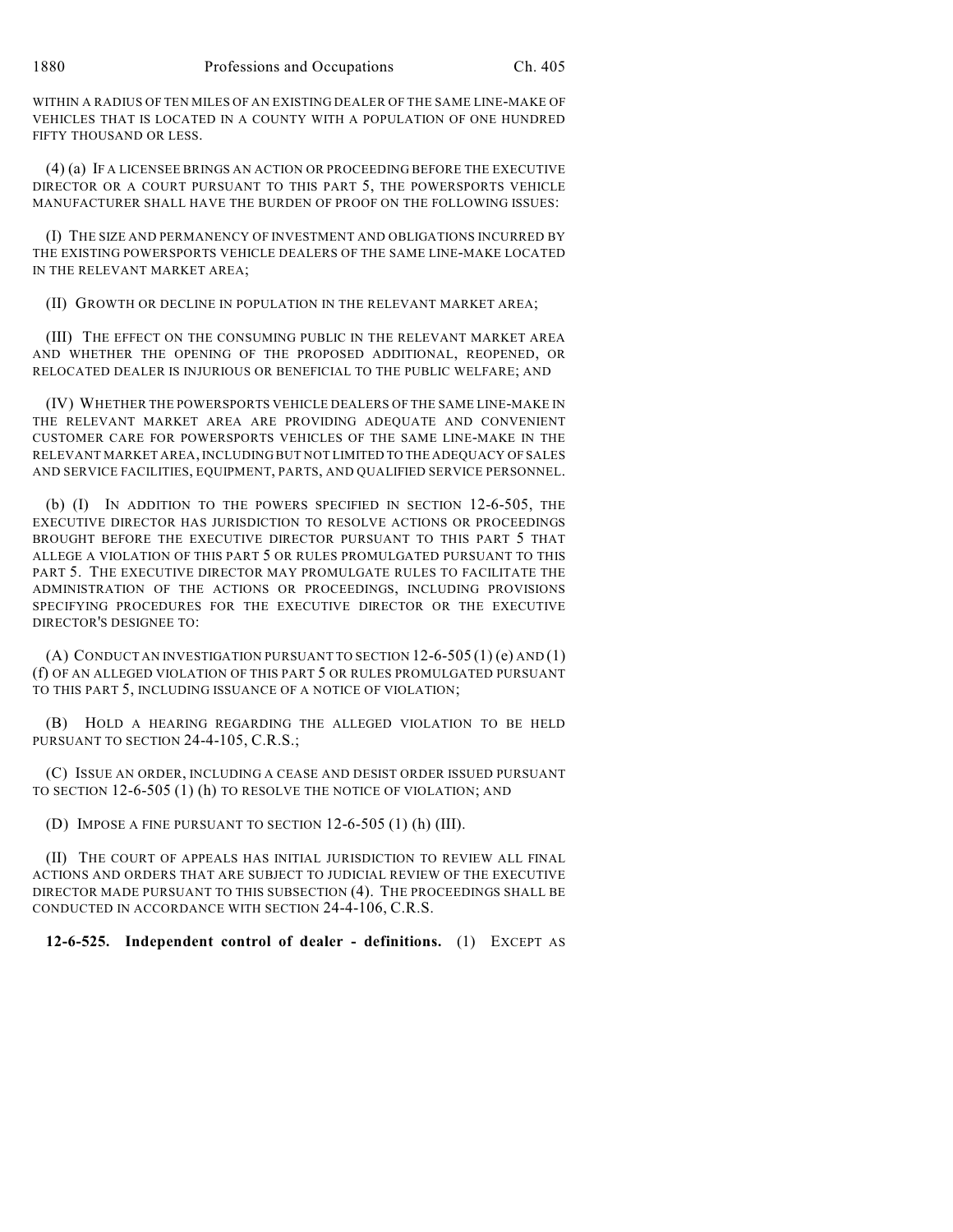OTHERWISE PROVIDED IN THIS SECTION, NO POWERSPORTS VEHICLE MANUFACTURER SHALL OWN, OPERATE, OR CONTROL A POWERSPORTS VEHICLE DEALER OR USED POWERSPORTS VEHICLE DEALER IN COLORADO.

(2) NOTWITHSTANDING SUBSECTION (1) OF THIS SECTION, THE FOLLOWING ACTIVITIES ARE NOT PROHIBITED:

(a) OPERATION OF A POWERSPORTS VEHICLE DEALER FOR A TEMPORARY PERIOD, NOT TO EXCEED TWO YEARS, DURING THE TRANSITION FROM ONE OWNER OR OPERATOR TO ANOTHER;

(b) OWNERSHIP OR CONTROL OF A POWERSPORTS VEHICLE DEALER WHILE THE DEALER IS BEING SOLD UNDER A BONA FIDE CONTRACT OR PURCHASE OPTION TO THE OPERATOR OF THE DEALER;

(c) PARTICIPATION IN THE OWNERSHIP OF THE POWERSPORTS VEHICLE DEALER SOLELY FOR THE PURPOSE OF PROVIDING FINANCING OR A CAPITAL LOAN THAT WILL ENABLE THE DEALER TO BECOME THE MAJORITY OWNER OF THE DEALER IN LESS THAN SEVEN YEARS; AND

(d) OPERATION OF A POWERSPORTS VEHICLE DEALER IF THE POWERSPORTS VEHICLE MANUFACTURER HAS NO OTHER FRANCHISED DEALERS OF THE SAME LINE-MAKE IN THIS STATE.

(3) AS USED IN THIS SECTION:

(a) "CONTROL" MEANS TO POSSESS, DIRECTLY, THE POWER TO DIRECT OR CAUSE THE DIRECTION OF THE MANAGEMENT OR POLICIES OF A PERSON, WHETHER THROUGH THE OWNERSHIP OF VOTING SECURITIES, BY CONTRACT, OR OTHERWISE; EXCEPT THAT "CONTROL" DOES NOT INCLUDE THE RELATIONSHIP BETWEEN A POWERSPORTS VEHICLE MANUFACTURER AND A POWERSPORTS VEHICLE DEALER UNDER A FRANCHISE AGREEMENT.

(b) "OPERATE" MEANS TO DIRECTLY OR INDIRECTLY MANAGE A POWERSPORTS VEHICLE DEALER.

(c) "OWN" MEANS TO HOLD ANY BENEFICIAL OWNERSHIP INTEREST OF ONE PERCENT OR MORE CLASS OF EQUITY INTEREST IN A POWERSPORTS VEHICLE DEALER, WHETHER AS A SHAREHOLDER, PARTNER, LIMITED LIABILITY COMPANY MEMBER, OR OTHERWISE. TO "HOLD" AN OWNERSHIP INTEREST MEANS TO HAVE POSSESSION OF, TITLE TO, OR CONTROL OF THE OWNERSHIP INTEREST, EITHER DIRECTLY OR THROUGH A FIDUCIARY OR AGENT.

(d) "POWERSPORTS VEHICLE MANUFACTURER" MEANS A POWERSPORTS VEHICLE MANUFACTURER, DISTRIBUTOR, OR MANUFACTURER REPRESENTATIVE.

**12-6-526. Successor under existing franchise agreement - duties of powersports vehicle manufacturer.** (1) IF A LICENSED POWERSPORTS VEHICLE DEALER UNDER FRANCHISE BY A POWERSPORTS VEHICLE MANUFACTURER DIES OR BECOMES INCAPACITATED, THE POWERSPORTS VEHICLE MANUFACTURER SHALL ACT IN GOOD FAITH TO ALLOW A SUCCESSOR, WHICH MAY INCLUDE A FAMILY MEMBER,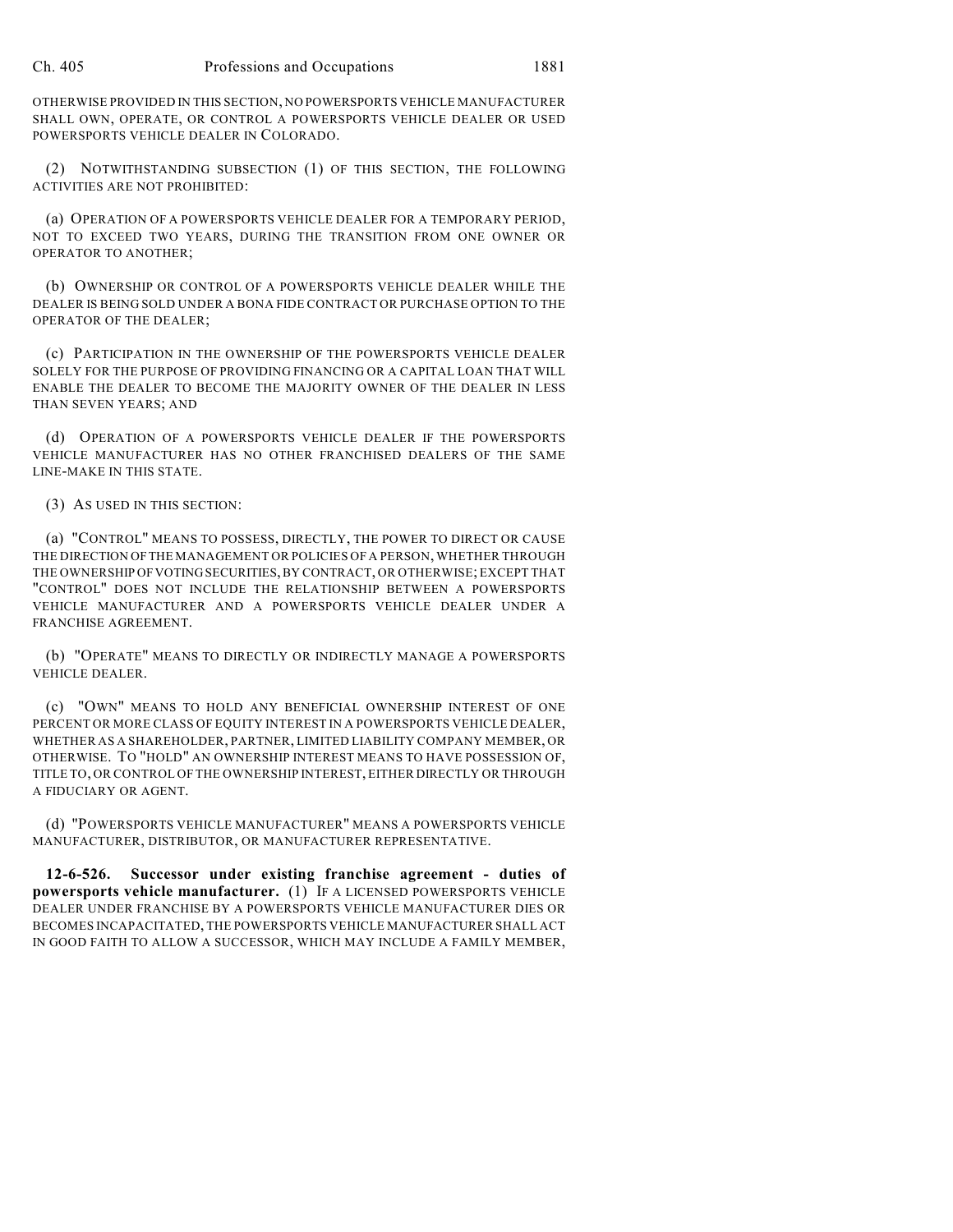DESIGNATED BY THE DECEASED OR INCAPACITATED POWERSPORTS VEHICLE DEALER TO SUCCEED TO OWNERSHIP AND OPERATION OF THE DEALER UNDER THE EXISTING FRANCHISE AGREEMENT IF:

(a) WITHIN NINETY DAYS AFTER THE POWERSPORTS VEHICLE DEALER'S DEATH OR INCAPACITY, THE DESIGNATED SUCCESSOR GIVES THE POWERSPORTS VEHICLE MANUFACTURER WRITTEN NOTICE OF AN INTENT TO SUCCEED TO THE RIGHTS OF THE DECEASED OR INCAPACITATED POWERSPORTS VEHICLE DEALER IN THE FRANCHISE AGREEMENT;

(b) THE DESIGNATED SUCCESSOR AGREES TO BE BOUND BY ALL OF THE TERMS AND CONDITIONS OF THE EXISTING FRANCHISE AGREEMENT; AND

(c) THE DESIGNATED SUCCESSOR MEETS THE CRITERIA GENERALLY APPLIED BY THE POWERSPORTS VEHICLE MANUFACTURER IN QUALIFYING POWERSPORTS VEHICLE DEALERS.

(2) A POWERSPORTS VEHICLE MANUFACTURER MAY REFUSE TO HONOR THE EXISTING FRANCHISE AGREEMENT WITH THE DESIGNATED SUCCESSOR ONLY FOR GOOD CAUSE. THE POWERSPORTS VEHICLE MANUFACTURER MAY REQUEST IN WRITING FROM A DESIGNATED SUCCESSOR THE PERSONAL AND FINANCIAL DATA THAT IS REASONABLY NECESSARY TO DETERMINE WHETHER THE EXISTING FRANCHISE AGREEMENT SHOULD BE HONORED, AND THE DESIGNATED SUCCESSOR SHALL SUPPLY THE DATA PROMPTLY UPON REQUEST.

(3) (a) IF A POWERSPORTS VEHICLE MANUFACTURER BELIEVES THAT GOOD CAUSE EXISTS FOR REFUSING TO HONOR THE REQUESTED SUCCESSION, THE POWERSPORTS VEHICLE MANUFACTURER SHALL SEND THE DESIGNATED SUCCESSOR, BY CERTIFIED OR OVERNIGHT MAIL, NOTICE OF ITS REFUSAL TO APPROVE THE SUCCESSION WITHIN SIXTY DAYS AFTER THE LATER OF:

(I) RECEIPT OF THE NOTICE OF THE DESIGNATED SUCCESSOR'S INTENT TO SUCCEED THE POWERSPORTS VEHICLE DEALER IN THE OWNERSHIP AND OPERATION OF THE DEALER; OR

(II) THE RECEIPT OF THE REQUESTED PERSONAL AND FINANCIAL DATA.

(b) FAILURE TO SERVE THE NOTICE PURSUANT TO PARAGRAPH (a) OF THIS SUBSECTION (3) SHALL BE CONSIDERED APPROVAL OF THE DESIGNATED SUCCESSOR, AND THE FRANCHISE AGREEMENT IS CONSIDERED AMENDED TO REFLECT THE APPROVAL OF THE SUCCESSION THE DAY FOLLOWING THE LAST DAY OF THE NOTICE PERIOD SPECIFIED IN SAID PARAGRAPH (a).

(c) IF THE POWERSPORTS VEHICLE MANUFACTURER GIVES NOTICE OF REFUSAL TO APPROVE THE SUCCESSION, THE NOTICE SHALL STATE THE SPECIFIC GROUNDS FOR THE REFUSAL AND SHALL STATE THAT THE FRANCHISE AGREEMENT SHALL BE DISCONTINUED NOT LESS THAN NINETY DAYS AFTER THE DATE THE NOTICE OF REFUSAL IS SERVED UNLESS THE PROPOSED SUCCESSOR FILES AN ACTION IN THE DISTRICT COURT TO ENJOIN THE ACTION.

(4) THIS SECTION SHALL NOT BE CONSTRUED TO PROHIBIT A POWERSPORTS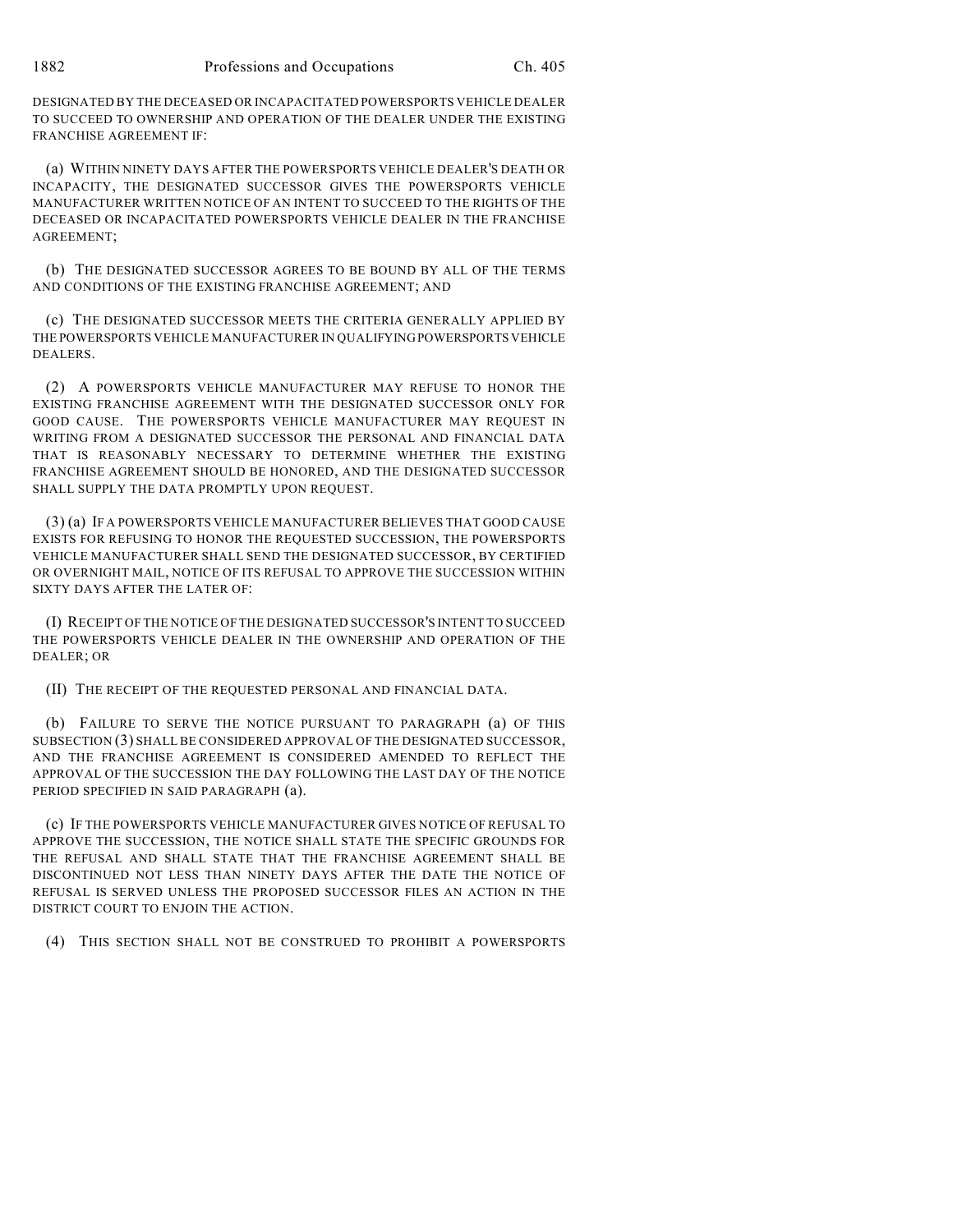VEHICLE DEALER FROM DESIGNATING A PERSON AS THE SUCCESSOR IN ADVANCE, BY WRITTEN INSTRUMENT FILED WITH THE POWERSPORTS VEHICLE MANUFACTURER. IF THE POWERSPORTS VEHICLE DEALER FILES THE INSTRUMENT, THAT INSTRUMENT GOVERNS THE SUCCESSION RIGHTS TO THE MANAGEMENT AND OPERATION OF THE DEALER SUBJECT TO THE DESIGNATED SUCCESSOR SATISFYING THE POWERSPORTS VEHICLE MANUFACTURER'S QUALIFICATION REQUIREMENTS AS DESCRIBED IN THIS SECTION.

**12-6-527. Penalty.** A PERSON WHO WILLFULLY VIOLATES THIS PART 5 COMMITS A CLASS 1 MISDEMEANOR AND SHALL BE PUNISHED AS PROVIDED IN SECTION 18-1.3-501, C.R.S.; EXCEPT THAT A PERSON WHO VIOLATES SECTION 12-6-523 (2) COMMITS A CLASS 3 MISDEMEANOR AND, UPON CONVICTION THEREOF, SHALL BE PUNISHED BY A FINE OF NOT LESS THAN ONE HUNDRED DOLLARS NOR MORE THAN ONE THOUSAND DOLLARS FOR EACH SEPARATE OFFENSE, OR IF THE VIOLATOR IS A CORPORATION, THE FINE SHALL BE NOT LESS THAN FIVE HUNDRED DOLLARS NOR MORE THAN TWO THOUSAND FIVE HUNDRED DOLLARS FOR EACH SEPARATE OFFENSE. A SECOND CONVICTION SHALL BE PUNISHED BY A FINE OF TWO THOUSAND FIVE HUNDRED DOLLARS.

**12-6-528. Fines - disposition - unlicensed sales.** ANY FINE COLLECTED FOR A VIOLATION OF SECTION 12-6-523 (2) SHALL BE AWARDED TO THE LAW ENFORCEMENT AGENCY THAT INVESTIGATED AND ISSUED THE CITATION FOR THE VIOLATION.

**12-6-529. Drafts not honored for payment - penalties.** (1) IF A POWERSPORTS VEHICLE DEALER, OR USED POWERSPORTS VEHICLE DEALER ISSUES A DRAFT OR CHECK TO A POWERSPORTS VEHICLE DEALER OR USED POWERSPORTS VEHICLE DEALER AND FAILS TO HONOR THE DRAFT OR CHECK, THEN THE LICENSE OF THE LICENSEE SHALL BE SUBJECT TO SUSPENSION PURSUANT TO SECTION 12-6-520. THE LICENSE SUSPENSION SHALL BE EFFECTIVE UPON THE DATE OF A FINAL DECISION AGAINST THE LICENSEE. A LICENSEE WHOSE LICENSE HAS BEEN SUSPENDED PURSUANT TO THIS SUBSECTION (1) SHALL NOT BE ELIGIBLE FOR REINSTATEMENT OF THE LICENSE AND SHALL NOT BE ELIGIBLE TO APPLY FOR ANOTHER LICENSE ISSUED UNDER THIS PART 5 UNLESS IT IS DEMONSTRATED TO THE BOARD THAT THE UNPAID DRAFT OR CHECK HAS BEEN PAID IN FULL AND THAT ANY FINE IMPOSED ON THE LICENSEE PURSUANT TO SUBSECTION (2) OF THIS SECTION HAS BEEN PAID IN FULL.

(2) A POWERSPORTS VEHICLE DEALER, OR USED POWERSPORTS VEHICLE DEALER THAT ISSUES A DRAFT OR CHECK TO A POWERSPORTS VEHICLE DEALER OR USED POWERSPORTS VEHICLE DEALER AND WHO FAILS TO HONOR THE DRAFT OR CHECK, CAUSING LOSS TO A THIRD PARTY, COMMITS A MISDEMEANOR AND SHALL BE PUNISHED BY A FINE OF TWO THOUSAND FIVE HUNDRED DOLLARS. ANY FINE COLLECTED FOR A VIOLATION OF THIS SUBSECTION (2) SHALL BE AWARDED TO THE LAW ENFORCEMENT AGENCY THAT INVESTIGATED AND ISSUED THE CITATION FOR THE VIOLATION.

**12-6-530. Right of action for loss.** (1) A PERSON SHALL HAVE A RIGHT OF ACTION AGAINST THE DEALER, THE DEALER'S SALESPERSONS, AND THE SURETIES UPON THEIR RESPECTIVE BONDS IF THE PERSON SUFFERS LOSS OR DAMAGE BY REASON OF FRAUD PRACTICED ON THE PERSON OR FRAUDULENT REPRESENTATION MADE TO THE PERSON BY A LICENSED POWERSPORTS VEHICLE DEALER OR A LICENSED USED POWERSPORTS VEHICLE DEALER, OR ONE OF THE DEALER'S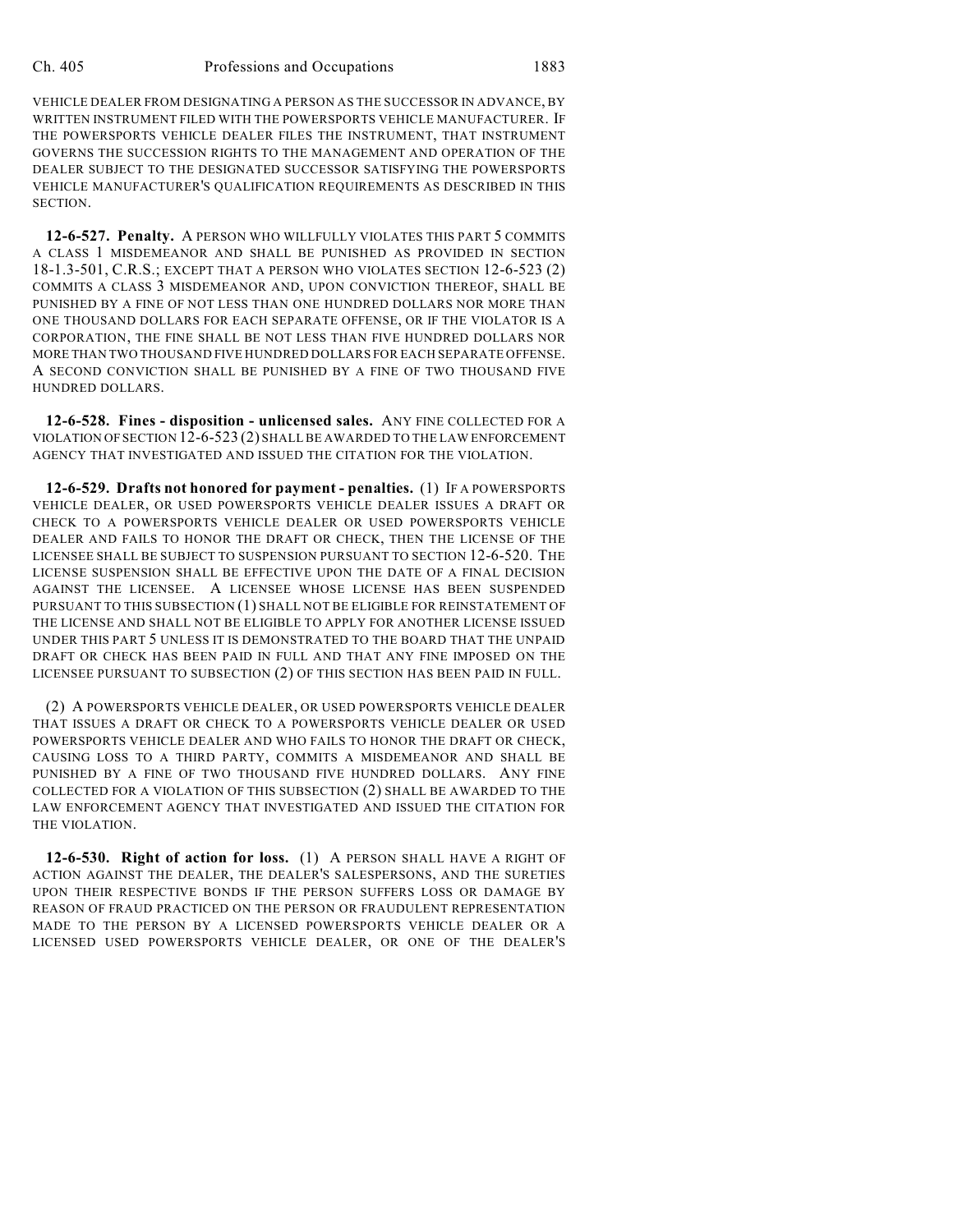SALESPERSONS ACTING ON THE DEALER'S BEHALF OR WITHIN THE SCOPE OF THE EMPLOYMENT, OR SUFFERS LOSS OR DAMAGE BY REASON OF THE VIOLATION BY THE DEALER OR SALESPERSON OF ANY OF THE PROVISIONS OF THIS PART 5 THAT ARE DESIGNATED BY THE BOARD BY RULE, WHETHER OR NOT THE VIOLATION IS THE BASIS FOR DENIAL, SUSPENSION, OR REVOCATION OF A LICENSE. THE RIGHT OF A PERSON TO RECOVER FOR LOSS OR DAMAGE AS PROVIDED IN THIS SUBSECTION (1) AGAINST THE DEALER OR SALESPERSON SHALL NOT BE LIMITED TO THE AMOUNT OF THEIR RESPECTIVE BONDS.

(2) IF A PERSON SUFFERS ANY LOSS OR DAMAGE BY REASON OF ANY UNLAWFUL ACT UNDER SECTION 12-6-523 (1) (a), THE PERSON SHALL HAVE A RIGHT OF ACTION AGAINST THE POWERSPORTS VEHICLE MANUFACTURER, DISTRIBUTOR, OR MANUFACTURER REPRESENTATIVE. IN A COURT ACTION WHEREIN A POWERSPORTS VEHICLE MANUFACTURER, DISTRIBUTOR, OR MANUFACTURER REPRESENTATIVE HAS BEEN FOUND LIABLE IN DAMAGES TO ANY PERSON UNDER THIS PART 5, THE AMOUNT OF DAMAGES SO DETERMINED SHALL BE TREBLED AND SHALL BE RECOVERABLE BY THE PERSON SO DAMAGED. ANY PERSON SO DAMAGED SHALL ALSO BE ENTITLED TO RECOVER REASONABLE ATTORNEY FEES.

(3) IF A LICENSEE SUFFERS LOSS OR DAMAGE BY REASON OF AN UNLAWFUL ACT UNDER SECTION 12-6-523 (1), THE LICENSEE SHALL HAVE A RIGHT OF ACTION AGAINST THE POWERSPORTS VEHICLE MANUFACTURER, DISTRIBUTOR, OR MANUFACTURER REPRESENTATIVE. IN A COURT ACTION WHEREIN A POWERSPORTS VEHICLE MANUFACTURER, DISTRIBUTOR, OR MANUFACTURER REPRESENTATIVE HAS BEEN FOUND LIABLE IN DAMAGES TO A LICENSEE UNDER THIS PART 5, THE LICENSEE SO DAMAGED SHALL ALSO BE ENTITLED TO RECOVER REASONABLE ATTORNEY FEES.

**12-6-531. Contract disputes - venue - choice of law.** (1) IN THE EVENT OF A DISPUTE BETWEEN A POWERSPORTS VEHICLE DEALER AND A POWERSPORTS VEHICLE MANUFACTURER UNDER A FRANCHISE AGREEMENT, NOTWITHSTANDING ANY PROVISION OF THE AGREEMENT TO THE CONTRARY:

(a) AT THE OPTION OF THE POWERSPORTS VEHICLE DEALER, VENUE SHALL BE PROPER IN THE COUNTY OR JUDICIAL DISTRICT WHERE THE DEALER RESIDES OR HAS ITS PRINCIPAL PLACE OF BUSINESS; AND

(b) COLORADO LAW SHALL GOVERN, BOTH SUBSTANTIVELY AND PROCEDURALLY.

**12-6-532. Advertisement - inclusion of dealer name.** NO POWERSPORTS VEHICLE DEALER OR USED POWERSPORTS VEHICLE DEALER OR AN AGENT OF A DEALER SHALL ADVERTISE AN OFFER FOR THE SALE, LEASE, OR PURCHASE OF A POWERSPORTS VEHICLE THAT CREATES THE FALSE IMPRESSION THAT THE VEHICLE IS BEING OFFERED BY A PRIVATE PARTY OR THAT DOES NOT CONTAIN THE NAME OF THE DEALER OR THE WORD "DEALER" OR, IF THE NAME IS CONTAINED IN THE OFFER AND DOES NOT CLEARLY REFLECT THAT THE BUSINESS IS A DEALER, BOTH THE NAME OF THE DEALER AND THE WORD "DEALER".

**12-6-533. Repeal of part.** THIS PART 5 IS REPEALED, EFFECTIVE JULY 1, 2017. PRIOR TO THE REPEAL, THE FUNCTIONS OF THE MOTOR VEHICLE DEALER BOARD AND THE EXECUTIVE DIRECTOR UNDER THIS PART 5, INCLUDING LICENSING, SHALL BE REVIEWED AS PROVIDED FOR IN SECTION 24-34-104, C.R.S.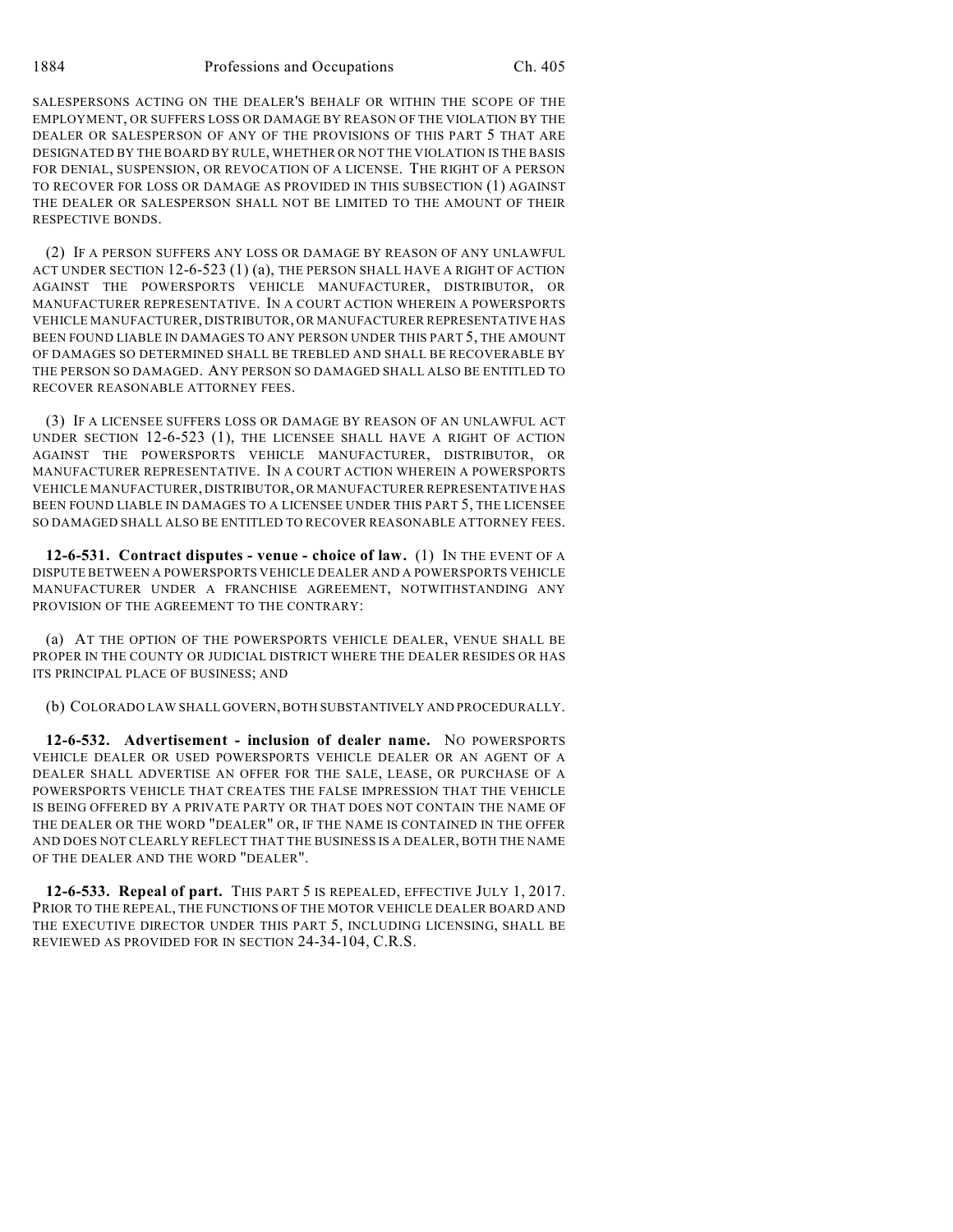### **SECTION 5.** 12-6-111 (1), Colorado Revised Statutes, is amended to read:

**12-6-111. Bond of licensee.** (1) Before any motor vehicle dealer's, wholesaler's, wholesale motor vehicle auction dealer's, or used motor vehicle dealer's license shall be issued by the board through the executive director to any applicant therefor, the said applicant shall procure and file with the board evidence of a savings account, deposit, or certificate of deposit meeting the requirements of section 11-35-101, C.R.S., or a good and sufficient bond with corporate surety thereon duly licensed to do business within the state, approved as to form by the attorney general of the state, and conditioned that said applicant shall not practice fraud, make any fraudulent representation, or violate any of the provisions of this part 1 that are designated by the board by rule in the conduct of the business for which such applicant is licensed. A MOTOR VEHICLE DEALER OR USED MOTOR VEHICLE DEALER SHALL NOT BE REQUIRED TO FURNISH AN ADDITIONAL BOND, SAVINGS ACCOUNT, DEPOSIT, OR CERTIFICATE OF DEPOSIT UNDER THIS SECTION IF SUCH DEALER FURNISHES A BOND, SAVINGS ACCOUNT, DEPOSIT, OR CERTIFICATE OF DEPOSIT UNDER SECTION 12-6-512.

**SECTION 6.** 12-6-112 (1), Colorado Revised Statutes, is amended to read:

**12-6-112. Motor vehicle salesperson's bond.** (1) Before any motor vehicle salesperson's license is issued by the board through the executive director to any applicant therefor, the said applicant shall procure and file with the board evidence of a savings account, deposit, or certificate of deposit meeting the requirements of section 11-35-101, C.R.S., or a good and sufficient bond in the amount of five thousand dollars with corporate surety thereon duly licensed to do business within the state, approved as to form by the attorney general of the state, and conditioned that said applicant shall perform in good faith as a motor vehicle salesperson without fraud or fraudulent representation and without the violation of any of the provisions of this part 1 that are designated by the board by rule. A MOTOR VEHICLE SALESPERSON SHALL NOT BE REQUIRED TO FURNISH AN ADDITIONAL BOND, SAVINGS ACCOUNT, DEPOSIT, OR CERTIFICATE OF DEPOSIT UNDER THIS SECTION IF SUCH DEALER FURNISHES A BOND, SAVINGS ACCOUNT, DEPOSIT, OR CERTIFICATE OF DEPOSIT UNDER SECTION 12-6-513.

**SECTION 7.** 12-6-113, Colorado Revised Statutes, is amended to read:

**12-6-113. Testing licensees.** All Persons applying for a motor vehicle dealer's, used motor vehicle dealer's, wholesaler's, wholesale motor vehicle auction dealer's, or motor vehicle salesperson's license under this part 1 shall be examined for their knowledge of the motor vehicle laws of the state of Colorado and the rules and regulations promulgated pursuant to this part 1. If the applicant is a corporation, the managing officer shall take such examination, and, if the applicant is a partnership, all the general partners shall take such examination. No license shall be issued except upon successful passing of the examination. THIS SECTION SHALL NOT APPLY TO A POWERSPORTS VEHICLE DEALER, USED POWERSPORTS VEHICLE DEALER, OR POWERSPORTS SALESPERSON LICENSED PURSUANT TO PART 5 OF THIS ARTICLE.

**SECTION 8. Appropriation.** In addition to any other appropriation, there is hereby appropriated, out of any moneys in the auto dealers license fund created in section 12-6-123, Colorado Revised Statutes, not otherwise appropriated, to the